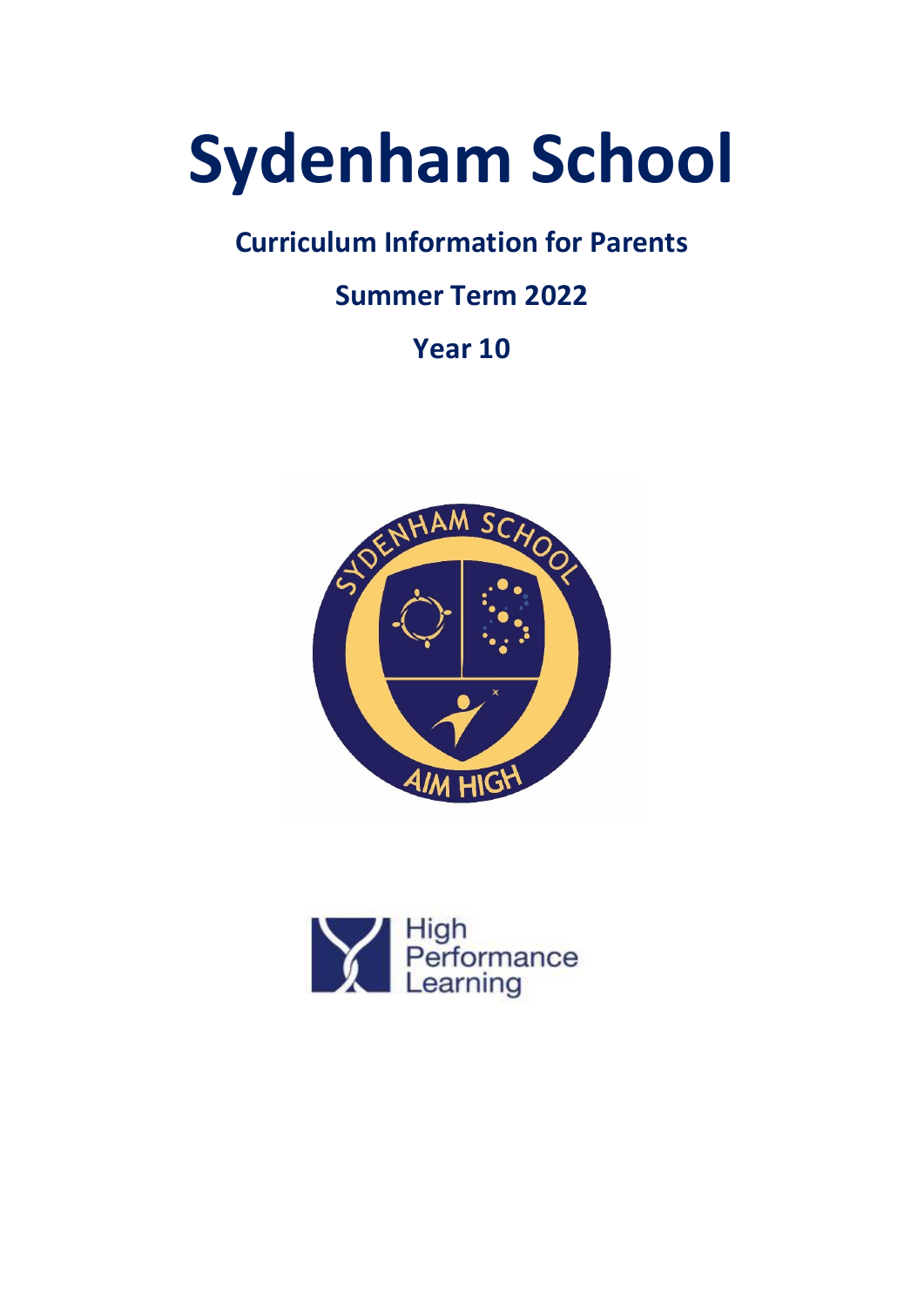# Contents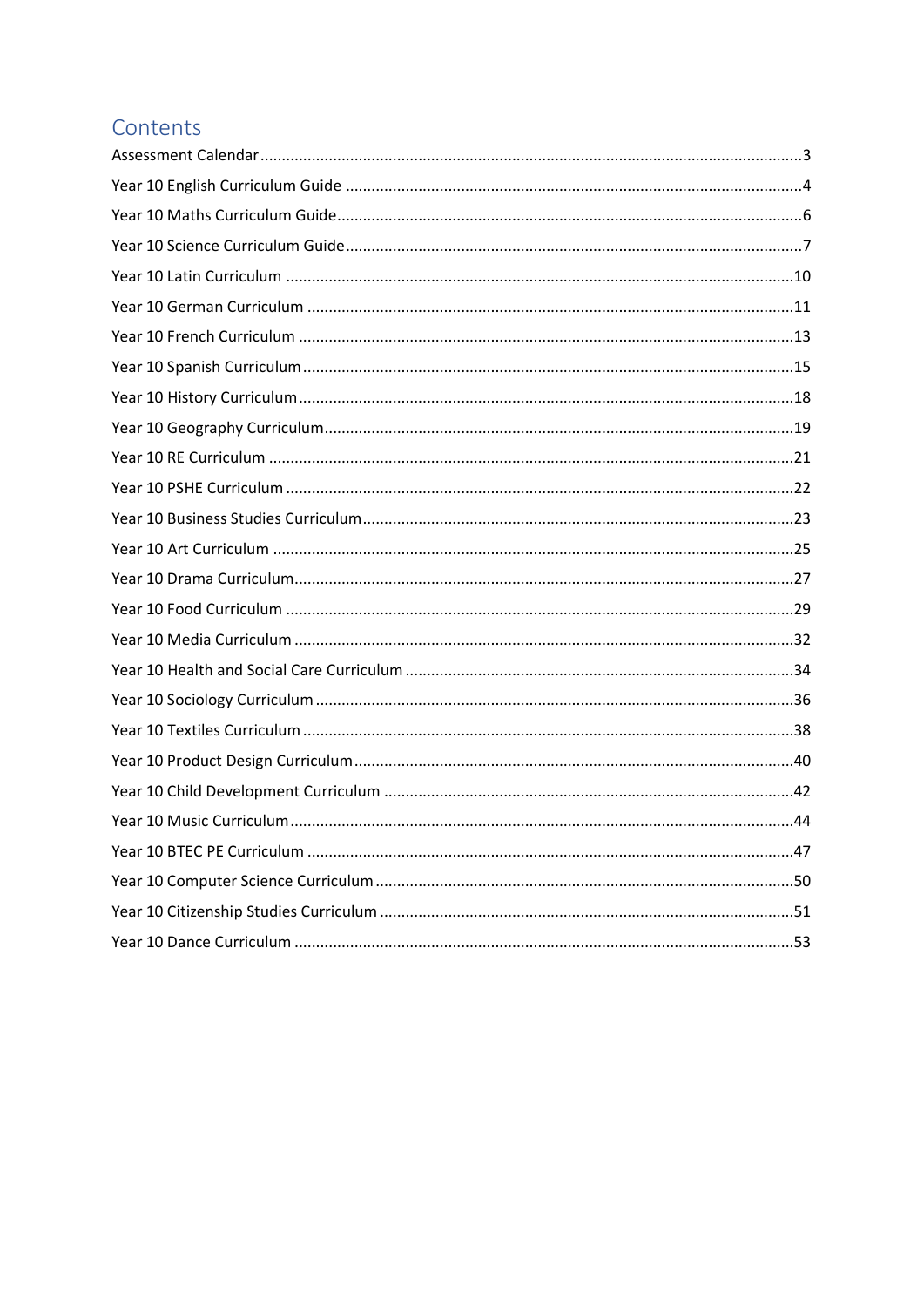# <span id="page-2-0"></span>Assessment Calendar

| Year 10 Assessment Week            | W/b 1 <sup>st</sup> November |
|------------------------------------|------------------------------|
| Year 10 Assessment Week            | W/b 8 <sup>th</sup> November |
| Year 10 Assessment Week            | w/b 24 <sup>th</sup> January |
| Year 10 Assessment Week            | $w/b$ 31st January           |
| Year 10 Parents' Evening           | $2nd$ March                  |
| Year 10 Exams                      | $13th - 24th$ June           |
| Year 10 Speaking Mocks (Languages) | W/b 27 <sup>th</sup> June    |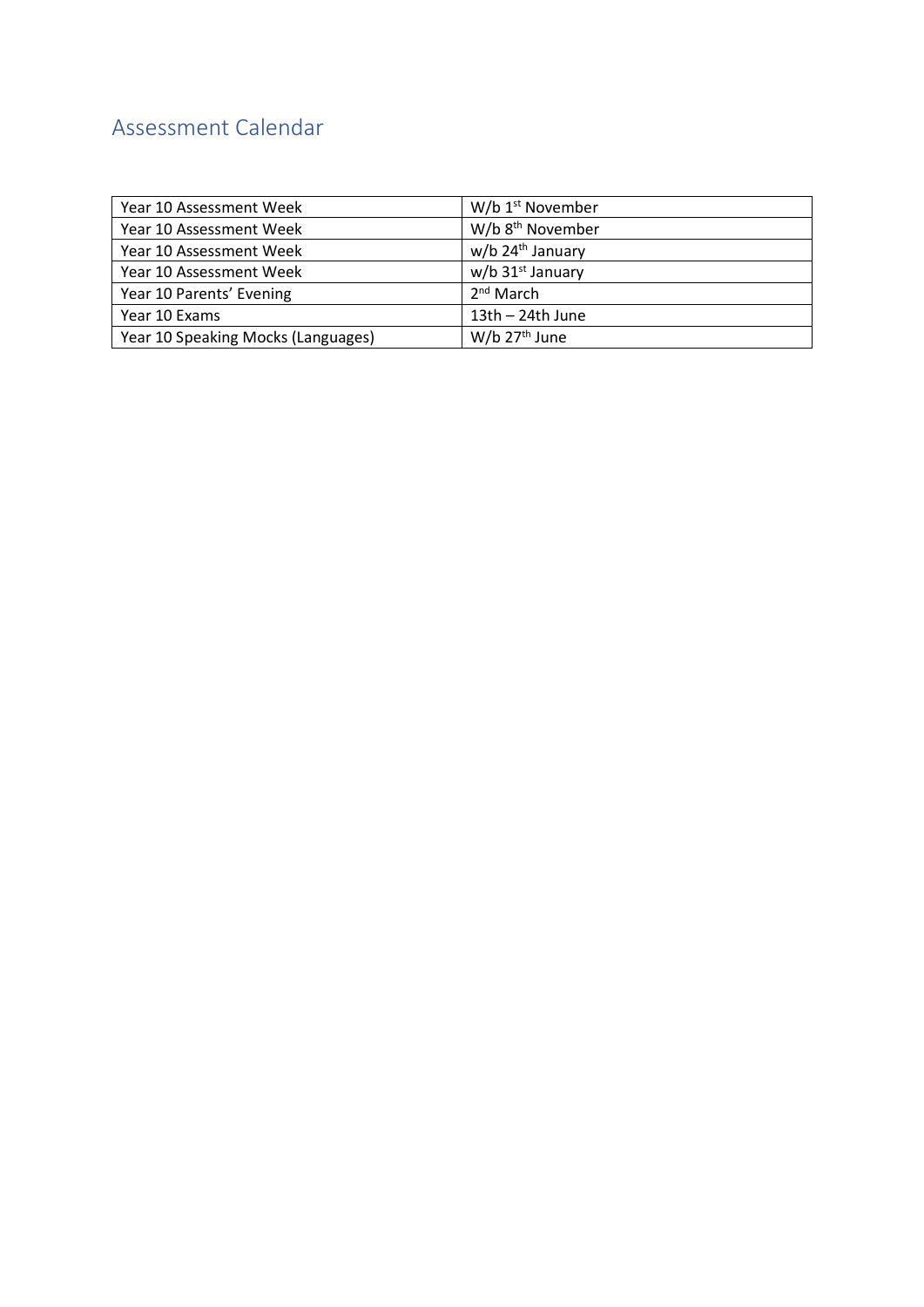# <span id="page-3-0"></span>Year 10 English Curriculum Guide

**Staffing:** Sarah Millar, Acting Curriculum Leader English and Media Faculty **Email: s**[.millar@sydenham.lewisham.sch.uk](mailto:s.millar@sydenham.lewisham.sch.uk)

#### **Exam Board:** AQA

#### **Assessment Overview:**

#### **AQA English Language (8700)**

Paper 1: Explorations in Creative Reading and Writing

- Section A: Reading (questions on one literary fiction extract)
- Section B: Writing (descriptive or narrative writing)
- Written exam, 1 hour 45 minutes, 80 marks available, 50% of GCSE.

Paper 2: Writers' Viewpoints and Perspectives

- Section A: Reading (questions on one non-fiction extract and one literary non-fiction extract)
- Section B: Writing (writing to present a viewpoint)
- Written exam, 1 hour 45 minutes, 80 marks available, 50% of GCSE.

#### **AQA English Literature (8702)**

Paper 1: Shakespeare and the 19th-century novel

- Section A Shakespeare: students will answer one question on Macbeth. They will be required to write in detail about an extract from the play and then to write about the play as a whole.
- Section B The 19th-century novel: students will answer one question on A Christmas Carol. They will be required to write in detail about an extract from the novel and then to write about the novel as a whole.
- Written exam, 1 hour 45 minutes, 64 marks available, 40% of GCSE.

Paper 2: Modern Texts and Poetry

- Section A Modern texts: students will answer one essay question from a choice of two on An Inspector Calls.
- Section B Poetry: students will answer one comparative question on one named poem printed on the paper and one other poem from the Power and Conflict anthology cluster.
- Section C Unseen poetry: Students will answer one question on one unseen poem and one question comparing this poem with a second unseen poem.
- Written exam, 2 hours 15 minutes, 96 marks available, 60% of GCSE.

#### **Subject Curriculum Intent:**

Students study a range of engaging and significant fiction and non-fiction as part of their preparation for exams in GCSE English Language and GCSE English Literature. The curriculum aims to support students to appreciate the depth and power of the English literary heritage and critically evaluate texts through close and careful examination of writers' methods (the ways writers make meaning) and purpose within the specific contexts in which the texts are produced and received. The course encourages students to develop personal and informed responses and to debate and challenge different interpretations, building on the knowledge and skills they have developed through their Key Stage 3 study of English. Spoken language continues to underpin the development of students' reading and writing skills and students are supported to develop their speaking skills for a range of contexts confidently and competently.

#### **Curriculum Content Overview:**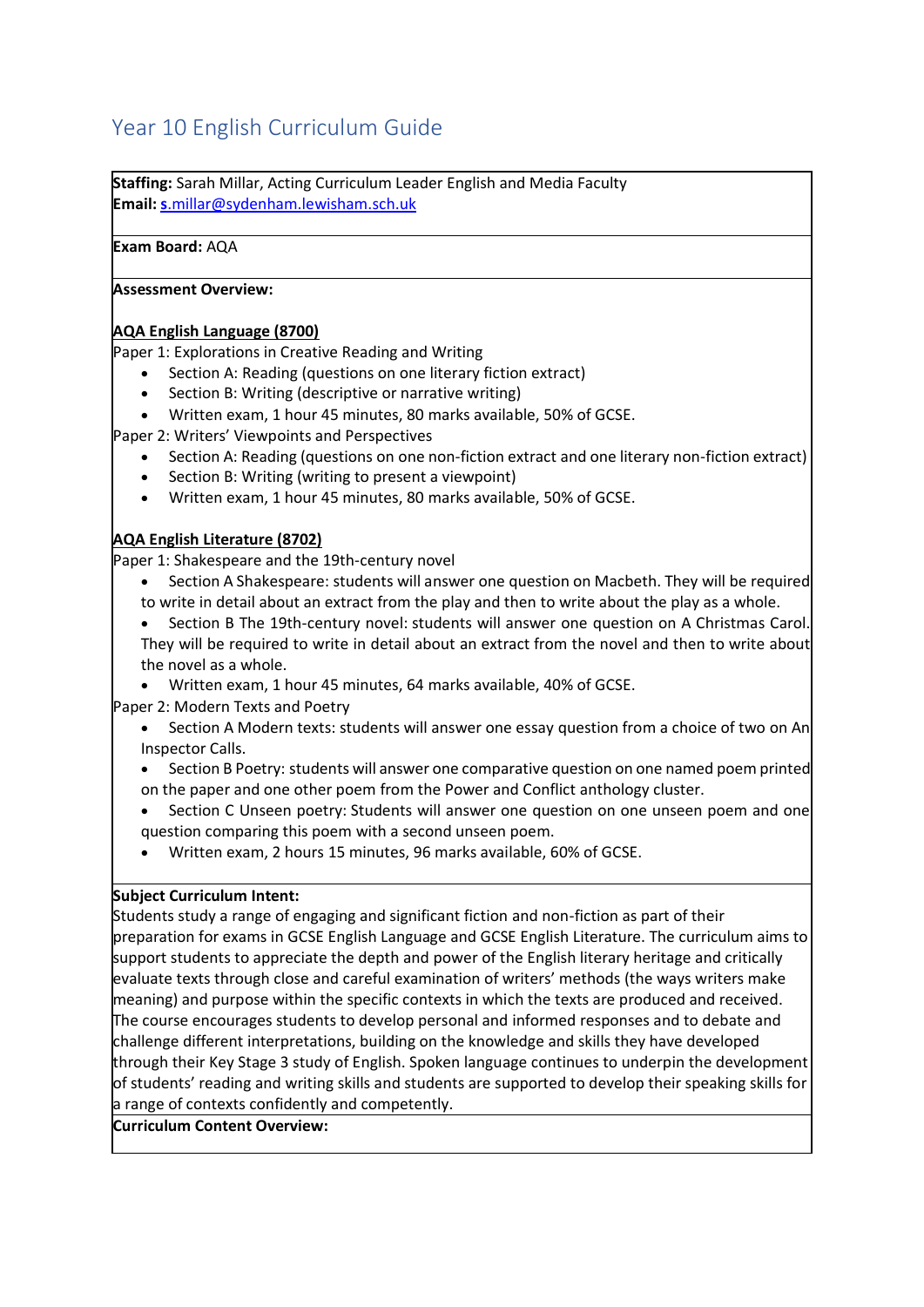| Autumn Term 1:                                                                                                        | Spring Term 1:                                                                                | Summer Term 1:                                                                                |  |  |
|-----------------------------------------------------------------------------------------------------------------------|-----------------------------------------------------------------------------------------------|-----------------------------------------------------------------------------------------------|--|--|
|                                                                                                                       | <b>GCSE English Literature Paper 2:</b>                                                       | <b>GCSE English Language Paper 2</b>                                                          |  |  |
| <b>GCSE English Literature Paper 1:</b>                                                                               | Love and Relationships Poetry                                                                 | Section A: Reading                                                                            |  |  |
| Dickens' A Christmas Carol                                                                                            | Anthology, focusing on Desire                                                                 |                                                                                               |  |  |
|                                                                                                                       | and Loss cluster                                                                              |                                                                                               |  |  |
|                                                                                                                       | <b>GCSE English Language Paper 2</b>                                                          | <b>GCSE English Literature: Revision</b>                                                      |  |  |
|                                                                                                                       | Section B: Writing to argue                                                                   | of Literature texts (An Inspector                                                             |  |  |
|                                                                                                                       |                                                                                               | Calls and A Christmas Carol).                                                                 |  |  |
| Autumn Term 2:                                                                                                        | Spring Term 2:                                                                                | <b>Summer Term 2:</b>                                                                         |  |  |
| <b>GCSE English Literature Paper 2:</b>                                                                               | GCSE English Literature Paper 2:                                                              | <b>GCSE English Language Paper 2</b>                                                          |  |  |
| Love and Relationships Poetry                                                                                         | Love and Relationships Poetry                                                                 | Section B: Writing and Spoken                                                                 |  |  |
| Anthology, focusing on Family                                                                                         | Anthology, focusing on                                                                        | Language                                                                                      |  |  |
| Relationships cluster                                                                                                 | Fulfilment cluster                                                                            |                                                                                               |  |  |
| <b>GCSE English Language Paper 1</b>                                                                                  | <b>GCSE English Language Paper 1</b>                                                          | <b>GCSE English Literature Paper 2:</b>                                                       |  |  |
| Section B: Writing to describe                                                                                        | Section A: Reading                                                                            | <b>Unseen Poetry</b>                                                                          |  |  |
| How will your child be assessed in the Summer Term?<br>Knowledge checks<br>Exam-style questions                       |                                                                                               |                                                                                               |  |  |
| Formal assessment using GCSE exam questions                                                                           |                                                                                               |                                                                                               |  |  |
|                                                                                                                       |                                                                                               |                                                                                               |  |  |
|                                                                                                                       | Summer Term Assessment Revision Topics (students will be given detailed checklists):          |                                                                                               |  |  |
| <b>GCSE English Language Paper 2</b>                                                                                  |                                                                                               |                                                                                               |  |  |
| An Inspector Calls                                                                                                    |                                                                                               |                                                                                               |  |  |
| A Christmas Carol                                                                                                     |                                                                                               |                                                                                               |  |  |
| What can you do to support your child in English?                                                                     |                                                                                               |                                                                                               |  |  |
| Encourage your child to read for pleasure every day and to re-read A Christmas Carol and An<br><b>Inspector Calls</b> |                                                                                               |                                                                                               |  |  |
|                                                                                                                       | Discuss the plot of the texts and the writers' wider ideas with your child, including how and |                                                                                               |  |  |
| to what extent these ideas are still relevant today                                                                   |                                                                                               |                                                                                               |  |  |
|                                                                                                                       | Encourage your child to make revision cards for their Literature texts focusing on plot,      |                                                                                               |  |  |
|                                                                                                                       | characters, key events, context, methods and messages                                         |                                                                                               |  |  |
|                                                                                                                       |                                                                                               | Encourage your child to identify key quotations from their Literature texts and analyse these |  |  |
| in detail (zooming in on key words and techniques, and examining their effect)                                        |                                                                                               |                                                                                               |  |  |
| Wider reading and useful web-sites or activities to support learning:                                                 |                                                                                               |                                                                                               |  |  |
|                                                                                                                       | Oak National Academy resources: English lessons for Key Stage 4 students - Oak National       |                                                                                               |  |  |
| <b>Academy (thenational.academy)</b>                                                                                  |                                                                                               |                                                                                               |  |  |
| The British Library website (reading around texts and writers)                                                        |                                                                                               |                                                                                               |  |  |
| Mr. Bruff (YouTube)                                                                                                   |                                                                                               |                                                                                               |  |  |
| <b>BBC Bitesize</b>                                                                                                   |                                                                                               |                                                                                               |  |  |
| Seneca Learning (students can create a free online account)                                                           |                                                                                               |                                                                                               |  |  |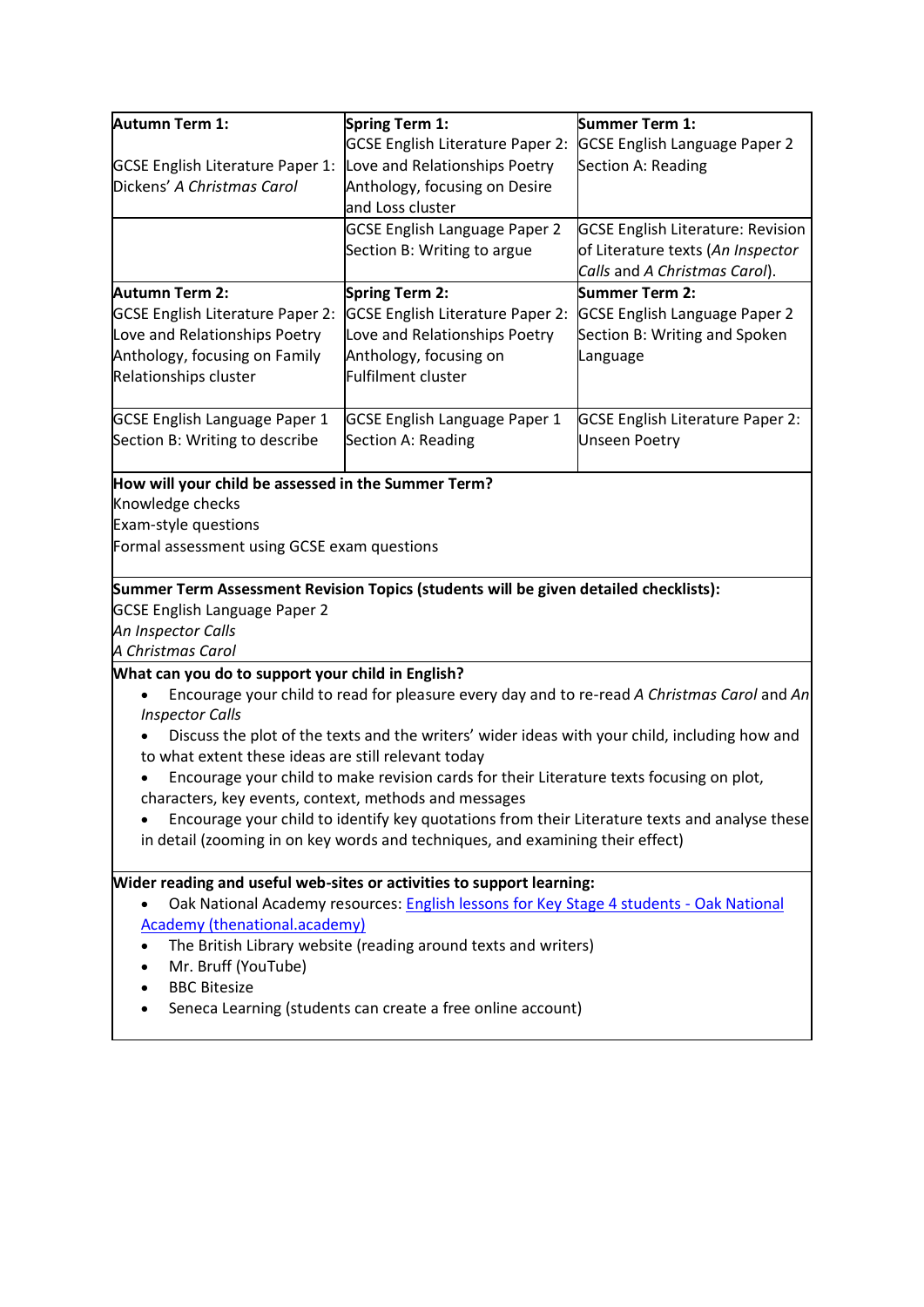# <span id="page-5-0"></span>Year 10 Maths Curriculum Guide

### **Staffing: Mark Freakes**

**Email: m.freakes@sydenham.lewisham.sch.uk**

#### **Exam Board: Edexcel**

**Assessment Overview:**

**Exam assessed**

#### **Subject Curriculum Intent**

To ensure that all pupils become fluent in recall of mathematical facts and algorithms, are able to reason mathematically and to combine these skills to then solve problems**.**

| <b>Curriculum Content Overview:</b>                                                   |                                                                                                                                                                             |                                                                        |
|---------------------------------------------------------------------------------------|-----------------------------------------------------------------------------------------------------------------------------------------------------------------------------|------------------------------------------------------------------------|
| Autumn Term 1:                                                                        | Spring Term 1:                                                                                                                                                              | Summer Term 1:                                                         |
| Higher: Geometry<br>Foundation: Number, Ratio and<br>Proportion                       | Higher: Advanced Algebra<br>Foundation: Percentages and<br>Pythagoras                                                                                                       | Higher: Data and Probability<br><b>Foundation: Number Skills</b>       |
| Autumn Term 2:                                                                        | Spring Term 2:                                                                                                                                                              | Summer Term 2:                                                         |
| Higher: Shapes and Measures<br>Foundation: Algebra                                    | Higher: Advanced Trigonometry<br>Foundation: Data and Geometry                                                                                                              | Higher: Advanced Geometry<br>Foundation: Shapes and<br><b>Measures</b> |
| How will your child be assessed in the Summer Term?<br><b>3x 90 minutes Mock exam</b> |                                                                                                                                                                             |                                                                        |
| <b>Spring Term Assessment Revision Topics</b>                                         | Number, Algebra, Ratio and Proportion, Geometry and Measures, Probability and Statistics                                                                                    |                                                                        |
| What can you do to support your child in Mathematics?                                 |                                                                                                                                                                             |                                                                        |
|                                                                                       | Check they are using the HegartyMaths website on a regular basis for homework and revision<br>Encourage them to attend Maths Clinic (Wednesday lunchtime) for extra support |                                                                        |
| www.hegartymaths.com                                                                  | Wider reading and useful web-sites or activities to support learning:                                                                                                       |                                                                        |
| www.corbettmaths.com                                                                  |                                                                                                                                                                             |                                                                        |
|                                                                                       |                                                                                                                                                                             |                                                                        |
|                                                                                       |                                                                                                                                                                             |                                                                        |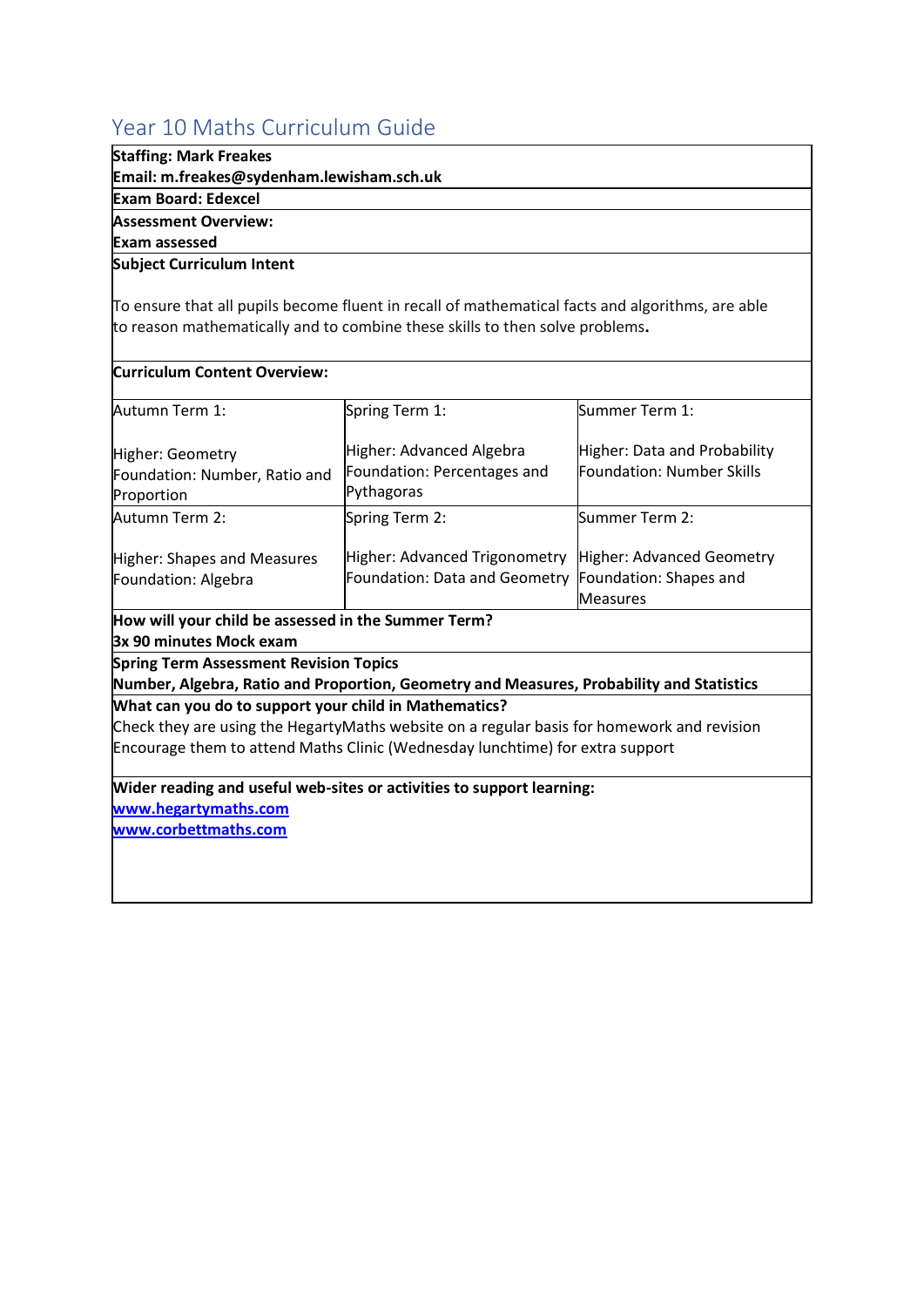# <span id="page-6-0"></span>Year 10 Science Curriculum Guide

#### **Staffing:**

**Amy Vickers, Curriculum Leader Science [\(a.vickers@sydenham.lewisham.sch.uk\)](mailto:a.vickers@sydenham.lewisham.sch.uk) Sapna Reuben, Head of KS4 Science [\(s.reuben@sydenham.lewisham.sch.uk\)](mailto:s.reuben@sydenham.lewisham.sch.uk)**

Separate (Triple) Science

10X1 Brenda Jinadu (Biology), Antonia McDonald (Chemistry), Christopher Andrews (Physics) 10Y1 Ian Martin (Biology, Amy Vickers (Chemistry), Kirsty Abbs (Physics)

Combined Science

10X2 Abimbola Bakare and Catherine Pang 10Y2 Sinead Furlong and Muneema Rafaa 10X3 Ian Martin and Sapna Reuben 10Y3 Antonia McDonald and Solomon Wilson 10X4 Sinead Furlong and Muneema Rafaa 10Y4 Chris Andrews and Brenda Jinadu

#### **Exam Board: Pearson Edexcel GCSE (9-1)**

#### **Assessment Overview:**

Assessment 1

Fortnight commencing 1st November 2021

• Assessment 2 (Mock exams) Fortnight commencing 24th January 2021

• Assessment 3 (Mock exams)

Fortnight commencing 13th June 2021

#### **Subject Curriculum Intent:**

The importance of Science to our students and how it impacts the world around us is emphasised from the beginning of Key Stage 3, and students can understand the purpose and significance of learning about the subject. Our Science curriculum enables students to use their knowledge and skills to develop a deeper understanding of the mechanisms that explain the world around us. All three disciplines are interlinked and taught to enable students to develop their knowledge of Biology, Chemistry and Physics. In line with the school intent, students develop a sense of their responsibilities and possible actions they should carry out as they learn of the important issues that we face as a society.

Students can link their learning from across the curriculum and feel empowered to learn new, unfamiliar material, solve problems and hypothesize. The science curriculum offers students the chance to become High Performance Learners by building their confidence in vocabulary and numeracy skills which they can independently apply to explain observations and interpret data from contextual situations.

The curriculum is well planned, and lessons are sequenced to build on prior learning. Lessons are taught with enthusiasm by teachers who delve into a deeper understanding of the material to meet the national curriculum and beyond. Teachers have high standards and expect to be ready to learn and work with perseverance. They use practical work, modelling, collaborative learning opportunities alongside a strong focus on deliberate practice and retrieval practice when planning and delivering the material. Students are encouraged to ask questions and postulate ideas and explanations of theory while developing their investigative and problem-solving skills.

#### **Curriculum Content Overview:**

All classes are taught on rotation, while they will cover the content listed below, they may complete it in a different order.

#### **Separate Science**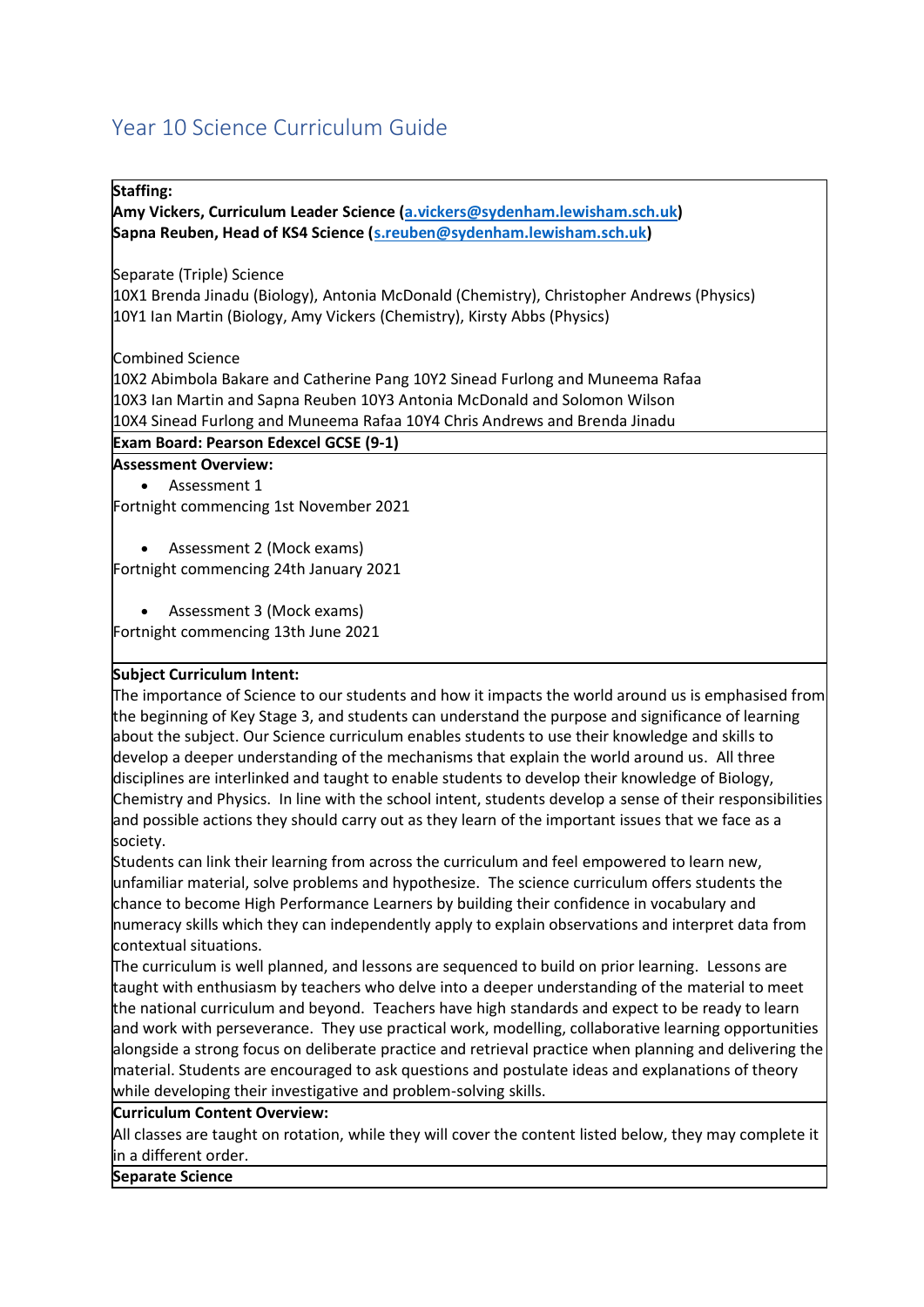|                                                                                                                                       | Autumn Term 1                                                                          |                                                                                         |                 | Autumn Term 2                                     |
|---------------------------------------------------------------------------------------------------------------------------------------|----------------------------------------------------------------------------------------|-----------------------------------------------------------------------------------------|-----------------|---------------------------------------------------|
| SB <sub>3</sub>                                                                                                                       | Genetics                                                                               |                                                                                         | SB4             | Natural selection and genetic modification        |
| <b>SC17</b>                                                                                                                           | Groups                                                                                 |                                                                                         | <b>SC19</b>     | Heat and energy changes                           |
| <b>SC18</b>                                                                                                                           | Rates of reactions                                                                     |                                                                                         | SC <sub>9</sub> | Calculations in chemistry                         |
| SP5                                                                                                                                   |                                                                                        | Light and the electromagnetic spectrum                                                  | SP <sub>6</sub> | Radioactivity                                     |
|                                                                                                                                       |                                                                                        |                                                                                         |                 |                                                   |
|                                                                                                                                       | <b>Spring Term 1</b>                                                                   |                                                                                         |                 | <b>Spring Term 2</b>                              |
| SB6                                                                                                                                   | Plants structures and their functions                                                  |                                                                                         | SB6             | Plants structures and their functions cont.       |
| <b>SC10</b>                                                                                                                           | Electrolytic processes                                                                 |                                                                                         | SB <sub>9</sub> | Ecosystems and material cycles                    |
| SP7                                                                                                                                   | Astronomy                                                                              |                                                                                         | <b>SC11</b>     | Obtaining and using metals                        |
|                                                                                                                                       |                                                                                        |                                                                                         | SP8             | Energy - Forces doing work                        |
|                                                                                                                                       |                                                                                        |                                                                                         |                 |                                                   |
|                                                                                                                                       | Summer Term 1                                                                          |                                                                                         |                 | <b>Summer Term 2</b>                              |
| SB9                                                                                                                                   | Ecosystems and material cycles cont.                                                   |                                                                                         | <b>SC21</b>     | Earth and atmospheric science                     |
| <b>SC12</b>                                                                                                                           | <b>Reversible reactions</b>                                                            |                                                                                         | SP11            | Static electricity                                |
| <b>SC20</b>                                                                                                                           | <b>Fuels</b>                                                                           |                                                                                         | Revision        |                                                   |
| SP9                                                                                                                                   | Forces and their effects                                                               |                                                                                         |                 |                                                   |
| <b>SP10</b>                                                                                                                           | <b>Electricity and circuits</b>                                                        |                                                                                         |                 |                                                   |
|                                                                                                                                       |                                                                                        |                                                                                         |                 |                                                   |
|                                                                                                                                       | <b>Combined Science</b>                                                                |                                                                                         |                 |                                                   |
|                                                                                                                                       | <b>Autumn Term 1</b>                                                                   |                                                                                         |                 | <b>Autumn Term 2</b>                              |
| CB <sub>3</sub>                                                                                                                       | Genetics                                                                               |                                                                                         | CB4             | Natural selection and genetic modification        |
| <b>CC13</b>                                                                                                                           | Groups                                                                                 |                                                                                         | <b>CC15</b>     | Heat and energy changes                           |
| <b>CC14</b>                                                                                                                           | Rates of reactions                                                                     |                                                                                         | CC <sub>9</sub> | Calculations in chemistry                         |
| CP5                                                                                                                                   |                                                                                        |                                                                                         | CP <sub>6</sub> |                                                   |
|                                                                                                                                       |                                                                                        | Light and the electromagnetic spectrum                                                  |                 | Radioactivity                                     |
|                                                                                                                                       |                                                                                        |                                                                                         |                 |                                                   |
|                                                                                                                                       | <b>Spring Term 1</b><br>Plants structures and their functions                          |                                                                                         |                 | <b>Spring Term 2</b>                              |
| CB <sub>6</sub>                                                                                                                       |                                                                                        |                                                                                         | CB9             | Ecosystems and material cycles                    |
| <b>CC10</b>                                                                                                                           | Electrolytic processes                                                                 |                                                                                         | CC16            | <b>Fuels</b>                                      |
| <b>CC11</b>                                                                                                                           | Obtaining and using metals                                                             |                                                                                         | <b>CC17</b>     | Earth and atmospheric science                     |
| <b>CC12</b>                                                                                                                           | <b>Reversible reactions</b>                                                            |                                                                                         | CP8             | Forces and their effects                          |
| CP7                                                                                                                                   | Energy - Forces doing work                                                             |                                                                                         |                 |                                                   |
|                                                                                                                                       |                                                                                        |                                                                                         |                 |                                                   |
|                                                                                                                                       | <b>Summer Term 1</b>                                                                   |                                                                                         |                 | <b>Summer Term 2</b>                              |
| CB9                                                                                                                                   | Ecosystems and material cycles cont.                                                   |                                                                                         | CP9             | Electricity and circuits cont.                    |
| CP9<br><b>Electricity and circuits</b><br>Revision                                                                                    |                                                                                        |                                                                                         |                 |                                                   |
|                                                                                                                                       |                                                                                        |                                                                                         |                 |                                                   |
|                                                                                                                                       |                                                                                        | How will your child be assessed in the Summer Term?                                     |                 |                                                   |
|                                                                                                                                       |                                                                                        | Students will sit Mock Exams during the fortnight commencing 13 <sup>th</sup> June 2022 |                 |                                                   |
|                                                                                                                                       | Separate Science                                                                       |                                                                                         |                 |                                                   |
| 1 X 100 minutes exam per subject (3 in total)                                                                                         |                                                                                        |                                                                                         |                 |                                                   |
| <b>Combined Science</b>                                                                                                               |                                                                                        |                                                                                         |                 |                                                   |
| 1 X 60 minutes exam (covering all 3 sciences)<br>Summer Term Assessment Revision Topics (students will be given detailed checklists): |                                                                                        |                                                                                         |                 |                                                   |
|                                                                                                                                       |                                                                                        |                                                                                         |                 |                                                   |
| Separate Science -<br><b>Biology Paper 1</b>                                                                                          |                                                                                        |                                                                                         |                 |                                                   |
|                                                                                                                                       | Chemistry Paper 1<br>SB1, SB2, SB3, SB4, SB5<br>SC1-2, SC5-7, SC8, SC9, SC10-13, SC14- |                                                                                         |                 | Physics Paper 1<br>SP1-2, SP3, SP4, SP5, SP6, SP7 |
|                                                                                                                                       |                                                                                        | 16                                                                                      |                 |                                                   |
|                                                                                                                                       | Combined Science -                                                                     |                                                                                         |                 |                                                   |
|                                                                                                                                       |                                                                                        |                                                                                         |                 |                                                   |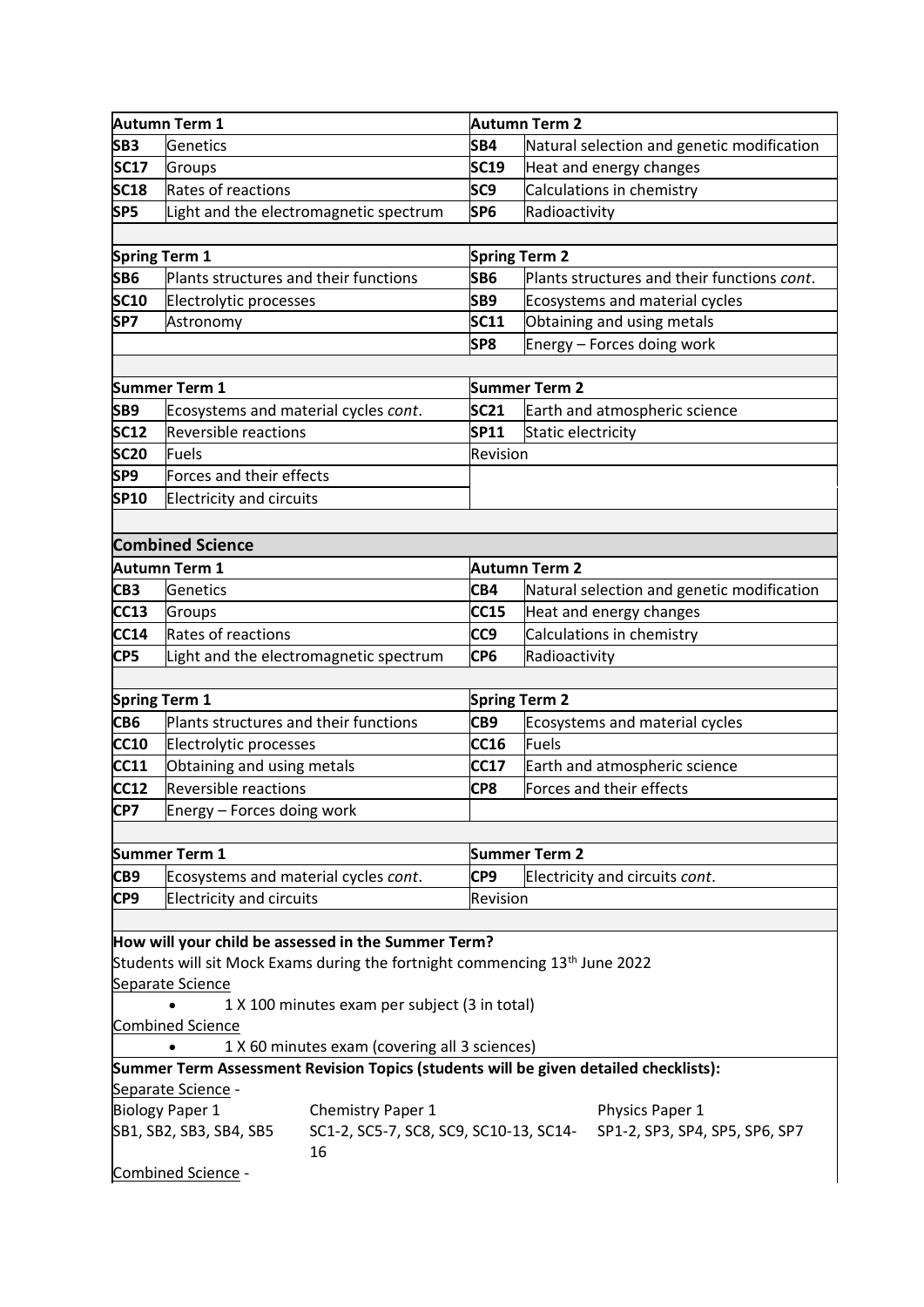| Biology Paper 1         | <b>Chemistry Paper 1</b>        | <b>Physics Paper 1</b>    |  |
|-------------------------|---------------------------------|---------------------------|--|
| CB1, CB2, CB3, CB4, CB5 | CC1-2, CC5-7, CC8, CC9, CC10-12 | CP1-2, CP3, CP4, CP5, CP6 |  |

#### **What can you do to support your child in Science?**

- Encourage your child to read Science articles and news stories along with documentaries on platforms such as BBC iPlayer.
- Ask your child questions about what they have been learning in Science.
- Encourage your child to make revision cards for the texts they are studying.
- Ask your child about upcoming assessments, to make sure they have a full understanding of the expectations.

#### **Wider reading and useful websites or activities to support learning:**

- ActiveLearn.co.uk Student logins have been issued by teachers of the class.
- SamLearning.co.uk Student logins have been issued by teachers of the class.
- BBC Bitesize Science
- Revision guides, flashcards and practice question booklets are available to buy through ParentPay.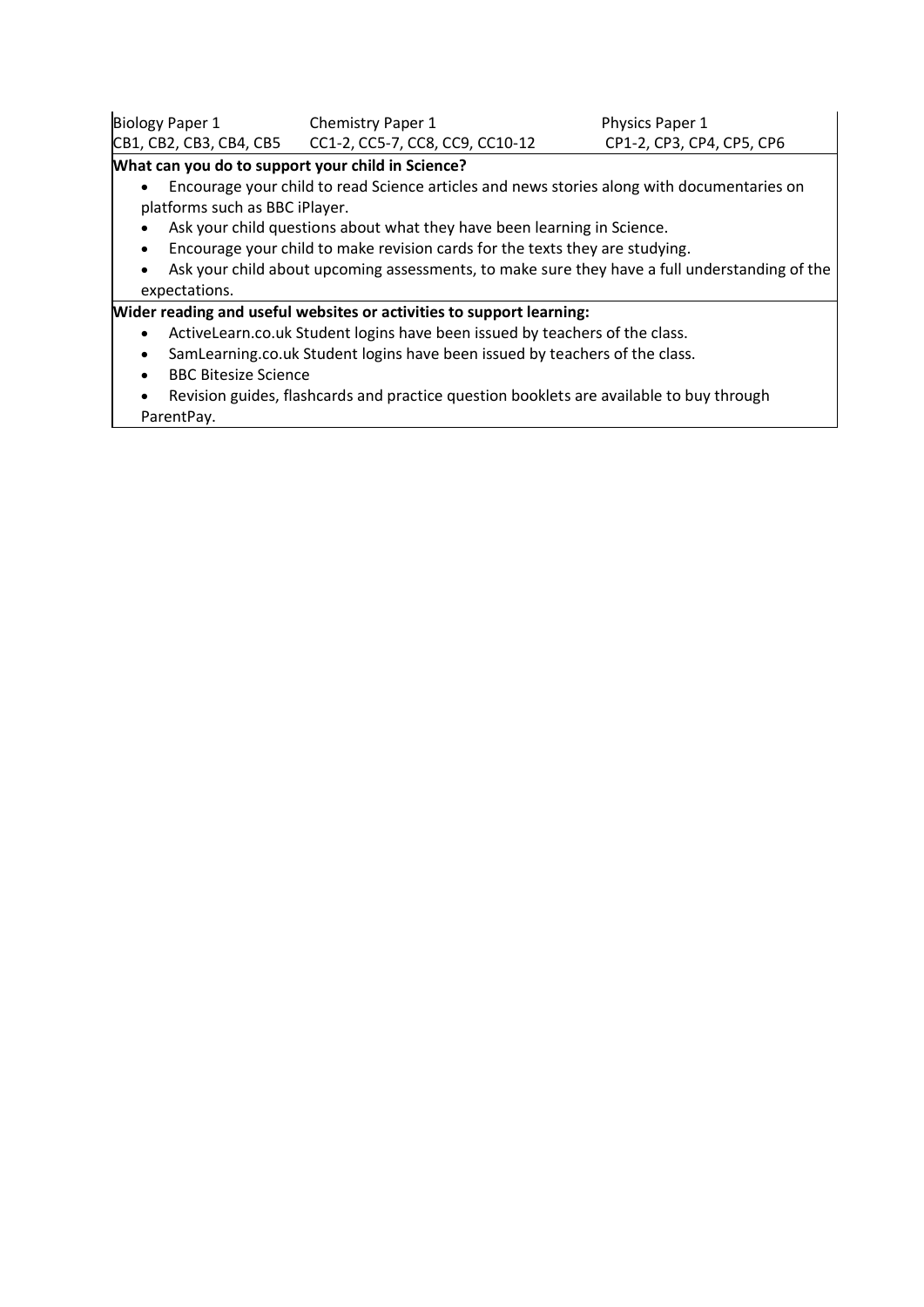# <span id="page-9-0"></span>Year 10 Latin Curriculum

#### **Staffing: Andrea Bauer**

**Email[: a.bauer@sydenham.lewisham.sch.uk](mailto:a.bauer@sydenham.lewisham.sch.uk)**

#### **Exam Board: eduqas**

**Assessment Overview:** Assessed formatively throughout learning using vocabulary tests, online independent work throug[h https://quizlet.com](https://quizlet.com/join/NAypGaNMD) and past papers. These are carried out in regular intervals.

#### **Subject Curriculum Intent**

The Language Faculty at Sydenham School believes that language learning is a life long skill. We are not just aiming to develop students into proficient linguists, but also into individuals who can look beyond the garden gate and demonstrate a cultural knowledge and understanding of the countries where the language they learn is spoken. We teach creatively and interactively and provide our students opportunities to become true global citizens.

We develop High Performance Learners. Our practice is frequent, spaced, meaning and formfocused, and involves an element of struggle. Learning is carefully planned to support progression for all learners.

**Curriculum Content Overview:**

| Autumn Term 1:                                                                                     | Spring Term 1:                                                             | Summer Term 1:                       |
|----------------------------------------------------------------------------------------------------|----------------------------------------------------------------------------|--------------------------------------|
| <b>Re-visit Grammar and</b><br>Vocabulary from Y7 - Y9                                             | <b>Revision Grammar and</b><br>Vocabulary from Y7 - Y9                     | <b>Exam period</b>                   |
| Autumn Term 2:<br><b>Revision Grammar and</b><br>Vocabulary from Y7 - Y9                           | Spring Term 2:<br><b>Revision Grammar and</b><br>Vocabulary from Y7 - Y9   | Summer Term 2:<br><b>Exam period</b> |
| How will your child be assessed in the Summer Term?                                                | They will be assessed through vocabulary tests and exam style questioning, |                                      |
| <b>SummerTerm Assessment Revision Topics</b><br>All assessments will have content from all topics. |                                                                            |                                      |

**What can you do to support your child in Languages?**

You can support by ensuring your child has an online account with Quizlet and monitor their progress by checking they have completed 'flashcards, learn, test, write, spell'

#### **Wider reading and useful web-sites or activities to support learning:**

**[Quizlet](https://quizlet.com/join/NAypGaNMD)** 

[Eduqas GCSE Latin \(9-1\)](https://www.exams.cambridgescp.com/Array/eduqas-gcse-latin-9-1)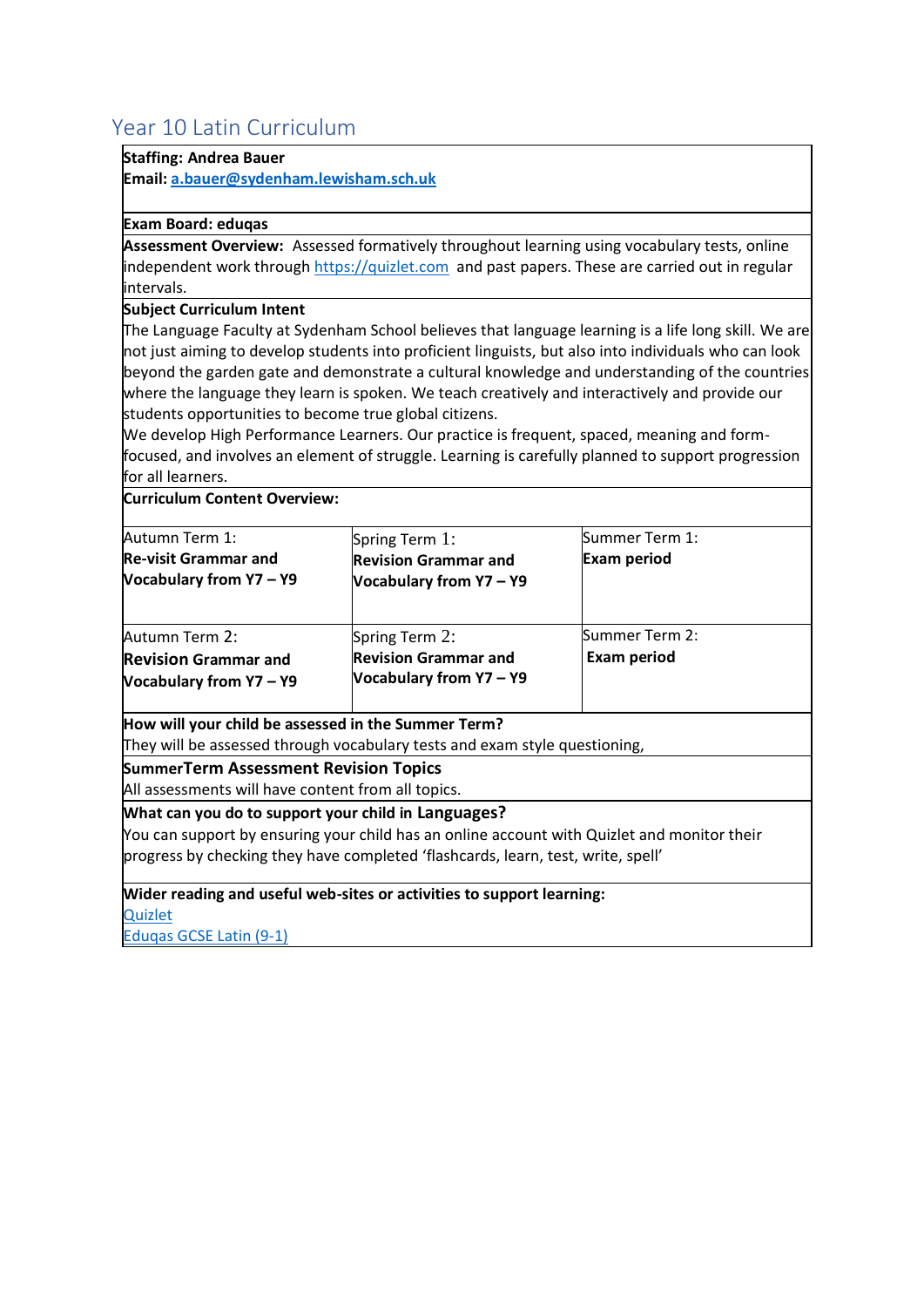### <span id="page-10-0"></span>Year 10 German Curriculum

#### **Staffing: Andrea Bauer, Danielle Walker,**

**Email[: a.bauer@sydenham.lewisham.sch.uk,](mailto:a.bauer@sydenham.lewisham.sch.uk) [d.walker@sydenham.lewisham.sch.uk](mailto:d.walker@sydenham.lewisham.sch.uk)**

#### **Exam Board: AQA**

#### **Assessment Overview:**

Assessed formatively throughout learning using vocabulary tests, online independent work through<https://quizlet.com/> on different topics. Reading and listening past papers, writing assessments. These are carried out once a term.

#### **Subject Curriculum Intent**

The Language Faculty at Sydenham School believes that language learning is a life long skill. We are not just aiming to develop students into proficient linguists, but also into individuals who can look beyond the garden gate and demonstrate a cultural knowledge and understanding of the countries where the language they learn is spoken. We teach creatively and interactively and provide our students opportunities to become true global citizens.

Students are allowed to gain systematic knowledge of the vocabulary, grammar, and sound and spelling systems (phonics) of their new language, and how these are used by speakers of the language. Students then need to reinforce this knowledge in lessons and at home with extensive planned practice and use in order to build the skills needed for communication.

Students will become confident in understanding and producing the key sounds of the language they will study. Per year approximately 360 words are taught with systematic revisiting of vocabulary within a month, within a term, and within a year. The focus is to teach the most frequently used vocabulary of the language. Students will be taught high-frequency grammar functions which are revisited several times over KS3 and KS4, in particular features for persons, subjects, tenses and aspect and a range of key syntax (word order and relations between words).

We develop High Performance Learners. Our practice is frequent, spaced, meaning and formfocused, and involves an element of struggle. Learning is carefully planned to support progression for all learners.

| <b>Curriculum Content Overview:</b>                                            |                                                                                                                                                    |                                                                                                             |
|--------------------------------------------------------------------------------|----------------------------------------------------------------------------------------------------------------------------------------------------|-------------------------------------------------------------------------------------------------------------|
| Autumn Term 1:                                                                 | Spring Term 1:                                                                                                                                     | Summer Term 1:                                                                                              |
| School<br>School Uniform -<br>opinions<br>Talking in more than<br>three tenses | Me, my family and<br>$\bullet$<br>friends<br>Personal relationships<br>$\bullet$<br>Using modal verbs<br>Adjectives<br>٠<br>Adjective endings<br>٠ | Jobs, careers and<br>ambitions<br>Talking about the future<br>Using future tense<br>Using conditional tense |
| Autumn Term 2:                                                                 | Spring Term 2:                                                                                                                                     | Summer Term 2:                                                                                              |
|                                                                                |                                                                                                                                                    | Revision                                                                                                    |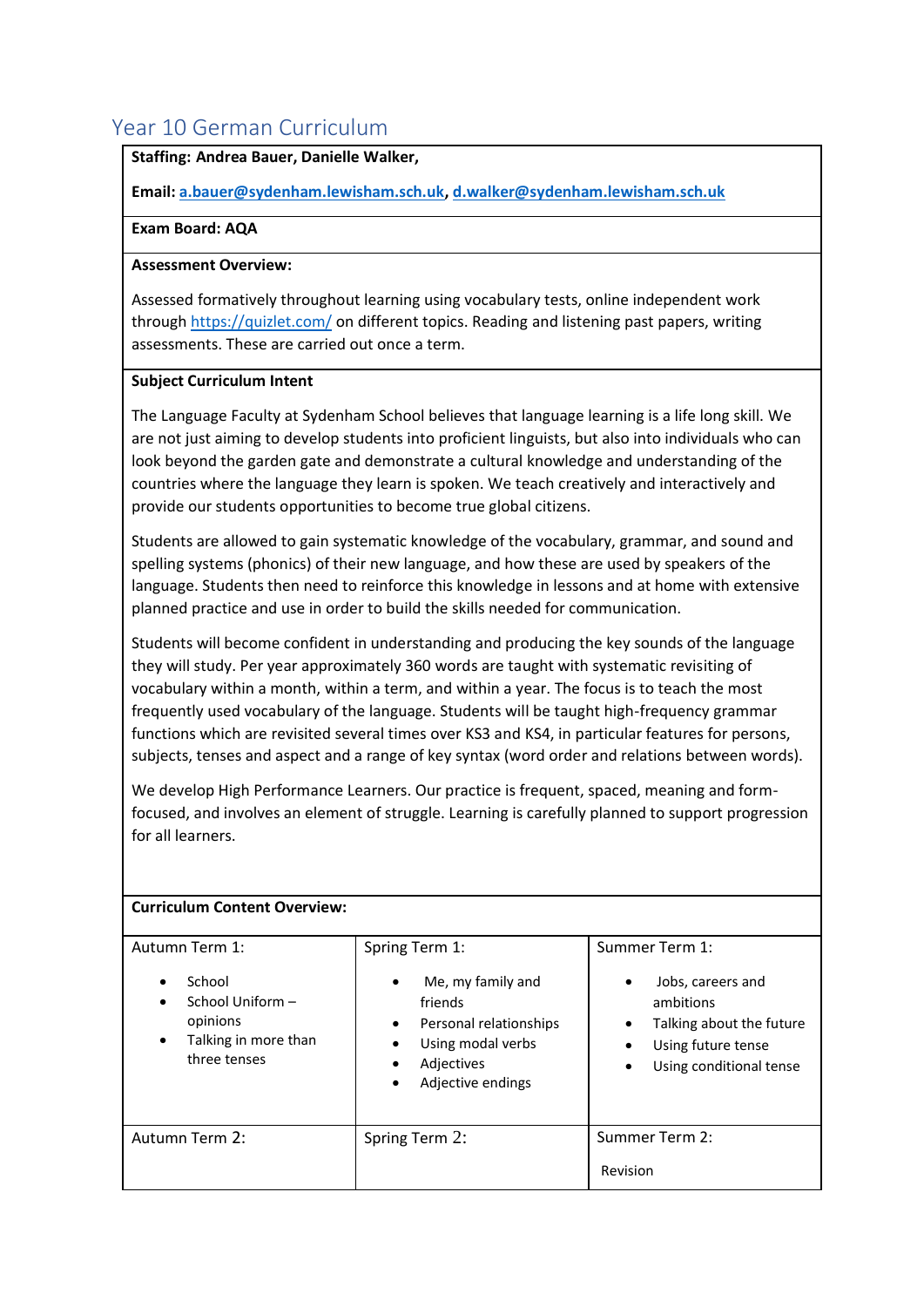| Feedback from<br>$\bullet$<br>Assessment<br><b>Festivals Customs and</b><br>traditions<br>Talking in more than<br>three tenses                                                  | Home and local<br>٠<br>environment<br>Talking about my town<br>٠<br>Where I live<br>Describing what you do<br>in your town | Preparation for mock exams<br>Mock exams |  |
|---------------------------------------------------------------------------------------------------------------------------------------------------------------------------------|----------------------------------------------------------------------------------------------------------------------------|------------------------------------------|--|
| How will your child be assessed in the Summer Term?                                                                                                                             |                                                                                                                            |                                          |  |
|                                                                                                                                                                                 | They will be assessed through reading, listening, writing, speaking.                                                       |                                          |  |
| <b>Summer Term Assessment Revision Topics</b>                                                                                                                                   |                                                                                                                            |                                          |  |
| All assessments will have content from all topics.                                                                                                                              |                                                                                                                            |                                          |  |
| What can you do to support your child in Languages?                                                                                                                             |                                                                                                                            |                                          |  |
| You can support by ensuring your child has an online account with Quizlet and monitor their<br>progress by checking they have completed 'flashcards, learn, test, write, spell' |                                                                                                                            |                                          |  |
|                                                                                                                                                                                 | Wider reading and useful web-sites or activities to support learning:                                                      |                                          |  |
| https://quizlet.com/                                                                                                                                                            |                                                                                                                            |                                          |  |
| <b>German lessons for Key Stage 4 students - Oak National Academy (thenational.academy)</b>                                                                                     |                                                                                                                            |                                          |  |
| https://www.memrise.com/                                                                                                                                                        |                                                                                                                            |                                          |  |
| https://www.bbc.co.uk/bitesize/subjects/z426n39                                                                                                                                 |                                                                                                                            |                                          |  |
|                                                                                                                                                                                 |                                                                                                                            |                                          |  |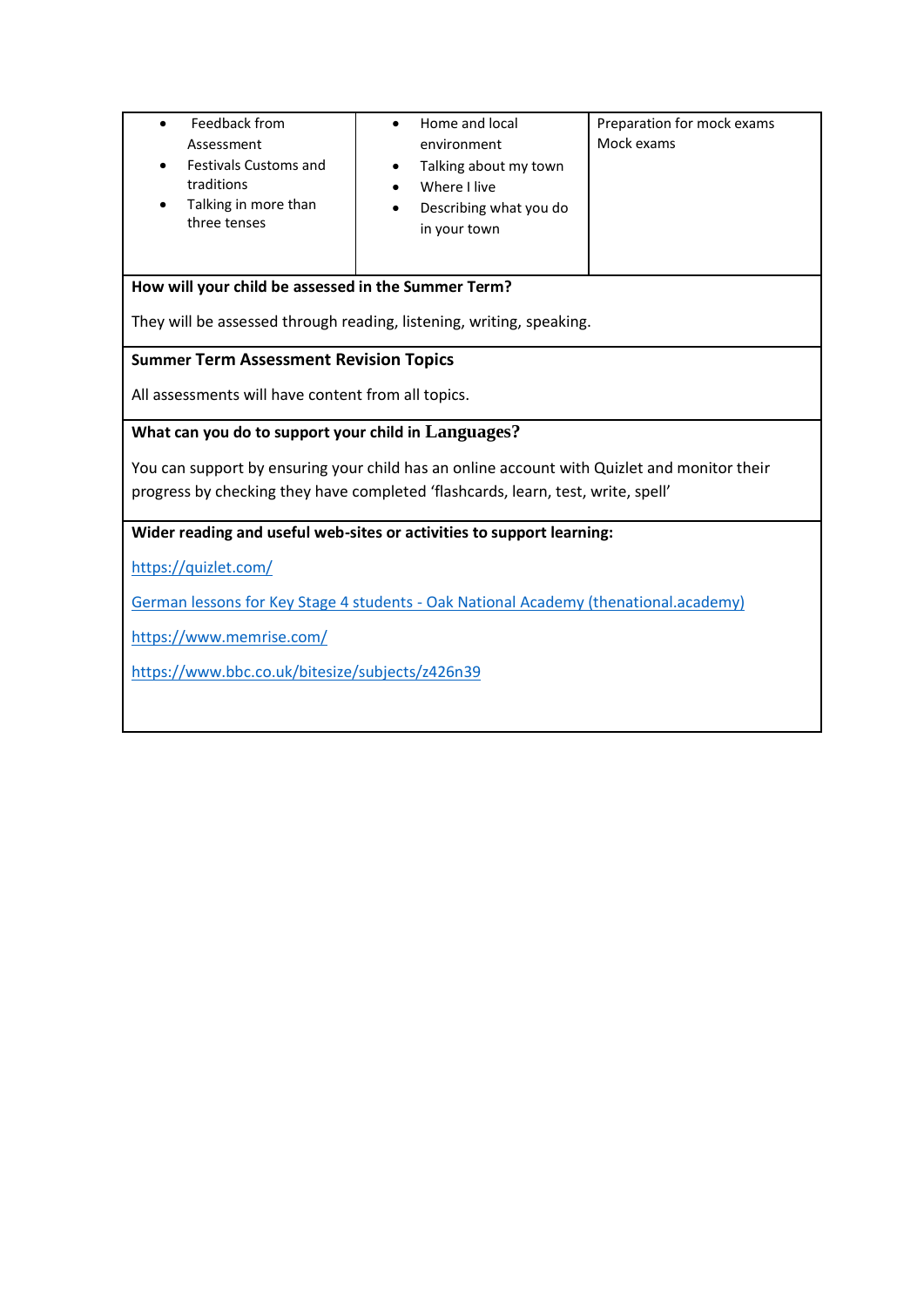# <span id="page-12-0"></span>Year 10 French Curriculum

#### **Staffing: Danielle Walker**

**Email: [d.walker@sydenham.lewisham.sch.uk](mailto:d.walker@sydenham.lewisham.sch.uk)**

#### **Exam Board: AQA**

#### **Assessment Overview:**

Assessed formatively throughout learning using vocabulary tests, online independent work through [https://quizlet.com](https://quizlet.com/join/NAypGaNMD) and past papers. These are carried out in regular intervals.

#### **Subject Curriculum Intent**

The Language Faculty at Sydenham School believes that language learning is a lifelong skill. We are not just aiming to develop students into proficient linguists, but also into individuals who can look beyond the garden gate and demonstrate a cultural knowledge and understanding of the countries where the language they learn is spoken. We teach creatively and interactively and provide our students opportunities to become true global citizens.

Students can gain systematic knowledge of the vocabulary, grammar, and sound and spelling systems (phonics) of their new language, and how these are used by speakers of the language. Students then need to reinforce this knowledge in lessons and at home with extensive planned practice and use to build the skills needed for communication.

Students will become confident in understanding and producing the key sounds of the language they will study. Per year approximately 360 words are taught with systematic revisiting of vocabulary within a month, within a term, and within a year. The focus is to teach the most frequently used vocabulary of the language. Students will be taught high-frequency grammar functions which are revisited several times over KS3 and KS4, in particular features for persons, subjects, tenses and aspect and a range of key syntax (word order and relations between words). We develop High Performance Learners. Our practice is frequent, spaced, meaning and formfocused, and involves an element of struggle. Learning is carefully planned to support progression for all learners.

#### **Curriculum Content Overview:**

| <b>Autumn Term 1:</b><br>School<br>٠<br>School Uniform -<br>opinions<br>Talking in more than<br>٠<br>three tenses                                         | <b>Spring Term 1:</b><br>Me, my family and<br>friends<br>Personal relationships<br>$\bullet$<br>Using modal verbs<br>٠<br>Adjectives<br>Adjective endings<br>$\bullet$           | <b>Summer Term 1:</b><br>Jobs, careers and<br>٠<br>ambitions<br>Talking about the future<br>٠<br>Using future tense<br>٠<br>Using conditional tense<br>$\bullet$ |
|-----------------------------------------------------------------------------------------------------------------------------------------------------------|----------------------------------------------------------------------------------------------------------------------------------------------------------------------------------|------------------------------------------------------------------------------------------------------------------------------------------------------------------|
| <b>Autumn Term 2:</b><br>Feedback from<br>٠<br>Assessment<br><b>Festivals Customs and</b><br>٠<br>traditions<br>Talking in more than<br>٠<br>three tenses | <b>Spring Term 2:</b><br>Home and local<br>$\bullet$<br>environment<br>Talking about my town<br>$\bullet$<br>Where I live<br>Describing what you do<br>$\bullet$<br>in your town | <b>Summer Term 2:</b><br>Revision<br>Preparation for mock exams<br>Mock exams                                                                                    |
| How will your child be assessed in the Summer Term?                                                                                                       |                                                                                                                                                                                  |                                                                                                                                                                  |

Formal assessment following the board of examination specification in all abilities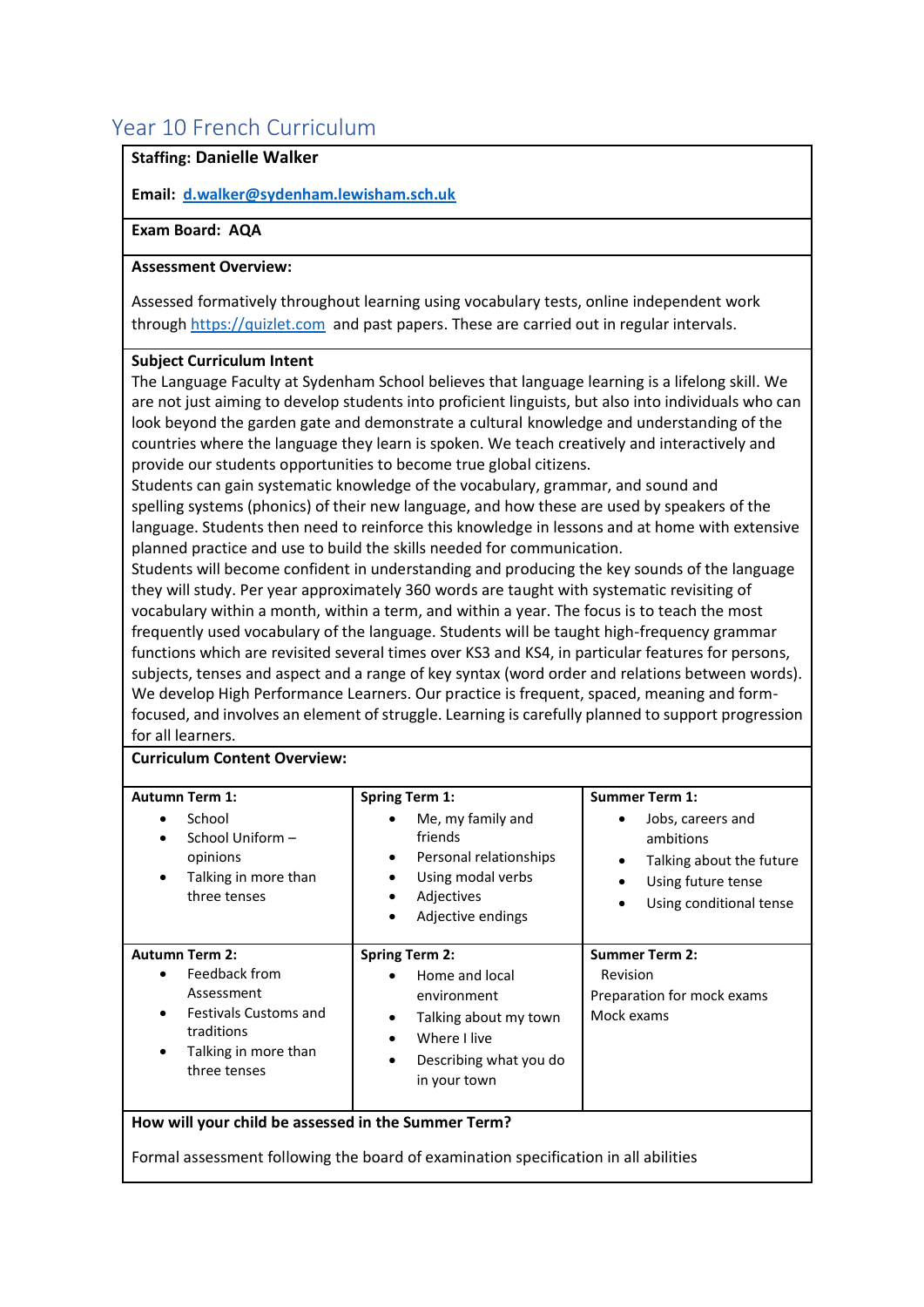**Summer Term Assessment Revision Topics: please note that some of the topics have been done in Y9 and 10** 

Topic vocabulary and grammar focus for each term

#### **What can you do to support your child in Languages?**

- 1. Buy a revision guide
- 2. Encourage your child do revise vocabulary on their teacher class on Quizlet, at least 10 minutes daily some experts' advice 15.
- 3. Encourage your child to input questions and answers on QUIZLET for the speaking assessment on Quizlet and to their speaking and listening homework every two weeks

#### **Wider reading and useful web-sites or activities to support learning:**

- <https://www.bbc.com/bitesize/subjects/z4dqxnb> (Choose AQA specification and start revising!)
- <https://languagesonline.org.uk/Hotpotatoes/index.html>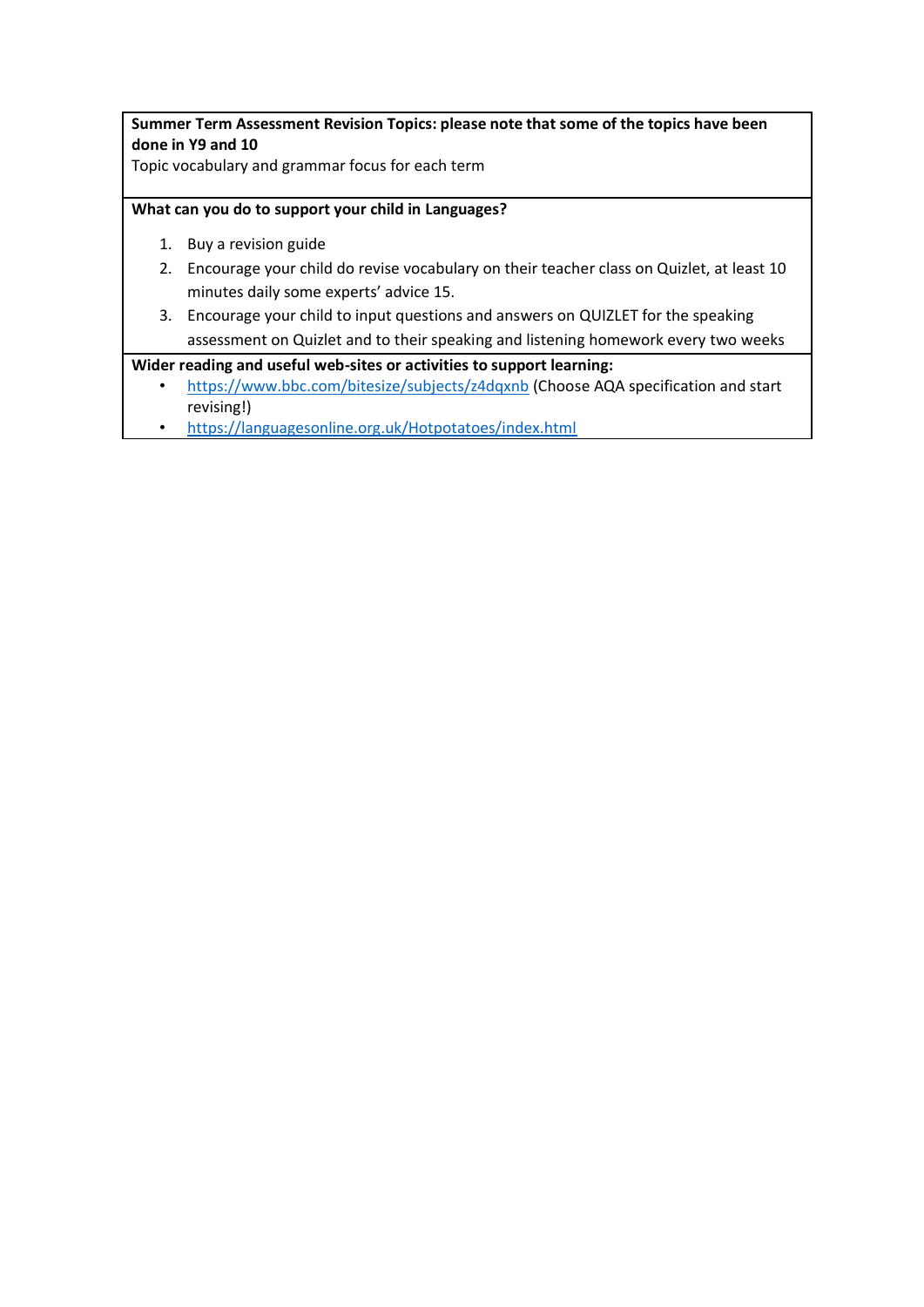# <span id="page-14-0"></span>Year 10 Spanish Curriculum

#### **Staffing: Gina Ossa, Yolanda Arteaga, Nora Landaluce**

**Email:** [g.ossa@sydenham.lewisham.sch.uk](mailto:g.ossa@sydenham.lewisham.sch.uk) [y.arteaga@sydenham.lewisham.sch.uk](mailto:y.arteaga@sydenham.lewisham.sch.uk)

[n.landaluce@sydenham.lewisham.sch.uk](mailto:n.landaluce@sydenham.lewisham.sch.uk)

**Exam Board: AQA**

**Assessment Overview:** Assessed formatively throughout learning using vocabulary tests, online independent work through [https://quizlet.com](https://quizlet.com/join/NAypGaNMD) and past papers. These are carried out in regular intervals.

#### **Subject Curriculum Intent**

The Language Faculty at Sydenham School believes that language learning is a lifelong skill. We are not just aiming to develop students into proficient linguists, but also into individuals who can look beyond the garden gate and demonstrate a cultural knowledge and understanding of the countries where the language they learn is spoken. We teach creatively and interactively and provide our students opportunities to become true global citizens.

Students can gain systematic knowledge of the vocabulary, grammar, and sound and spelling systems (phonics) of their new language, and how these are used by speakers of the language. Students then need to reinforce this knowledge in lessons and at home with extensive planned practice and use to build the skills needed for communication.

Students will become confident in understanding and producing the key sounds of the language they will study. Per year approximately 360 words are taught with systematic revisiting of vocabulary within a month, within a term, and within a year. The focus is to teach the most frequently used vocabulary of the language. Students will be taught high-frequency grammar functions which are revisited several times over KS3 and KS4, in particular features for persons, subjects, tenses and aspect and a range of key syntax (word order and relations between words). We develop High Performance Learners. Our practice is frequent, spaced, meaning and formfocused, and involves an element of struggle. Learning is carefully planned to support progression for all learners.

#### **Curriculum Content Overview:**

| <b>Autumn Term 1:</b>            | <b>Spring Term 1:</b>           | <b>Summer Term 1:</b>             |
|----------------------------------|---------------------------------|-----------------------------------|
| Talk about places and directions | Talk about different jobs       | Talk about typical foods          |
| Present tense hay vs ESTAR       | Present tense: two-verb         | Passive                           |
| Indefinite articles              | structures (TENER que, SOLER)   | Compare different festivals       |
| Describe the features of a       | Conditional                     | Present: Pronoun se and 3rd       |
| regionPresent tense: Se puede(n) | Talk about work experience      | person plural verbs               |
| + infinitive                     | Past (preterite) vs Past        | Describe a special day            |
| Adjectival agreement             | (imperfect)                     | Past (preterite) reflexive use of |
| Plan what to do Future tense     | Talk about the importance of    | verbs                             |
| Shop for clothes and presents    | learning languages              | Order in a restaurant             |
| Present tense two-verb           | Present (continuous) CONOCER vs | Past (preterite) irregular verbs  |
| structures; GUSTAR-type,         | <b>SABER</b>                    | Absolute superlatives             |
| PREFERIR, SOLER + infinitive     | Apply for a summer job          | Talk about illness and injury     |
| Demonstrative adjectives         | Indirect object pronouns        | Past (perfect) reflexive use of   |
| Talk about pros and cons of      | <b>Using Usted</b>              | verbs: romperse, cortarse,        |
| where you live                   | Talk about gap years            | quemarse, OVS word order:         |
| Past (imperfect)                 | Conditional                     | DOLER, desde hace vs desde        |
| Past (perfect)                   | 24-hour clock                   |                                   |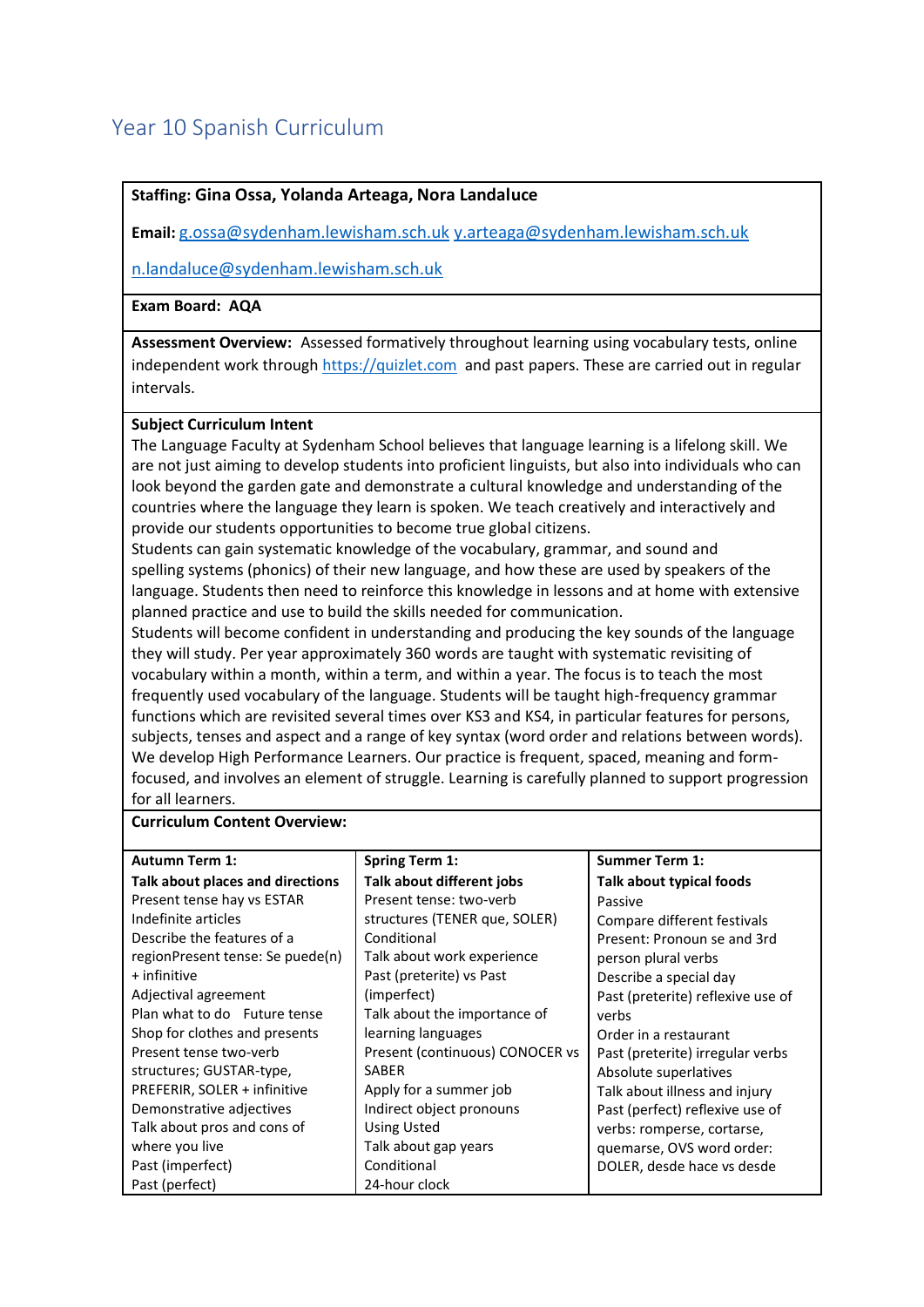| Conditional<br>Describe a visit in the past<br>Past (preterite)<br>Past (imperfect)<br>Future<br>Repaso Guided writing: Home<br>town / region | Discuss plans for the future<br>Two-verb structures QUERER,<br>TENER la intención de, ESPERAR,<br><b>PENSAR</b><br>IR $a +$ infinitive | Talk about a music festival<br>Two-verb structures: para +, al+,<br>sin +, antes de +, después de +<br>infinitive<br>Repaso Guided writing: A special<br>event |  |  |
|-----------------------------------------------------------------------------------------------------------------------------------------------|----------------------------------------------------------------------------------------------------------------------------------------|----------------------------------------------------------------------------------------------------------------------------------------------------------------|--|--|
| <b>Autumn Term 2:</b>                                                                                                                         | <b>Spring Term 2:</b>                                                                                                                  | <b>Summer Term 2:</b>                                                                                                                                          |  |  |
| <b>Talk about typical foods</b>                                                                                                               | Subjunctive present after cuando                                                                                                       | Revision and exams                                                                                                                                             |  |  |
| <b>Passive</b>                                                                                                                                | (future meaning)                                                                                                                       |                                                                                                                                                                |  |  |
| Compare different festivals<br>Present: Pronoun se and 3rd                                                                                    | Repaso Guided writing: Work<br>and future plansPast habitual                                                                           |                                                                                                                                                                |  |  |
| person plural verbs                                                                                                                           | (imperfect) vs past completed                                                                                                          |                                                                                                                                                                |  |  |
| Describe a special day<br>Past                                                                                                                | action (preterite)                                                                                                                     |                                                                                                                                                                |  |  |
| (preterite) reflexive use of verbs                                                                                                            | Using three tenses together                                                                                                            |                                                                                                                                                                |  |  |
| Order in a restaurant                                                                                                                         | Talk about international sporting                                                                                                      |                                                                                                                                                                |  |  |
| Past (preterite) irregular verbs                                                                                                              | events                                                                                                                                 |                                                                                                                                                                |  |  |
| Absolute superlatives                                                                                                                         | 3rd person present singular vs                                                                                                         |                                                                                                                                                                |  |  |
| Talk about illness and injury                                                                                                                 | plural                                                                                                                                 |                                                                                                                                                                |  |  |
| Past (perfect) reflexive use of                                                                                                               | Present perfect vs preterite                                                                                                           |                                                                                                                                                                |  |  |
| verbs: romperse, cortarse,<br>quemarse, OVS word order:                                                                                       | Present perfect vs pluperfect<br>Talk about natural disasters                                                                          |                                                                                                                                                                |  |  |
| DOLER, desde hace vs desde                                                                                                                    | Present vs Imperfect continuous                                                                                                        |                                                                                                                                                                |  |  |
| Talk about a music festival                                                                                                                   | Imperfect continuous vs preterite                                                                                                      |                                                                                                                                                                |  |  |
| Two-verb structures: para +, al+,                                                                                                             | Repaso Guided writing: Social                                                                                                          |                                                                                                                                                                |  |  |
| sin +, antes de +, después de +                                                                                                               | and global issues                                                                                                                      |                                                                                                                                                                |  |  |
| infinitive                                                                                                                                    |                                                                                                                                        |                                                                                                                                                                |  |  |
| Repaso Guided writing: A special                                                                                                              |                                                                                                                                        |                                                                                                                                                                |  |  |
| event<br>How will your child be assessed in the SummerTerm?                                                                                   |                                                                                                                                        |                                                                                                                                                                |  |  |
|                                                                                                                                               |                                                                                                                                        |                                                                                                                                                                |  |  |
|                                                                                                                                               | Formal assessment following the board of examination specification in all abilities                                                    |                                                                                                                                                                |  |  |
|                                                                                                                                               | SummerTerm Assessment Revision Topics: please note that some of the topics have been done                                              |                                                                                                                                                                |  |  |
| in Y9 and 10                                                                                                                                  |                                                                                                                                        |                                                                                                                                                                |  |  |
| Theme 1: Identity and culture                                                                                                                 |                                                                                                                                        |                                                                                                                                                                |  |  |
| Topic 1: Me, my family and friends                                                                                                            |                                                                                                                                        |                                                                                                                                                                |  |  |
| Topic 2: Technology in everyday life                                                                                                          |                                                                                                                                        |                                                                                                                                                                |  |  |
| Topic 3: Free-time activities                                                                                                                 |                                                                                                                                        |                                                                                                                                                                |  |  |
|                                                                                                                                               | Topic 4: Customs and festivals in Spanish-speaking countries/communities                                                               |                                                                                                                                                                |  |  |
|                                                                                                                                               | Theme 2: Local, national, international and global areas of interest                                                                   |                                                                                                                                                                |  |  |
| Topic 1: Home, town, neighborhood and region                                                                                                  |                                                                                                                                        |                                                                                                                                                                |  |  |
| Topic 2: Social issues                                                                                                                        |                                                                                                                                        |                                                                                                                                                                |  |  |
| Topic 3: Global issues                                                                                                                        |                                                                                                                                        |                                                                                                                                                                |  |  |
| Topic 4: Travel and tourism                                                                                                                   |                                                                                                                                        |                                                                                                                                                                |  |  |
| Theme 3: Current and future study and employment                                                                                              |                                                                                                                                        |                                                                                                                                                                |  |  |
|                                                                                                                                               | Topic 1: My studies                                                                                                                    |                                                                                                                                                                |  |  |
| Topic 2: Life at school/college                                                                                                               |                                                                                                                                        |                                                                                                                                                                |  |  |
| Topic 3: Education post-16<br>Topic 4: Jobs, career choices and ambitions                                                                     |                                                                                                                                        |                                                                                                                                                                |  |  |
|                                                                                                                                               |                                                                                                                                        |                                                                                                                                                                |  |  |
|                                                                                                                                               |                                                                                                                                        |                                                                                                                                                                |  |  |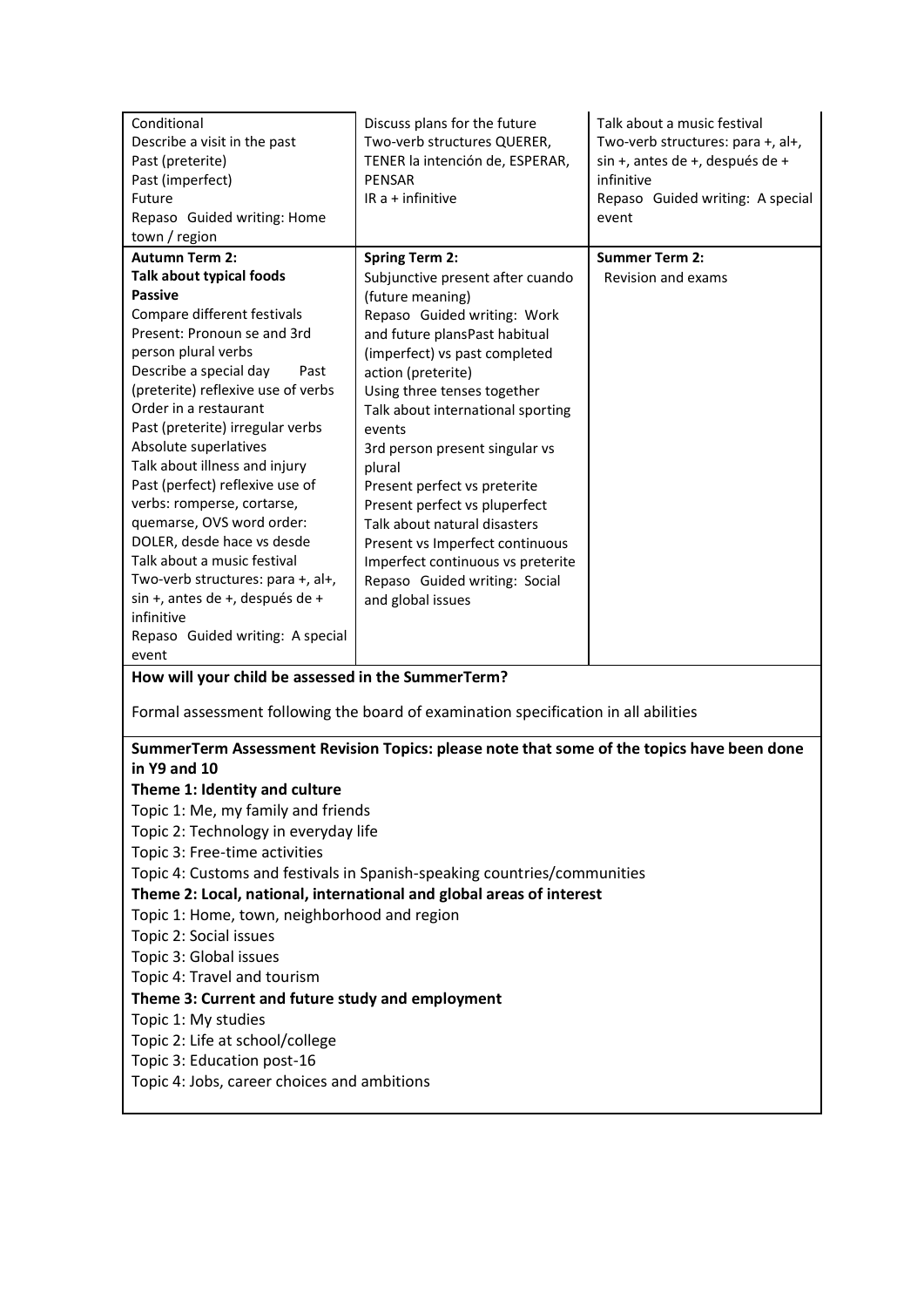#### **What can you do to support your child in Languages?**

- 4. Buy a revision guide
- 5. Encourage your child do revise vocabulary on their teacher class on Quizlet, at least 10 minutes daily some experts' advice 15.
- 6. Encourage your child to input questions and answers on QUIZELET for the speaking assessment on Quizlet and to their speaking and listening homework every two weeks

#### **Wider reading and useful web-sites or activities to support learning:**

- <https://www.bbc.com/bitesize/subjects/z4dqxnb> (Choose AQA specification and start revising!)
- <https://studyspanish.com/grammar>(unit one, two and six are particularly useful)
- <http://www.spanishlistening.org/>(watch videos and answer comprehension questions; transcript available)
- <https://spanishgcseonthenet.co.uk/>
- <https://languagesonline.org.uk/Hotpotatoes/index.html>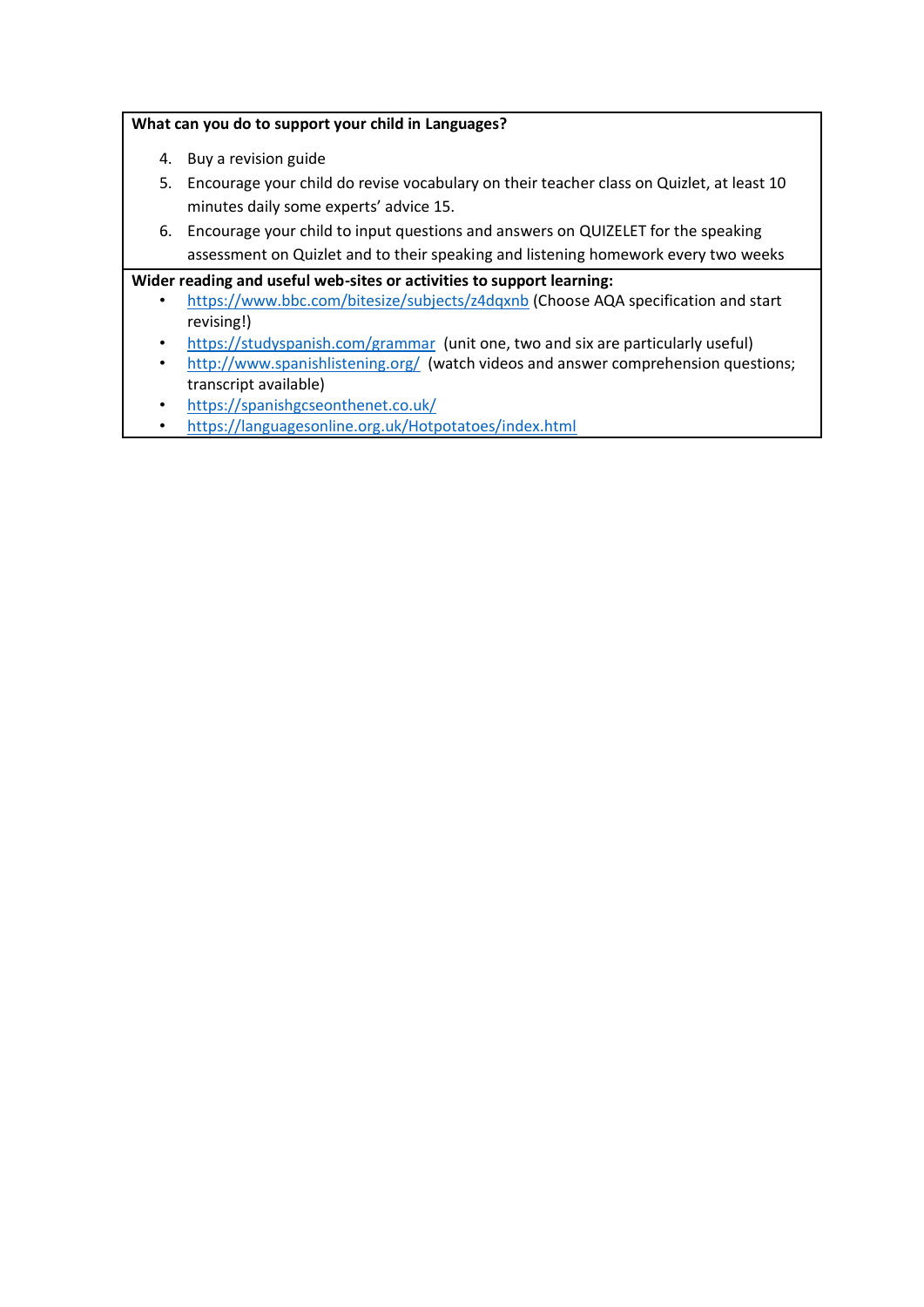# <span id="page-17-0"></span>Year 10 History Curriculum

**Staffing: Rachel Wylie, Jess Stoddart, Stuart Pickford, Josephine Alexander, Emma Quartey Email[: R.Wylie@sydenham.lewisham.sch.uk](mailto:R.Wylie@sydenham.lewisham.sch.uk)**

#### **Exam Board: EDEXCEL**

#### **Assessment Overview:**

Paper 1: Medicine through time c1250- Present

Paper 2: Early Elizabethan England / Super Power Relations and the Cold War

Paper 3: Weimar and Nazi Germany, 1918 -1939

#### **Subject Curriculum Intent**

Our history curriculum aims to provide students with a deep understanding of how the past has shaped the world we live in, equipping them to make sense of the dynamic environment of the twenty-first century.

Our curriculum will explore 'hidden histories' to enable students to explore the diversity of the past. Students learn how to use sources to discover and construct the past, igniting their curiosity. The history curriculum is rooted in subject discipline. The history curriculum empowers students to read, engage with and analyse historical scholarship, understanding that the past is also constructed. They are supported by strong substantive and disciplinary knowledge, enabling them to achieve academically.

Our history curriculum aims to encourage students to develop a chronological framework of British and world history to help them make sense of the knowledge they acquire. Through our history curriculum, students will expand their historical vocabulary and communicate their ideas in discussion, debates and in extended written work, demonstrating depth of historical thinking and argument.

We develop high performance learning by teaching historians to be analytical and critical thinkers, able to articulate the importance of freedom, democracy and the challenges faced to get there.

| <b>Curriculum Content Overview:</b> |                                                             |                      |
|-------------------------------------|-------------------------------------------------------------|----------------------|
| Autumn Term 1:                      | Spring Term 1: Medicine &                                   | Summer Term 1: Early |
| Medicine C1250 - present            | Treatment on the Western Front Elizabethan England / Weimar |                      |
|                                     | / Early Elizabethan England                                 | and Nazi Germany     |
| Autumn Term 2:                      | Spring Term 2: Early Elizabethan Summer Term 2: Weimar      |                      |
| Medicine C1250 - present            | England                                                     | Germany, 1918-1939   |
|                                     |                                                             |                      |

**How will your child be assessed in the Summer Term?**

Exam Style questions

General knowledge tests

Mock Exam

**Summer Term Assessment Revision Topics (students will be given detailed checklists):** Students will sit a combined paper covering Medicine through time and Weimar and Nazi Germany

**What can you do to support your child?**

Use your child's knowledge organiser to support quizzing on key historic terms and core knowledge Look out for historic documentaries on TV to broaden your child's historic knowledge. Look out especially for anything on Elizabeth I or the rise of the Nazis for example Hitler's Circle of Evil Encourage your child to read widely; history is a written subject and reading helps with writing great history. Historic fiction is a good place to start.

**Wider reading and useful web-sites or activities to support learning:**

[Medicine through time -](https://www.bbc.co.uk/bitesize/topics/zhphvcw) Video only - GCSE History Revision - BBC Bitesize

The Black Death by John Hatcher

Time Travellers Guide to Elizabethan England by Ian Mortimer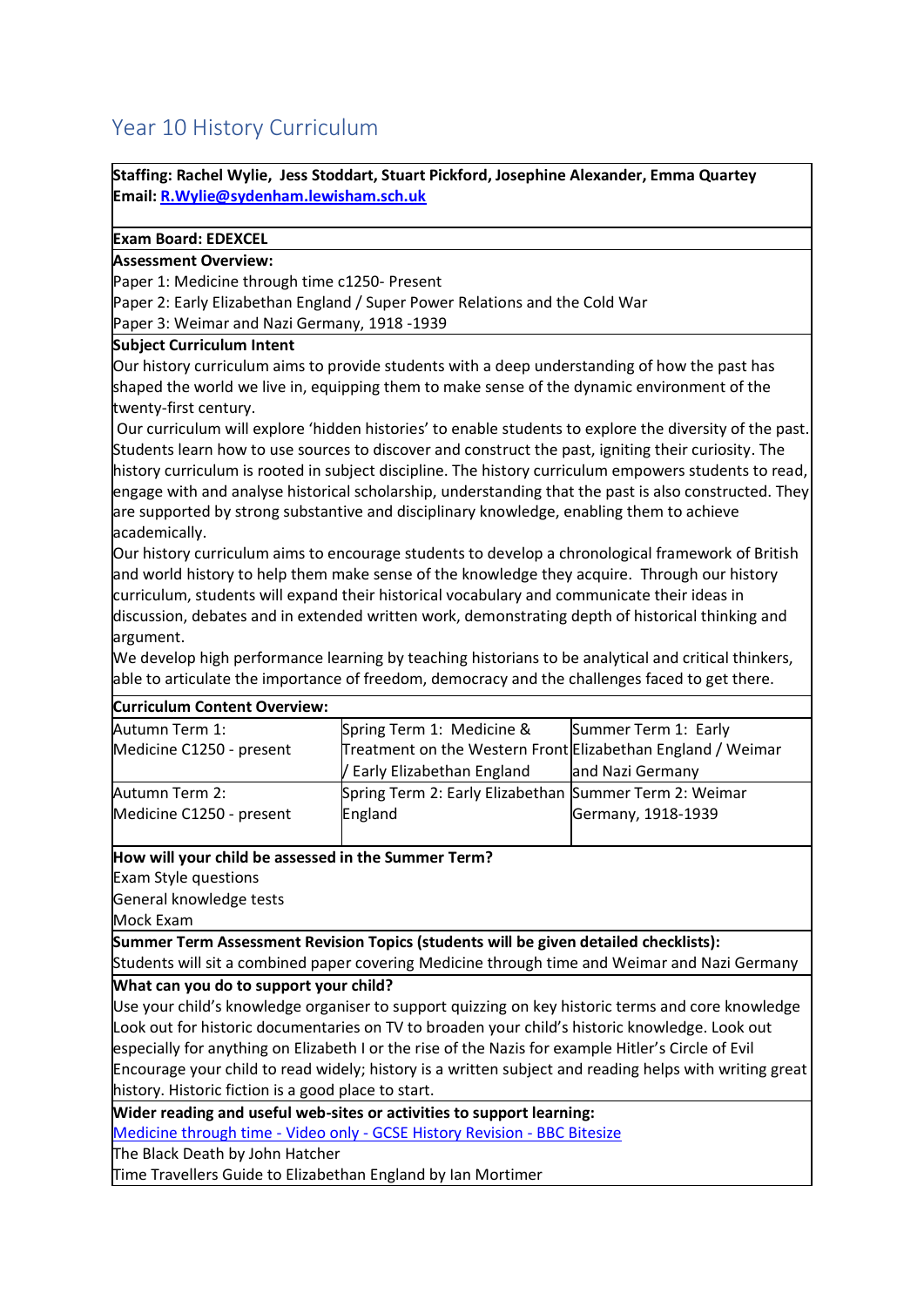The Coming of the Third Reich by Richard Evans

# <span id="page-18-0"></span>Year 10 Geography Curriculum

**Staffing:** Thomas Davidson, George Ranson, Adam Dallimore-Levinson, Caitlin Dunham, Deborah **Gostling** 

**Email:** [t.davidson@sydenham.lewisham.sch.uk](mailto:t.davidson@sydenham.lewisham.sch.uk)

**Exam Board:** AQA

**GCSE Assessment Overview:**

**Paper 1:** Living with the Physical Environment (1hr 30 mins)

**Paper 2:** Challenges in the Human Environment (1hr 30 mins)

Paper 3: Geographical Applications (1hr 30 mins)

#### **Subject Curriculum Intent**

By the end of Year 10, students will have studied a broad range of topics that focus on some of geography's most fundamental concepts such as climate change and development. Students will explore a range of issues about both the natural world and human society. These issues will guide students to broaden their 'geographic literacy' - the ability to understand the world around us and the consequences of our interaction with it.  

During Year 10, Sydenham geographers will hone their core geographic skills such as data interpretation, critical thinking and extended writing. There is a focus on current real-life examples of major issues such as challenges faced by urban environments and the changing economic world. Year 10 is a chance for students to build on their knowledge and deepen their understanding of geographic processes, with an explicit focus on application of knowledge in an exam setting. We aim to provide all students with tools that enable them to engage in thoughtful discussion about our changing world, and their role within it, with the intention of preparing those students who wish to pursue A Level Geography.

#### **Curriculum Content Overview:**

|                           |                                | Autumn Term 1: Urban Issues Spring Term 1: The Changing Summer Term 1: Physical Landscapes |
|---------------------------|--------------------------------|--------------------------------------------------------------------------------------------|
| and Challenges - Rio de   | Economic World - the           | in the $UK - Rivers$                                                                       |
| Janeiro                   | Changing UK Economy            |                                                                                            |
| <b>Autumn Term 2: The</b> | <b>Spring Term 2: Physical</b> | <b>Summer Term 2: Revision and Work</b>                                                    |
| Changing Economic World - | Landscapes in the UK -         | Experience                                                                                 |
| Nigeria                   | Coasts                         |                                                                                            |

#### **How will your child be assessed in the Summer Term?**

- Between April and July, your child will complete an end of unit assessment on Rivers and a set of mock exams that will assess learning throughout the GCSE course, including content from Year 9
- These assessments will be a mixture of resource-based and extended writing questions

#### **Summer Term Assessment Revision Topics (students will be given detailed checklists):**

- Processes of erosion, transportation and deposition in river environments
- Identification and formation of river landforms
- Causes and impacts of river flooding in the UK
- The mock exams will cover a far broader range of content and students will be given specific guidance on how to prepare for these, closer to the time

### **What can you do to support your child in Geography?**

- Discuss current geopolitical issues with your child
- Encourage your child to read relevant books and news articles
- Engage with your child's homework and classwork
- Encourage and guide your child in doing independent research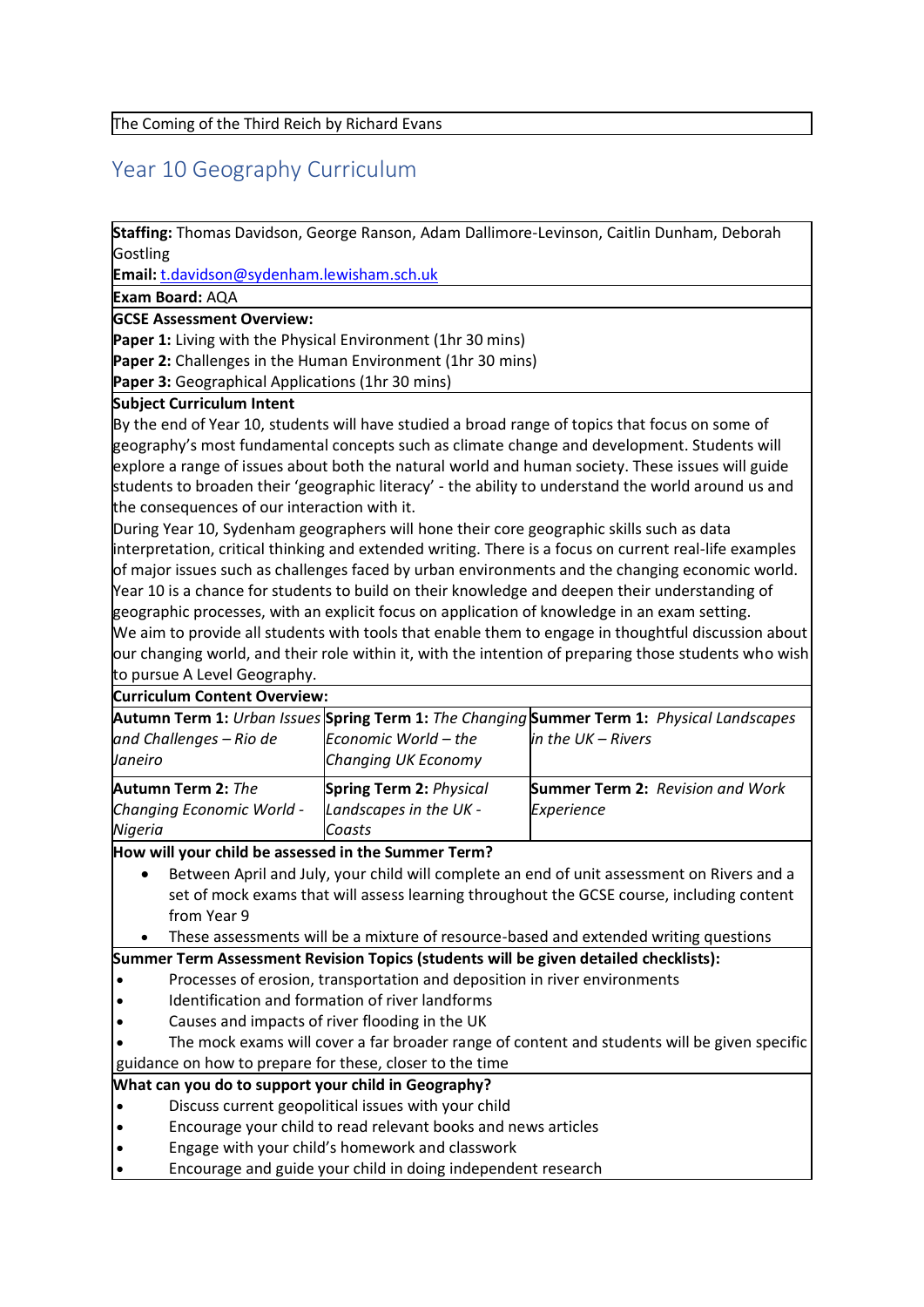#### **Wider reading and useful web-sites or activities to support learning:**

- BBC Bitesize: <https://www.bbc.co.uk/bitesize/examspecs/zy3ptyc>
- The Royal geographical Society: <https://www.rgs.org/>
- The National Geographic: <https://www.nationalgeographic.co.uk/>
- AQA website (Geography

section): <https://www.aqa.org.uk/subjects/geography/gcse/geography-8035>

• S-cool (revision website): [https://www.s-cool.co.uk/gcse/geography/tectonics/revise-](https://www.s-cool.co.uk/gcse/geography/tectonics/revise-it/plate-boundaries)

[it/plate-boundaries](https://www.s-cool.co.uk/gcse/geography/tectonics/revise-it/plate-boundaries)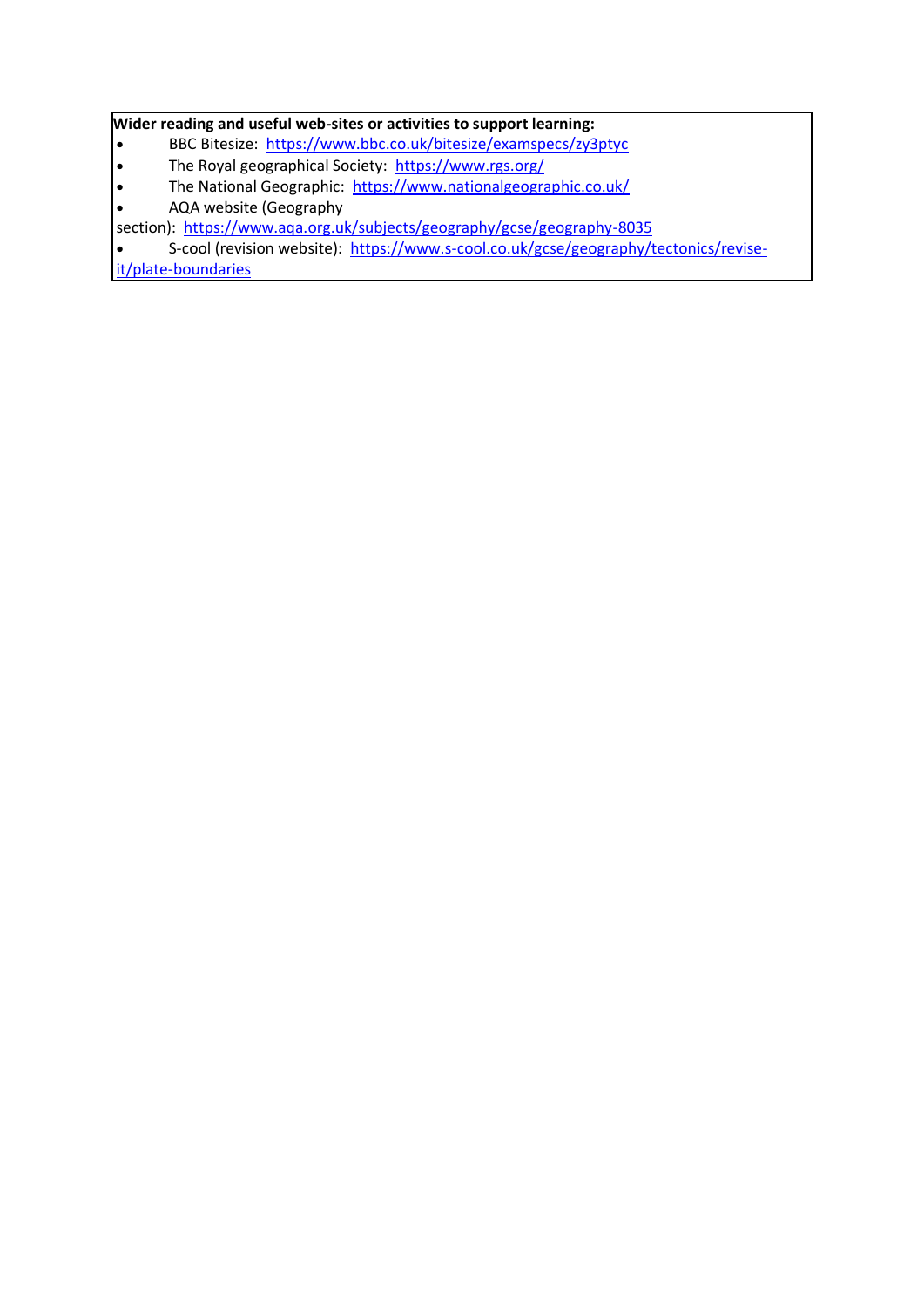# <span id="page-20-0"></span>Year 10 RE Curriculum

**Staffing:** Abigail Thirunavukarasu, Rachel Wylie, Josephine Alexander, Joe Mathers **Email:** [a.thirunavukarasu@sydenham.lewisham.sch.uk](mailto:a.thirunavukarasu@sydenham.lewisham.sch.uk)

**Exam Board:** EDUQAS

#### **Assessment Overview:**

Paper 1: Christians Teachings and Beliefs 25%

Paper 2: Islamic Teachings and Belief 25%

Paper 3: Religion, Philosophy & Ethics (Relationships, Life and Death) 50%

#### **Subject Curriculum Intent:**

Throughout year 10 we aim to continue developing student understanding on Christian and Islamic beliefs in preparation for their GCSE.

Students will be learning about core Islamic beliefs and will also be looking at religious aspects to relationships and gender roles. This will allow all students at Sydenham to be given the opportunity to explore two of the six world religions whilst looking at religious scriptures to gain an in-depth understanding of religious viewpoints. This will strengthen students to evaluate and formulate their own understanding beyond GCSE as they are given the key skills to delve deeper within religion. Through the study of religion, students are encouraged to think critically, and it provides them with the ability to evaluate logical arguments and present these in a variety of formats. The subject encourages students to develop as individuals as it gives them the opportunity to work out what they believe in and question why they do.

The academic benefits of students following Religious Studies courses have been well documented. A-Level Religious Studies is recognised as a 'Facilitating Subject' by Russell Group universities, as it develops critical thinking amongst students. Wherever you work or live, religion plays a part in people's lives, by giving students the opportunity to study the subject, we empower them by giving the skills to evaluate and analyse the strengths and weaknesses on conflicting matters.

#### **Curriculum Content Overview:**

| Autumn Term 1:                      | Spring Term 1: Relationships | Summer Term 1: Christian         |
|-------------------------------------|------------------------------|----------------------------------|
| <b>Muslim Beliefs and Teachings</b> | (Christianity and Islam)     | <b>Beliefs and Teachings</b>     |
|                                     |                              |                                  |
| Autumn Term 2:                      | Spring Term 2: Relationships | Summer Term 2: Christian Beliefs |
| Muslim Beliefs and teachings        | (Christianity and Islam)     | and Teachings                    |
|                                     |                              |                                  |

**How will your child be assessed in the Summer Term?** 3 exam styled question (2, 5 and 8 marks)

**Summer Term Assessment Revision Topics (students will be given detailed checklists):**

Jesus' crucifixion and resurrection

Trinity

Divinty

#### **What can you do to support your child?**

• Use your child's glossary at the back of their books to support quizzing on key religious terms.

• Encourage your child to read the news on topics focused to religion as it could help them with their link to life

- Have conversations with your child about how religion affects everyday life.
- Use knowledge organiser to test key knowledge and religious questions

**Wider reading and useful web-sites or activities to support learning:** Relationships and lifestyle - [GCSE Religious Studies Revision -](https://www.bbc.co.uk/bitesize/topics/zwqvrdm) BBC Bitesize slam - [GCSE Religious Studies Revision -](https://www.bbc.co.uk/bitesize/topics/z78sjhv) Eduqas - BBC Bitesize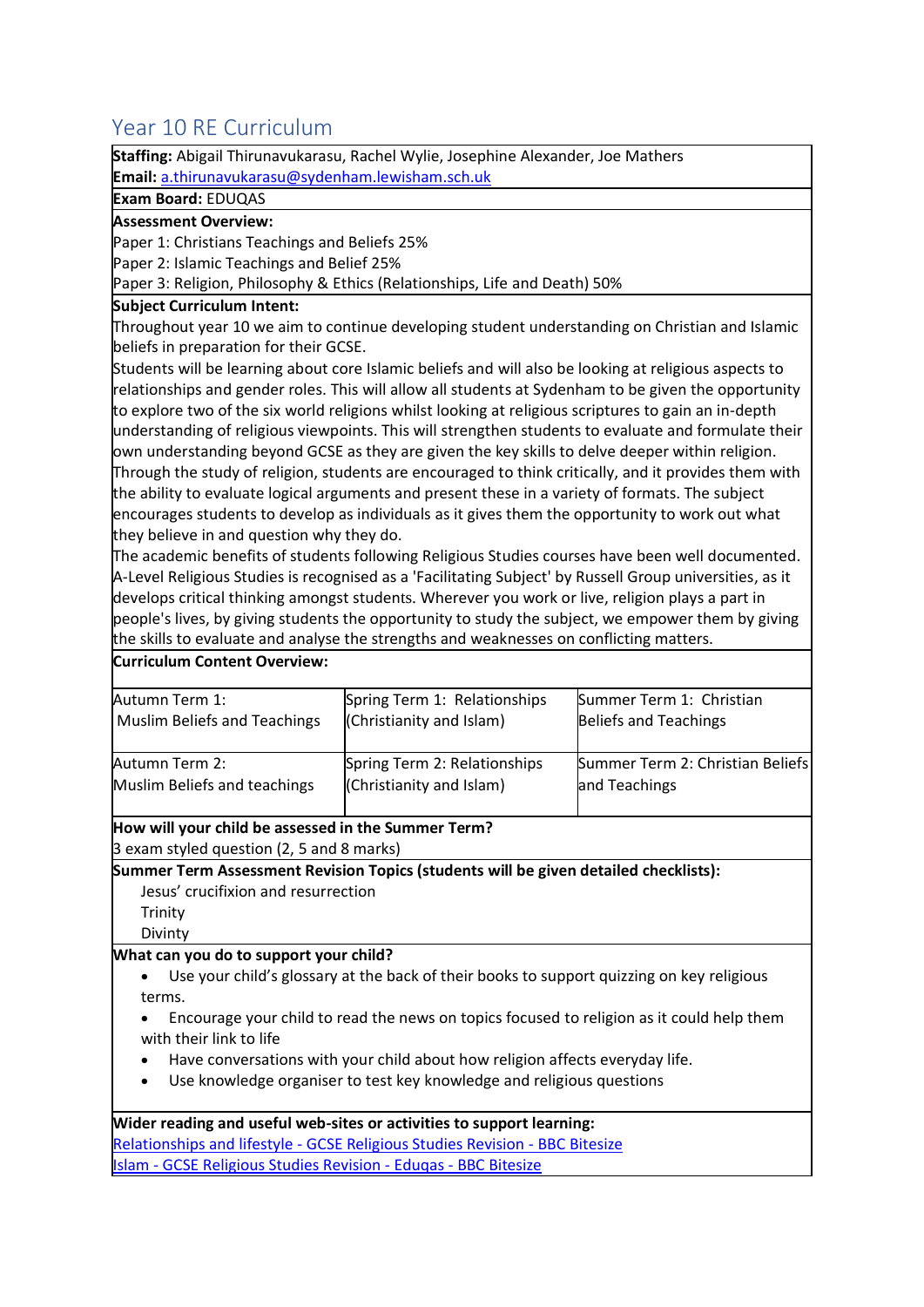#### <span id="page-21-0"></span>Study of Christianity - [GCSE Religious Studies Revision -](https://www.bbc.co.uk/bitesize/topics/zryqbdm) Eduqas - BBC Bitesize

### Year 10 PSHE Curriculum

**Staffing:** Halicon Virgo-Furrs, Deborah Gostling and Fay Nkrumah **Email: h.virgo-furrs@sydenham.lewisham.sch.uk**

**Exam Board:** N/A

#### **Assessment Overview:** Effort Grades

#### **Subject Curriculum Intent :**

The PSHE curriculum intent is to provide a safe environment where our students develop their confidence, sense of responsibility and resilience when faced with challenge. To deliver a curriculum which is accessible to all and that will maximize the outcomes for every child. Our PSHE curriculum equips students with relevant and meaningful content, which is supported through a strong emphasis on emotional literacy, nurturing mental and physical health.

We further enable through curriculum the development of students' respect, acceptance, and celebration of the diversity of modern society. It helps them to understand how they are developing personally and socially, and tackles many of the moral, social, and cultural issues that are part of growing up. Our students will have a more in-depth understanding of the importance of relationships, health, and well-being, connecting to the wider world and the impact this has on their everyday lives.

We develop High Performance Learners by teaching students how to use meta-cognition in a wide range of thinking approaches and transfer knowledge from one circumstance to another. To show concern for society in their ability to empathize with those less fortunate, to show and respect diversity as a key part of our society. To work collaboratively and to listen to the views of others and show willingness to work in teams.

#### **Curriculum Content Overview:**

| Autumn Term 1:                                                                                | Spring Term 1:                       | Summer Term 1:                                                                                                                 |
|-----------------------------------------------------------------------------------------------|--------------------------------------|--------------------------------------------------------------------------------------------------------------------------------|
|                                                                                               | Addressing extremism and             | <b>Healthy relationships</b>                                                                                                   |
| The role of the United Nations in radicalisation.<br>conflict resolution and human<br>rights. |                                      | Relationships and sex expectations,<br>myths, pleasure and challenges,<br>including the impact of the media<br>and pornography |
| Autumn Term 2:                                                                                | Spring Term 2:                       | Summer Term 2:                                                                                                                 |
|                                                                                               | Communication in relationships       | Work experience.                                                                                                               |
| <b>Exploring influence</b>                                                                    | Personal values, assertive           |                                                                                                                                |
| The influence and impact of drugs,                                                            | communication (including in          |                                                                                                                                |
| gangs, role models and the media                                                              | relation to contraception and sexual |                                                                                                                                |
|                                                                                               | health), relationship challenges and |                                                                                                                                |
|                                                                                               | abuse                                |                                                                                                                                |

**How will your child be assessed in the Summer Term?** Classwork

#### **Summer Term Assessment Revision Topics (students will be given detailed checklists): NA**

**What can you do to support your child?**

Discuss relationship challenges and abuse

#### **Wider reading and useful web-sites or activities to support learning:**

- **Newsround:** [Watch Newsround -](https://www.bbc.co.uk/newsround/news/watch_newsround) CBBC Newsround
- **BBC Bitesize:** [KS3 PSHE and Citizenship -](https://www.bbc.co.uk/bitesize/subjects/ztvg9j6) BBC Bitesize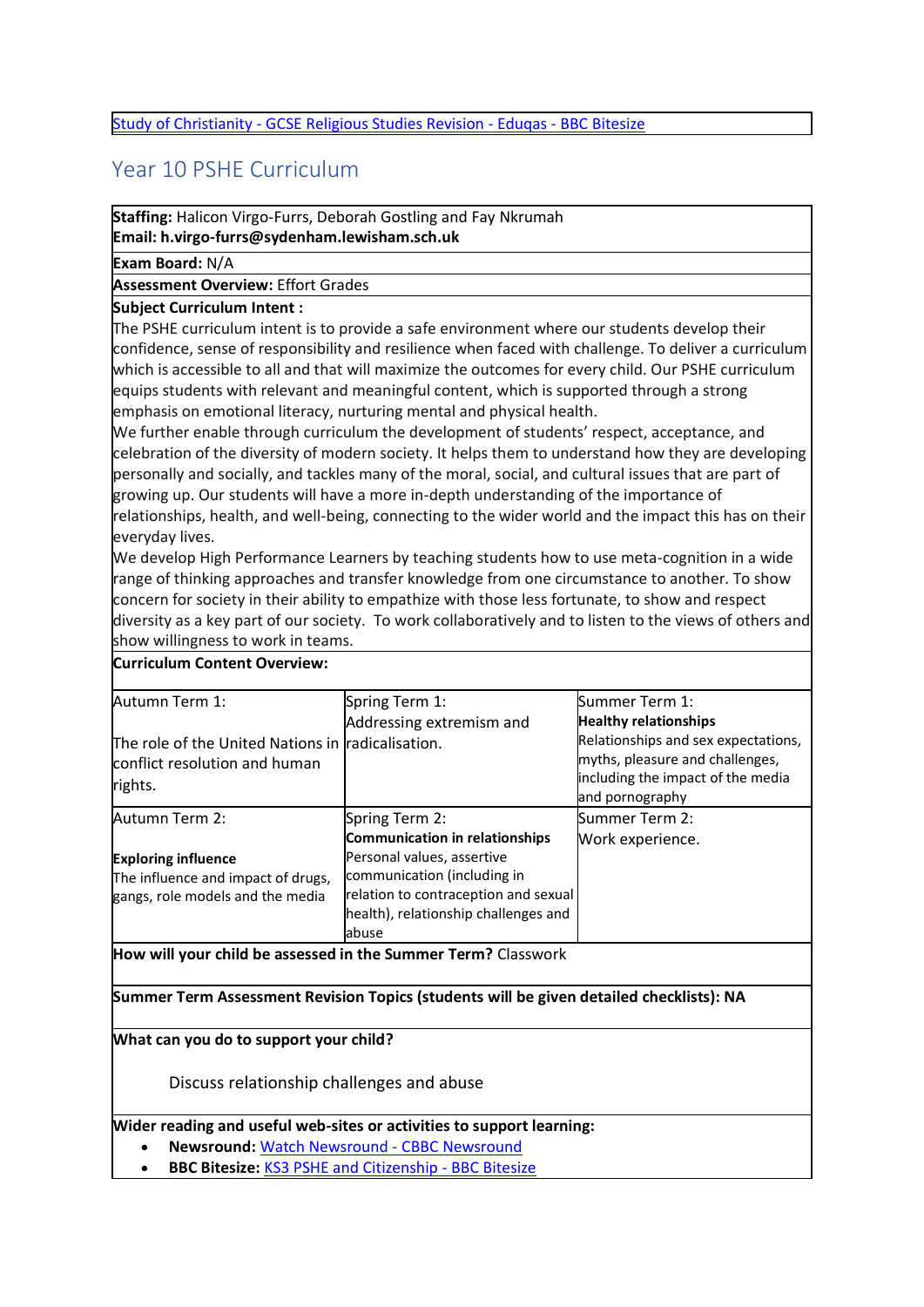# <span id="page-22-0"></span>Year 10 Business Studies Curriculum

| Staffing: H. Heidari<br>Email: h.heidari@sydenham.lewisham.sch.uk |                                                                                                       |                                                                                                                                                                                                         |
|-------------------------------------------------------------------|-------------------------------------------------------------------------------------------------------|---------------------------------------------------------------------------------------------------------------------------------------------------------------------------------------------------------|
| <b>Exam Board: Edexcel</b>                                        |                                                                                                       |                                                                                                                                                                                                         |
| <b>Assessment Overview:</b>                                       |                                                                                                       |                                                                                                                                                                                                         |
| <b>Autumn 1: Understanding External Influences on Business</b>    |                                                                                                       |                                                                                                                                                                                                         |
| <b>Autumn 2:: Understanding External Influences on Business</b>   |                                                                                                       |                                                                                                                                                                                                         |
| <b>Spring 1: Growing the Business</b>                             |                                                                                                       |                                                                                                                                                                                                         |
| Assessment Week: Component 1 Exam Paper (short version)           |                                                                                                       |                                                                                                                                                                                                         |
| <b>Spring 2: Growing the Business</b>                             |                                                                                                       |                                                                                                                                                                                                         |
| <b>Summer 1: Making Marketing Decision</b>                        |                                                                                                       |                                                                                                                                                                                                         |
|                                                                   | Note: Growing the business is a larger topic and requires more teaching time.                         |                                                                                                                                                                                                         |
| <b>Assessment Week: Theme 1 Exam Paper (longer version)</b>       |                                                                                                       |                                                                                                                                                                                                         |
| <b>Summer 2: Making operational Decisions</b>                     |                                                                                                       |                                                                                                                                                                                                         |
| <b>Subject Curriculum Intent:</b>                                 |                                                                                                       |                                                                                                                                                                                                         |
| Business will help you to develop understanding of:               |                                                                                                       |                                                                                                                                                                                                         |
| <b>Business concepts</b><br>$\bullet$                             |                                                                                                       |                                                                                                                                                                                                         |
| <b>Business terminology</b><br>$\bullet$                          |                                                                                                       |                                                                                                                                                                                                         |
| <b>Business objectives</b>                                        |                                                                                                       |                                                                                                                                                                                                         |
| The integrated nature of business activity<br>$\bullet$           |                                                                                                       |                                                                                                                                                                                                         |
| $\bullet$                                                         | The impact of business on individuals and wider society                                               |                                                                                                                                                                                                         |
|                                                                   | By studying this subject, you will have the opportunity to apply knowledge and understanding to       |                                                                                                                                                                                                         |
|                                                                   | contemporary business issues ranging from small local businesses to national and global context. As   |                                                                                                                                                                                                         |
|                                                                   | a result, you will develop the skills and confidence to think commercially and creatively and be able |                                                                                                                                                                                                         |
|                                                                   | to draw on evidence to make informed business decisions and solve problems.                           |                                                                                                                                                                                                         |
|                                                                   |                                                                                                       |                                                                                                                                                                                                         |
|                                                                   | Through the class activities and examinations, you develop analytical skills which will enable you to |                                                                                                                                                                                                         |
|                                                                   |                                                                                                       | develop well - argued, evidenced, balanced, and structured arguments enabling you to demonstrate<br>the depth and breadth of your knowledge. Furthermore, you will develop quantitative skills relevant |
| to business and business performance.                             |                                                                                                       |                                                                                                                                                                                                         |
|                                                                   |                                                                                                       |                                                                                                                                                                                                         |
|                                                                   | Business is a unique subject as it allows you to apply skills learned from other subjects such as     |                                                                                                                                                                                                         |
|                                                                   | English, Mathematics and/ or science, art etc. directly to this subject.                              |                                                                                                                                                                                                         |
| <b>Curriculum Content Overview:</b>                               |                                                                                                       |                                                                                                                                                                                                         |
| Autumn Term 1:                                                    | Spring Term 1:                                                                                        | Summer Term 1:                                                                                                                                                                                          |
|                                                                   | Theme 2: Growing the Business                                                                         | Theme 2: Making Marketing                                                                                                                                                                               |
| Theme 1: Understanding                                            | - (Business Growth, Changes in                                                                        | Decision - (Product, Price,                                                                                                                                                                             |
| <b>External Influences on Business</b>                            | Business aims and objectives)                                                                         | Promotion & place)                                                                                                                                                                                      |
| - (Business Legislation, The                                      |                                                                                                       |                                                                                                                                                                                                         |
| Economy & Business)                                               |                                                                                                       |                                                                                                                                                                                                         |
| Autumn Term 2:                                                    | Spring Term 2:                                                                                        | Summer Term 2:                                                                                                                                                                                          |
|                                                                   | Theme 2: Growing the Business                                                                         | Theme 2: Making Operational                                                                                                                                                                             |
| Theme 1: Understanding                                            | - (Business & Globalisation,                                                                          | Decisions - (Business Operations,                                                                                                                                                                       |
| <b>External Influences on Business -</b>                          |                                                                                                       | Managing Stock)                                                                                                                                                                                         |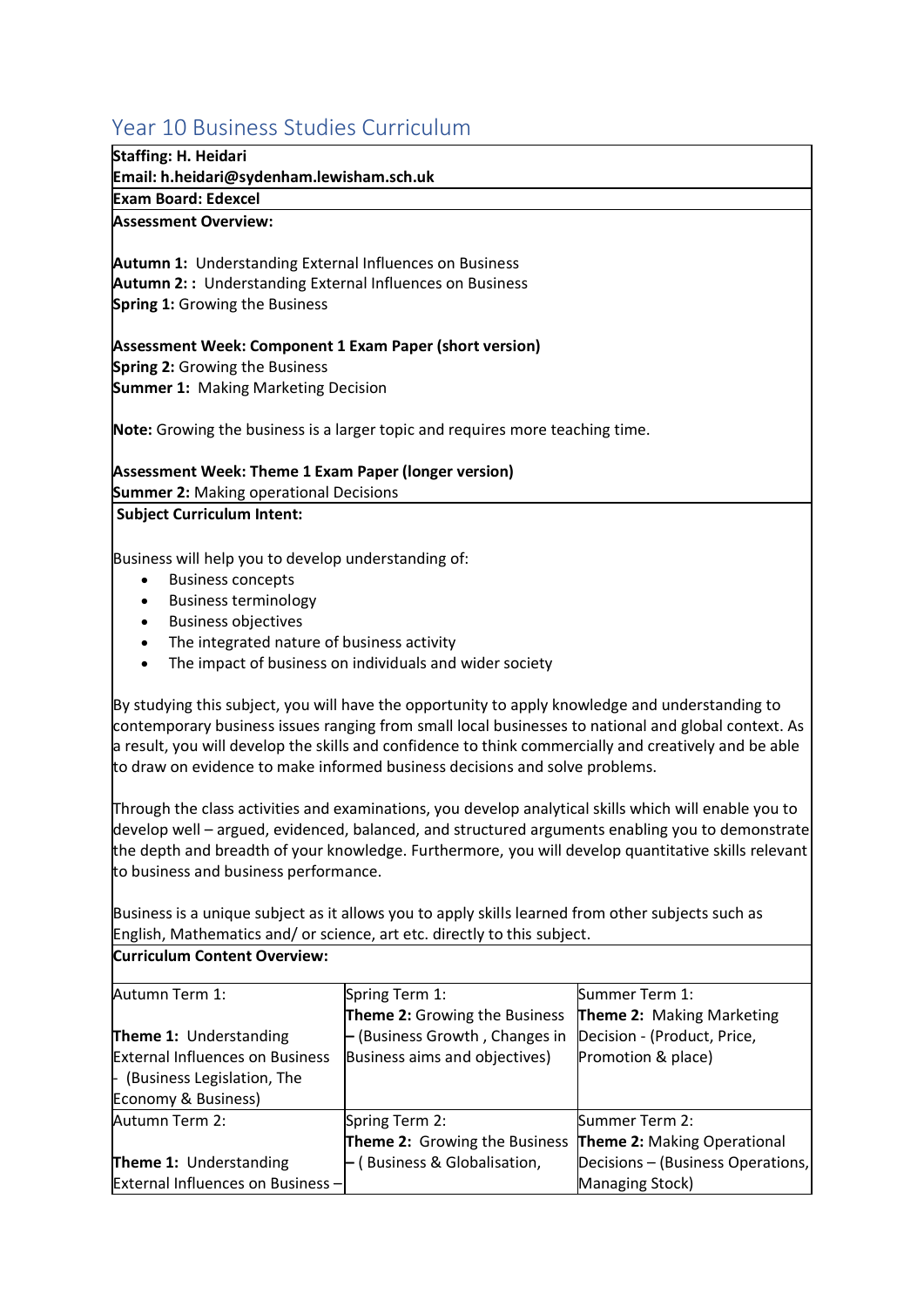| (The Economy & Business,                                                                             | Ethics, the environment &                                                                            |  |
|------------------------------------------------------------------------------------------------------|------------------------------------------------------------------------------------------------------|--|
| <b>External influences)</b>                                                                          | <b>Business</b> )                                                                                    |  |
|                                                                                                      |                                                                                                      |  |
| How will your child be assessed in the Summer Term?                                                  |                                                                                                      |  |
|                                                                                                      |                                                                                                      |  |
| Theme 2: End of unit tests                                                                           |                                                                                                      |  |
|                                                                                                      | Summer Term Assessment Revision Topics (students will be given detailed checklists):                 |  |
|                                                                                                      | End of Unit test: 1.5 Understanding External Influences on Business                                  |  |
| What can you do to support your child?                                                               |                                                                                                      |  |
|                                                                                                      |                                                                                                      |  |
|                                                                                                      | Ask your child to summarise the key ideas from a lesson; ask them to teach you a key idea/concept.   |  |
|                                                                                                      |                                                                                                      |  |
|                                                                                                      | Watch news about business and world affairs                                                          |  |
|                                                                                                      | Read newspapers including The Financial Times (will help your child to get into the habit            |  |
| of gathering detailed analysis of business news).                                                    |                                                                                                      |  |
|                                                                                                      |                                                                                                      |  |
|                                                                                                      | Discuss specific business news and ask your child to explain the meanings in the text using business |  |
| language points; discuss how different businesses maybe affected differently, how this event affects |                                                                                                      |  |
| society in different ways.                                                                           |                                                                                                      |  |
|                                                                                                      | Wider reading and useful web-sites or activities to support learning:                                |  |
|                                                                                                      |                                                                                                      |  |
| <b>GCSE Business - Edexcel - BBC Bitesize</b>                                                        |                                                                                                      |  |
|                                                                                                      |                                                                                                      |  |
| <b>BBC News (Business News)</b>                                                                      |                                                                                                      |  |
| <b>Yahoo Finance</b>                                                                                 |                                                                                                      |  |
|                                                                                                      |                                                                                                      |  |
| Financial Times (copies should be available in the library)                                          |                                                                                                      |  |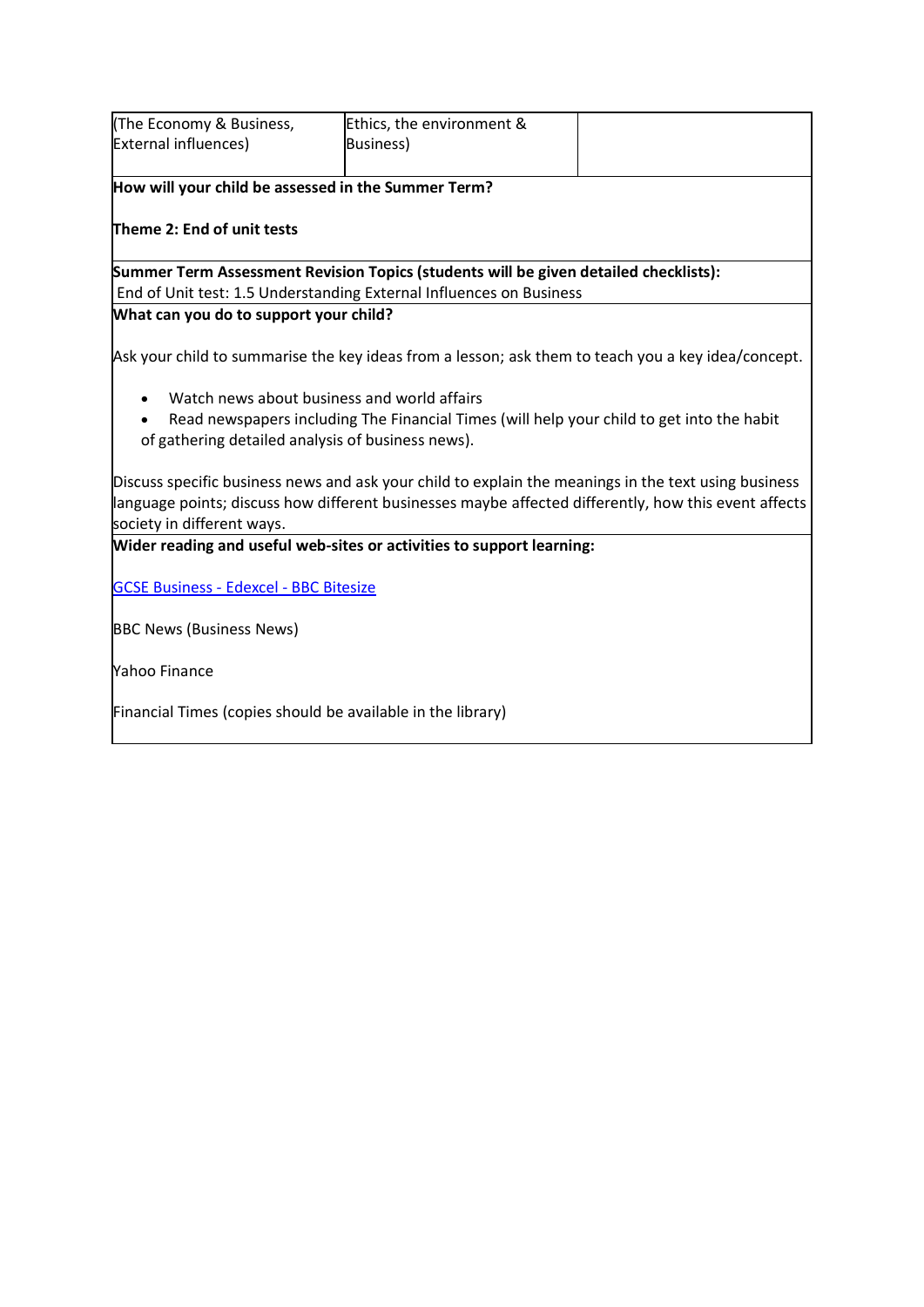# <span id="page-24-0"></span>Year 10 Art Curriculum

| Staffing: C. Henderson, S. Bailey, M. Edwards, K. Slipper, L. Griffiths |                                                                                                       |                             |
|-------------------------------------------------------------------------|-------------------------------------------------------------------------------------------------------|-----------------------------|
| Email: C.Henderson@sydenham.lewisham.sch.uk                             |                                                                                                       |                             |
| <b>Exam Board: OCR</b>                                                  |                                                                                                       |                             |
| <b>Assessment Overview: Fine Art</b>                                    |                                                                                                       |                             |
| <b>Assessment Objective 1 Develop</b>                                   |                                                                                                       |                             |
|                                                                         | Develop a diverse range of ideas through investigations informed by artists' work and other sources,  |                             |
| demonstrating analytical and cultural understanding.                    |                                                                                                       |                             |
| <b>Assessment Objective 2</b>                                           |                                                                                                       |                             |
| Refine                                                                  |                                                                                                       |                             |
|                                                                         | Refine work through experimenting and selecting appropriate resources, media, materials,              |                             |
| techniques and processes.                                               |                                                                                                       |                             |
| <b>Assessment Objective 3 Record</b>                                    |                                                                                                       |                             |
|                                                                         | Selecting and recording from sources is purposeful, relevant and clear. Assured use of visual/other   |                             |
|                                                                         | forms, consistent command of skills, techniques. Any specialist terms are expressed accurately.       |                             |
| <b>Assessment Objective 4</b>                                           |                                                                                                       |                             |
| Present                                                                 |                                                                                                       |                             |
|                                                                         | A personal and meaningful final outcome showing knowledge and understanding to realise                |                             |
| intentions. Connections made between visual and other elements.         |                                                                                                       |                             |
|                                                                         |                                                                                                       |                             |
| Subject Curriculum Intent                                               |                                                                                                       |                             |
|                                                                         | In GCSE Art students will develop their art skills to record ideas through photography, drawing,      |                             |
|                                                                         | painting, and printing. Students develop the techniques needed for visual expression. They will learn |                             |
|                                                                         | the skills needed to represent accurate observations of the Urban environment and portraits.          |                             |
|                                                                         | Student's knowledge is deepened through learning about art history and the work of contemporary       |                             |
| artists.                                                                |                                                                                                       |                             |
|                                                                         | All work created this year will form a portfolio of work in preparation for the Year 11 examination.  |                             |
| <b>Curriculum Content Overview:</b>                                     |                                                                                                       |                             |
|                                                                         |                                                                                                       |                             |
| Autumn Term 1:                                                          | Spring Term 1:                                                                                        | Summer Term 1:              |
| Urban environment - an                                                  | Urban environment - Lino                                                                              | Urban environment - Working |
|                                                                         | exploration of the city, shops and printing basics and pen drawings towards a final outcome.          |                             |
| people. Skills development                                              | skills.                                                                                               |                             |
| through drawing, painting,                                              |                                                                                                       |                             |
| colour mixing and lino printing.                                        |                                                                                                       |                             |
|                                                                         |                                                                                                       |                             |
|                                                                         |                                                                                                       |                             |
| Autumn Term 2:                                                          | Spring Term 2:                                                                                        | <b>Summer Term 2:</b>       |
| Urban environment - an                                                  | Urban environment - Developing Urban environment - Realising                                          |                             |
| exploration of the city, shops and personalised ideas and               |                                                                                                       | ideas through refined       |
| people around us.                                                       | compositions. Revisiting portrait personalised outcome.                                               |                             |
|                                                                         |                                                                                                       |                             |
|                                                                         | painting.                                                                                             |                             |
| Composing artworks and                                                  |                                                                                                       |                             |
| developing themes. Photography                                          |                                                                                                       |                             |
| and Pen drawing skill                                                   |                                                                                                       |                             |
| development.                                                            |                                                                                                       |                             |
|                                                                         |                                                                                                       |                             |
|                                                                         |                                                                                                       |                             |
| How will your child be assessed in the Summer Term?                     |                                                                                                       |                             |
|                                                                         | End of year personalised pen drawing composition and completed Fanzine collage homework               |                             |
| outcome.                                                                |                                                                                                       |                             |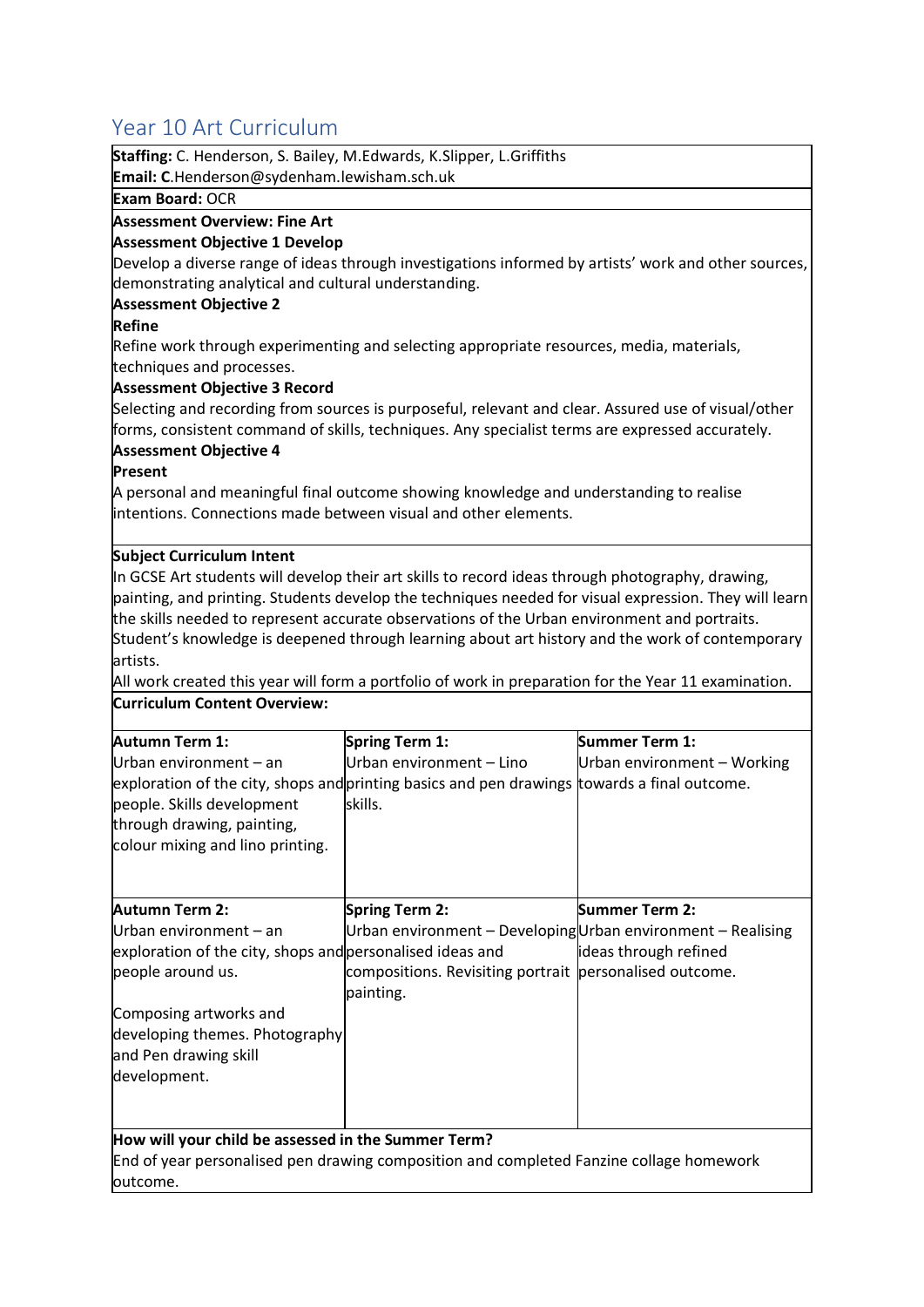**Summer Term Assessment Revision Topics (students will be given detailed checklists):** Students will be taught new skills in drawing in lesson and practice them at home.

**What can you do to support your child in Art?**

- Encourage your child complete at least two hours of homework to refine and complete tasks fully.
- Ask your child to explain the techniques and processes they use and why?
- Discuss the ideas and links in your child's work.
- Encourage your child to make use of online tutorials and to discuss how they are developing precision in their work.
- Ensure your child meets the coursework deadlines.

**Wider reading and useful web-sites or activities to support learning: Microsoft Sway tutorials** [Year 10 Urban Tone Drawing \(office.com\)](https://sway.office.com/FF85BINxZ4aZyYOF) [Advanced Colour Theory 1 \(office.com\)](https://sway.office.com/Gwp4BOnxoTDMmFZo)

[Advanced Colour Theory 2 \(office.com\)](https://sway.office.com/CbBTudCwog17FP8r)

BBC iPlayer - [Britain's Best Young Artist -](https://www.bbc.co.uk/iplayer/episode/m0014984/britains-best-young-artist-series-1-2-street-art) Series 1: 2. Street Art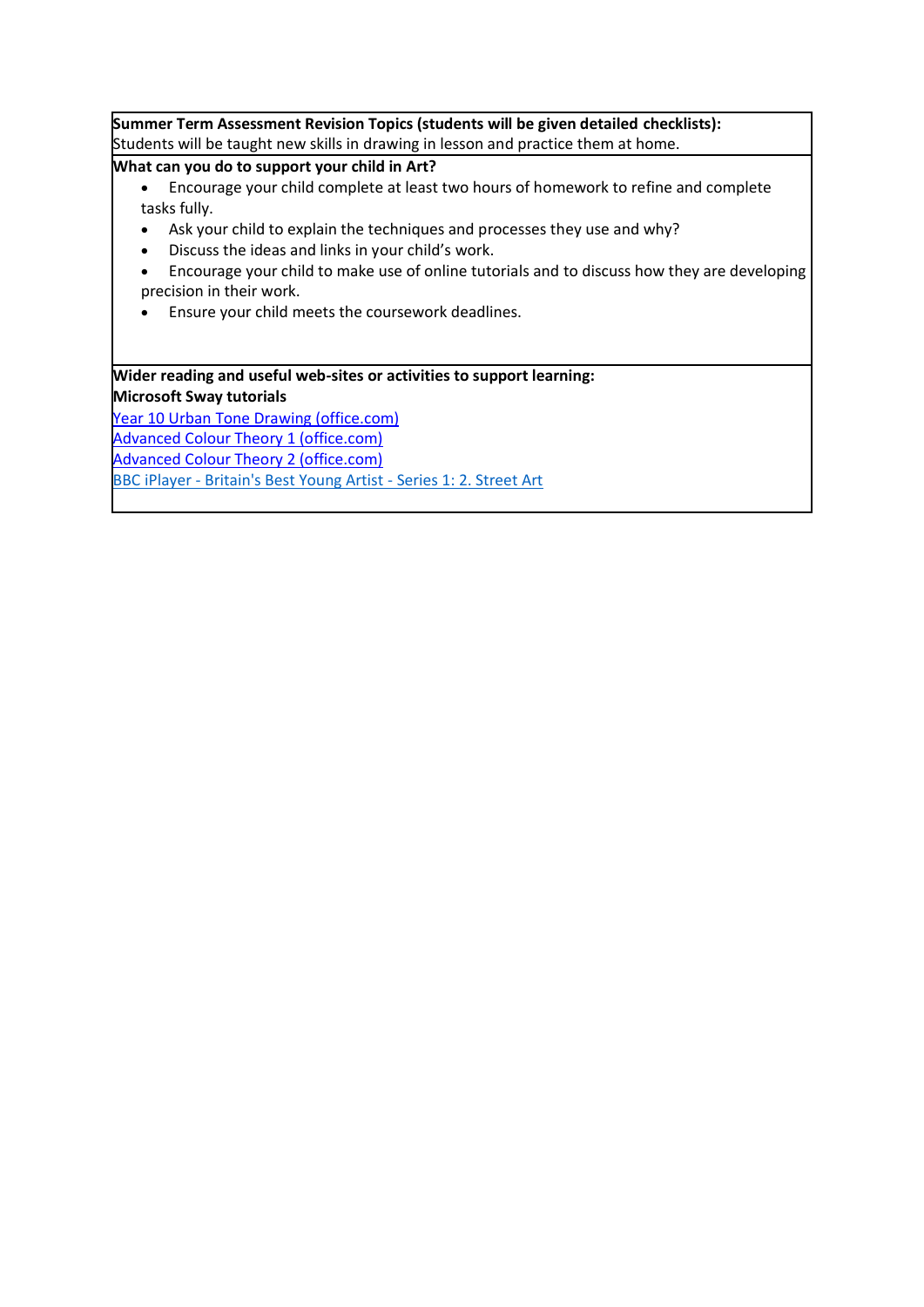# <span id="page-26-0"></span>Year 10 Drama Curriculum

#### **Staffing: Maylene Catchpole and Sian Morrison**

#### **Subject/Faculty Leader: Maylene Catchpole**

**Email[: m.catchpole@sydenham.lewisham.sch.uk](mailto:m.catchpole@sydenham.lewisham.sch.uk)**

#### **Exam board: Pearson Edexcel**

#### **Subject Curriculum Intent:**

Year 10 is a foundation year for GCSE drama preparing students to explore a range of dramatic styles and conventions looking at ways into text and performance elements. The course covers all 3 key components and the skills needed to collaborate effectively to produce work for performance to a variety of audiences. A range of new and exciting play texts are explored focusing on analysing wok as a performer, director, and designer. Students will make links to theatre practitioners as well as study a range of performance styles. Each student will be able to gain an understanding of production and design elements and its impact io performance.

#### **Curriculum Content Overview:**

Year 10 begins with students exploring a range of dynamic texts in line with the specification and component 3 choices looking at style, form and genre. Each student then is able to decide on their own unique pathway and develops work for performance looking at interpretation and audience impact. Both design and performer routes are available as. The Sprig term then consolidates knowledge on analysing live theatre looking a range of performances to unpick meaning and intention. Work is both practical as well as written to develop key examination techniques. The Summer term begins preparation for the component 1 assessment and groups are finalised with performance deadlines for May/ June.

| <b>Autumn Term 1 and 2:</b>                                                                                                                                                                                                                                                                                                              | <b>Spring Term 1 and 2:</b>                                                                                                                                                                                                                                                                      | <b>Summer Term 1 and 2:</b>                                                                                                                                                                                                                                                                                                                              |
|------------------------------------------------------------------------------------------------------------------------------------------------------------------------------------------------------------------------------------------------------------------------------------------------------------------------------------------|--------------------------------------------------------------------------------------------------------------------------------------------------------------------------------------------------------------------------------------------------------------------------------------------------|----------------------------------------------------------------------------------------------------------------------------------------------------------------------------------------------------------------------------------------------------------------------------------------------------------------------------------------------------------|
| <b>Component 2 exploration</b><br><b>Text in Performance</b><br>In depth character<br>$\bullet$<br>analysis exploring<br>motivation and status.<br>Interpretation of a<br>٠<br>range of play texts<br>suitable for<br>component<br>2 exploring historical<br>and social context.<br>Performance skills<br>looking at audience<br>impact. | Component 3 - LIVE theatre<br>analysis preparation<br>In depth analysis of a<br>range of LIVE<br>productions<br>Interpretation of a<br>range of play texts<br>suitable for<br>component<br>2 exploring historical<br>and social context.<br>Performance skills<br>looking at audience<br>impact. | <b>Devising Plays</b><br>Selection of Stimuli for<br>final performance<br>Research of key<br>$\bullet$<br>themes and topics<br>Designer or<br>$\bullet$<br>performance options<br>Portfolio preparation<br>$\bullet$<br>and notes<br><b>Through the Year</b><br>Component 3<br>Set text study with key<br>$\bullet$<br>examination practice<br>questions |
| How will your child be assessed in the Summer Term?                                                                                                                                                                                                                                                                                      |                                                                                                                                                                                                                                                                                                  |                                                                                                                                                                                                                                                                                                                                                          |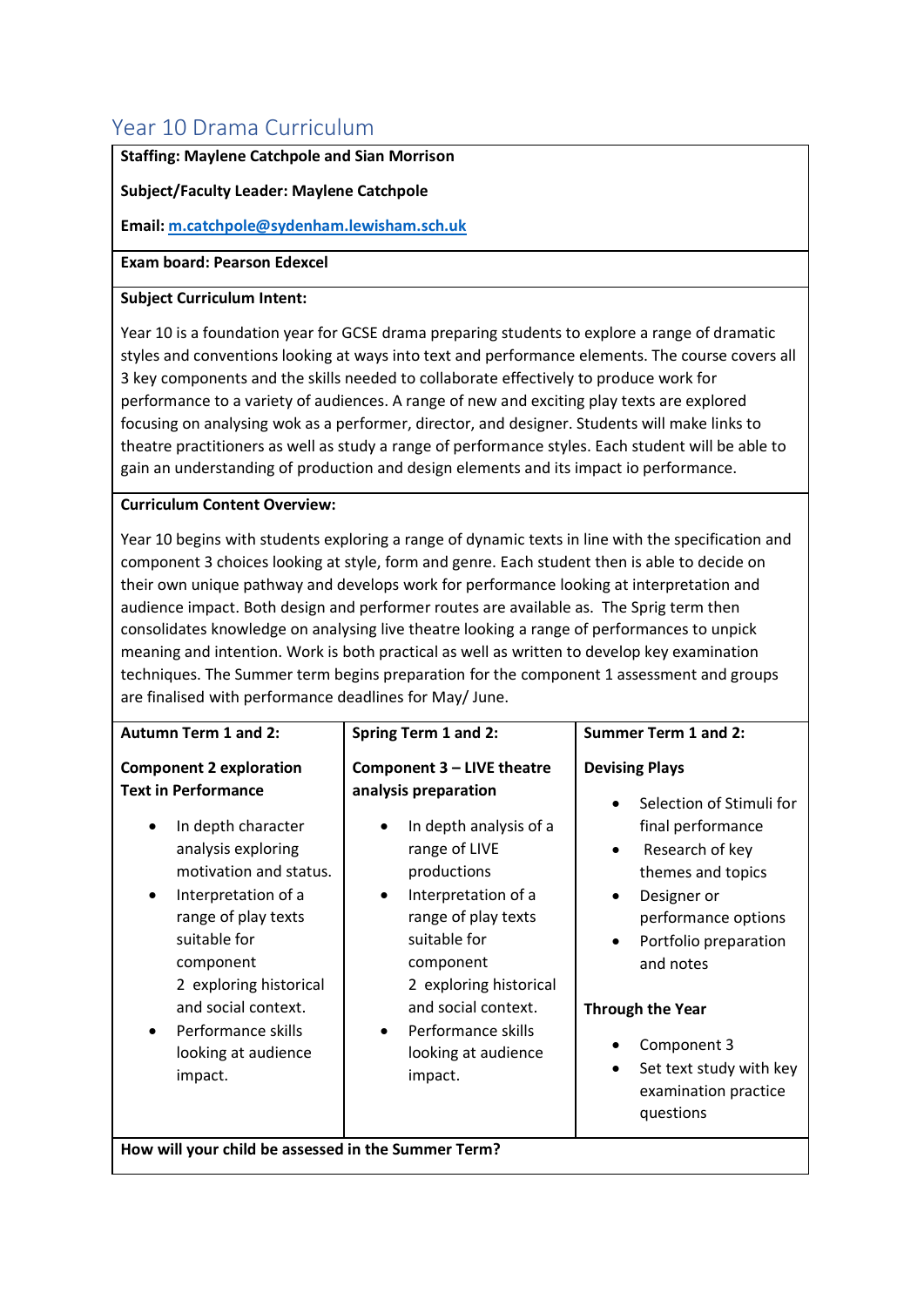• Students are assessed against the examination marking scheme for Component 1 and will complete a range of online and practical assessments

**Summer Term Assessment Revision Topics (students will be given detailed checklists):**

- Practice questions relating to component 1 coursework.
- Play terminology and character analysis for set text.
- Key terminology for examination structure using exemplar material.

#### **What can you do to support your child in Drama?**

- Support your child by asking them about their drama learning
- Encourage your child to practice learning lines at home where appropriate
- Engage with homework via classcharts and Teams
- Support you child using Teams for independent study
- Facilitate your child to visit the theatre or watch filmed theatre performances online (The school have a subscription to Digital Theatre plus -see link below)
- Encourage your child to read a wide range of books including play texts (this helps with their imagination and creativity as well as their understanding of genre)

**Wider reading and useful web-sites or activities to support learning:**

**Digital Theatre [www.edu.digitaltheatreplus.org](http://www.edu.digitaltheatreplus.org/)**

**BBC bitesize drama** [GCSE Drama -](https://www.bbc.co.uk/bitesize/examspecs/zkvm2sg) Edexcel - BBC Bitesize

Set text reading for component 3 (DNA/ The Crucible)

GCSE drama revision guides

Practice questions using forms on Teams

Revision guides and material on Teams

Exemplar material and student support guides on Teams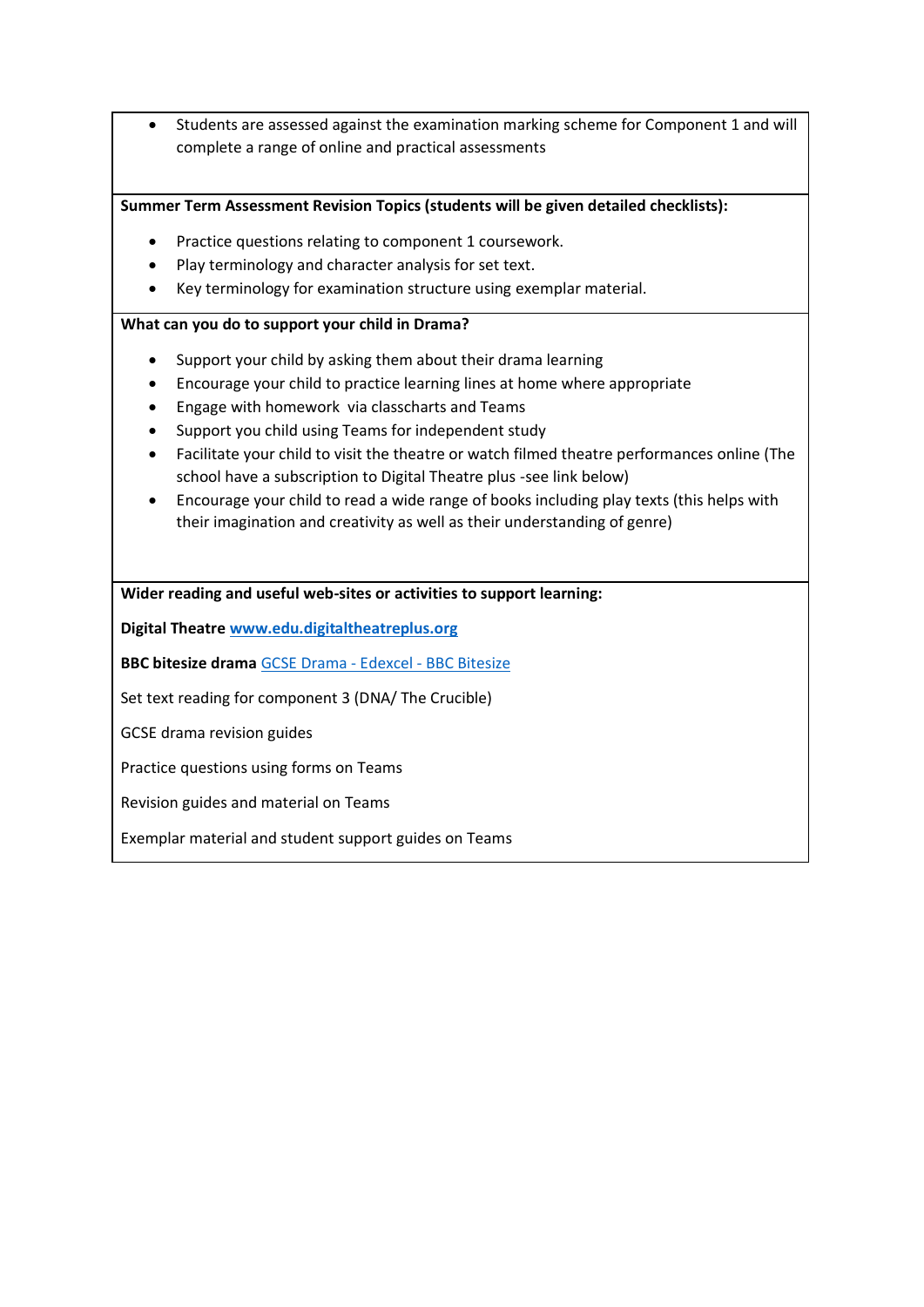# <span id="page-28-0"></span>Year 10 Food Curriculum

|  |  | Staffing: Ms. Thompson |
|--|--|------------------------|
|--|--|------------------------|

**Email: a**.thompson@sydenham.lewisham.sch.uk

**Exam Board:** WJEC Eduqas (course code 601/8093/6)

#### **Assessment Overview:**

Baseline test

Questions based on stimulus material.

Structured, short and extended response questions to assess content related to food preparation and nutrition - Low-stakes quizzes and tests- GCSE Model questions – Link to aspects of the 6 Core topics.

Planning work being assessed by the teacher for practical and experimental activities.

Practical and Experimental activities being monitored by the teacher and assessed on criteria of Technical skills shown, working safely, time management, quality control when working and quality of finish.

#### **Subject Curriculum Intent:**

We aim to foster an environment in which students are equipped with the knowledge, understanding and skills required to cook and apply the principles of food science, nutrition, and healthy eating. The focus is on creating a balance between practical and theoretical knowledge and understanding; thus, enabling students to demonstrate effective and safe cooking skills by planning, preparing and cooking a variety of food commodities whilst using different cooking techniques and equipment.

#### **Curriculum Content Overview:**

| Autumn Term 1:                   | Spring Term 1:                                   | Summer Term 1:                       |
|----------------------------------|--------------------------------------------------|--------------------------------------|
| <b>Food commodities</b>          | GCSE Model question -                            | <b>Milk and Cheese Review</b>        |
| <b>Review Food Commodities</b>   | Link to Where Food comes                         | Choosing, storing and<br>$\bullet$   |
| Fruits and Vegetables-           | from in GCSE specification-                      | using                                |
| provenance and growth            | Food Science- Foams-                             | Processing, preservation,            |
|                                  | <b>Meringues</b>                                 | gelatinization and food              |
| <b>Fruits and Vegetables-</b>    | Writing a time plan-                             | safety                               |
| provenance and growth            | <b>Review</b>                                    | <b>Practice NEA 2 - Student Task</b> |
| Variety and Nutrition of         | Writing a time plan - NEANEA2 Practice booklet 2 |                                      |
| Fruit and Vegetables -           | 2                                                | Assessment – Food & Nutrition        |
| Seasonality                      | Introducing practice<br>$\bullet$                | Diet and good health                 |
| <b>Food Science-Enzymatic</b>    | NEA 2- Prepare, cook and                         | Plan balanced diets                  |
| <b>Browning</b>                  | present a menu which                             | Functions of Ingredients             |
| <b>Introducing practice</b>      | assesses students'                               | Working characteristics of           |
| <b>NEA 1- Raising Agents - A</b> | knowledge, skills and                            | ingredients                          |
| scientific food investigation    | understanding in relation to                     |                                      |
| which will assess students'      | the planning, preparation,                       |                                      |
| knowledge, skills and            | cooking and presentation of                      |                                      |
| understanding in relation to     | food.                                            |                                      |
| scientific principles            | GCSE Model question -                            |                                      |
| underlying the preparation       | Link to Principles of nutrition                  |                                      |
| and cooking of food.             | in GCSE-                                         |                                      |
|                                  | Cooking Food/Heat                                |                                      |
|                                  | Transfer                                         |                                      |
|                                  | <b>Technical skills</b>                          |                                      |
|                                  | <b>Practical - Meringues</b><br>$\bullet$        |                                      |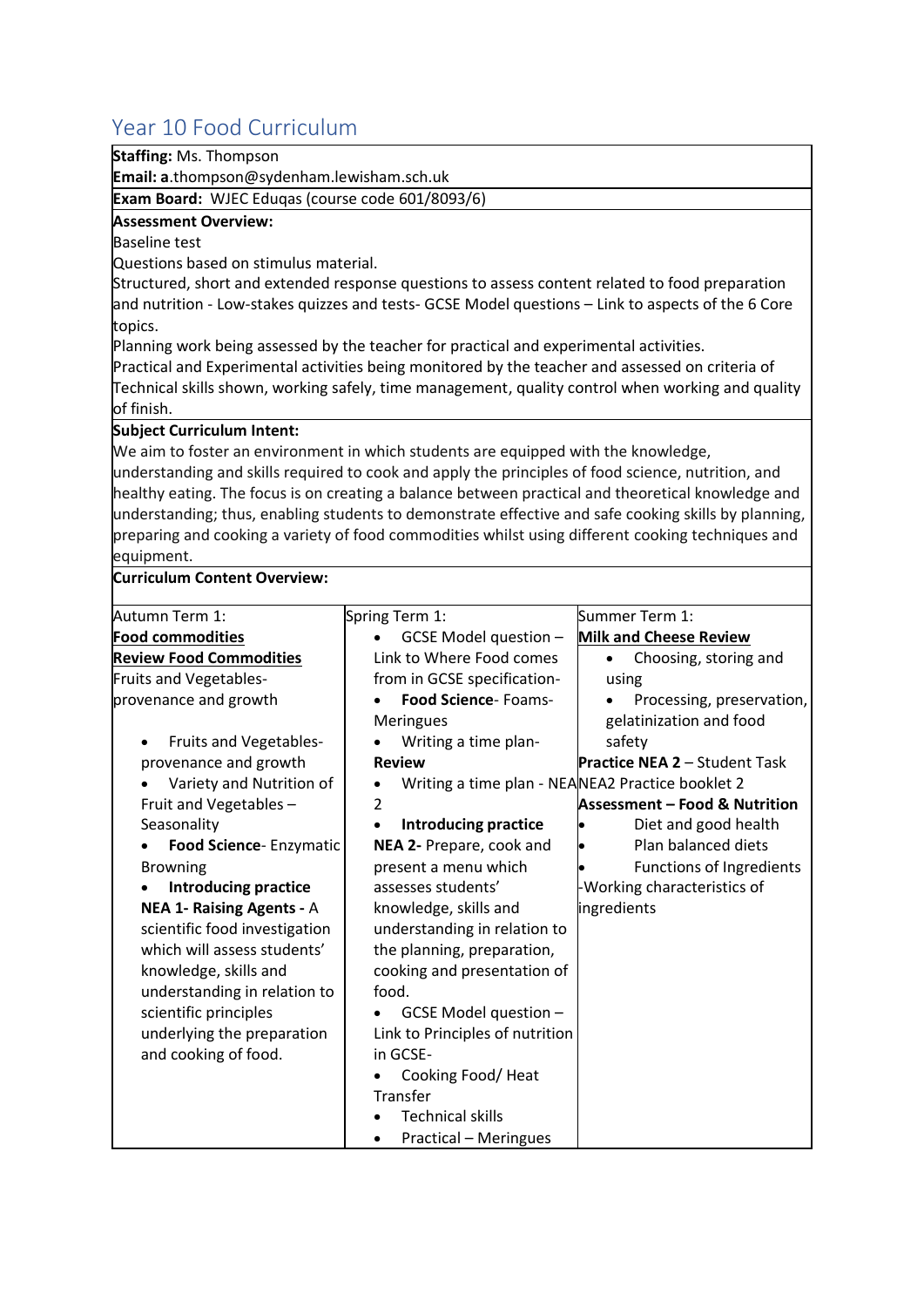|                                                                                                     | GCSE Model question -<br>$\bullet$                                                                   |                                       |  |
|-----------------------------------------------------------------------------------------------------|------------------------------------------------------------------------------------------------------|---------------------------------------|--|
|                                                                                                     | Link to Principles of nutrition                                                                      |                                       |  |
|                                                                                                     | in GCSE specification-                                                                               |                                       |  |
| Autumn Term 2:                                                                                      | Spring Term 2:                                                                                       | Summer Term 2:                        |  |
| <b>Food commodities</b>                                                                             | <b>Principles of nutrition</b>                                                                       | The science of food                   |  |
| <b>Review Food Commodities</b>                                                                      | <b>Review Principles of Nutrition</b>                                                                | <b>Functional Properties of</b>       |  |
| <b>Rice and Breakfast</b><br>$\bullet$                                                              | Macronutrients-<br>$\bullet$                                                                         | ingredients Product analysis          |  |
| Cereals                                                                                             | Proteins                                                                                             | Practice NEA 1 - Student<br>$\bullet$ |  |
| Choosing, storing, and<br>$\bullet$                                                                 | Macronutrients-                                                                                      | Task                                  |  |
| using                                                                                               | Carbohydrates                                                                                        | Written and Practical                 |  |
| Processing, preservation,                                                                           | Macronutrients - Fats                                                                                | assessment                            |  |
| gelatinization and food                                                                             | Micronutrients-<br>$\bullet$                                                                         | <b>Student Task - Oxidation</b><br>٠  |  |
| safety                                                                                              | vitamins and minerals                                                                                | of apples                             |  |
| <b>Written and Practical</b>                                                                        | Fibre and water                                                                                      | Assessment - Food                     |  |
| assessment- Student Task -                                                                          | <b>Dietary Needs</b>                                                                                 | Science                               |  |
| <b>Chips</b>                                                                                        | Nutrients of different<br>$\bullet$                                                                  |                                       |  |
| <b>Assessment - Food</b>                                                                            | stages                                                                                               |                                       |  |
| <b>Science</b>                                                                                      | Cooking Food<br>$\bullet$                                                                            |                                       |  |
| GCSE Model question -                                                                               | <b>Methods of Cooking</b><br>$\bullet$                                                               |                                       |  |
| Link to Principles of nutrition                                                                     | and                                                                                                  |                                       |  |
| in GCSE                                                                                             | Food Preservation-                                                                                   |                                       |  |
| Meat and Poultry -                                                                                  | <b>Review</b>                                                                                        |                                       |  |
| Red meat/mince                                                                                      |                                                                                                      |                                       |  |
| Chicken                                                                                             |                                                                                                      |                                       |  |
| GCSE Model question -                                                                               |                                                                                                      |                                       |  |
| GCSE Model question -                                                                               |                                                                                                      |                                       |  |
| Link to Principles of                                                                               |                                                                                                      |                                       |  |
| nutrition and Diet and                                                                              |                                                                                                      |                                       |  |
| good health in GCSE.                                                                                |                                                                                                      |                                       |  |
| Commodities - Meat,                                                                                 |                                                                                                      |                                       |  |
| Poultry, fish and Eggs                                                                              |                                                                                                      |                                       |  |
| Meat, Poultry, fish and                                                                             |                                                                                                      |                                       |  |
| Eggs                                                                                                |                                                                                                      |                                       |  |
| Cooking food                                                                                        |                                                                                                      |                                       |  |
|                                                                                                     |                                                                                                      |                                       |  |
| How will your child be assessed in Summer Term?                                                     |                                                                                                      |                                       |  |
| 50 % Practical and Experimental work.                                                               |                                                                                                      |                                       |  |
| 50% written test on Core topics.                                                                    |                                                                                                      |                                       |  |
| Summer Term Assessment Revision Topics (students will be given detailed checklists):                |                                                                                                      |                                       |  |
| <b>Principles of Nutrition</b>                                                                      |                                                                                                      |                                       |  |
| Diet and Good Health                                                                                |                                                                                                      |                                       |  |
| The Science of Cooking food                                                                         |                                                                                                      |                                       |  |
| Food Spoilage                                                                                       |                                                                                                      |                                       |  |
| Food Provenance and Food Waste                                                                      |                                                                                                      |                                       |  |
| Revision materials will be handed out in class as well as being uploaded to Class Charts and Teams. |                                                                                                      |                                       |  |
| What can you do to support your child in Food Preparation and Nutrition?                            |                                                                                                      |                                       |  |
| Be aware of deadlines and check work occasionally to assess that it is at an appropriate standard   |                                                                                                      |                                       |  |
| Discuss what has been happening in class and ask if they are having difficulties. Encourage your    |                                                                                                      |                                       |  |
| child to ask Ms. Thompson for help if they need it.                                                 |                                                                                                      |                                       |  |
|                                                                                                     | Familiarise yourself with school systems like Teams and Class Charts so that you can further support |                                       |  |
| your child in online assignments etc.                                                               |                                                                                                      |                                       |  |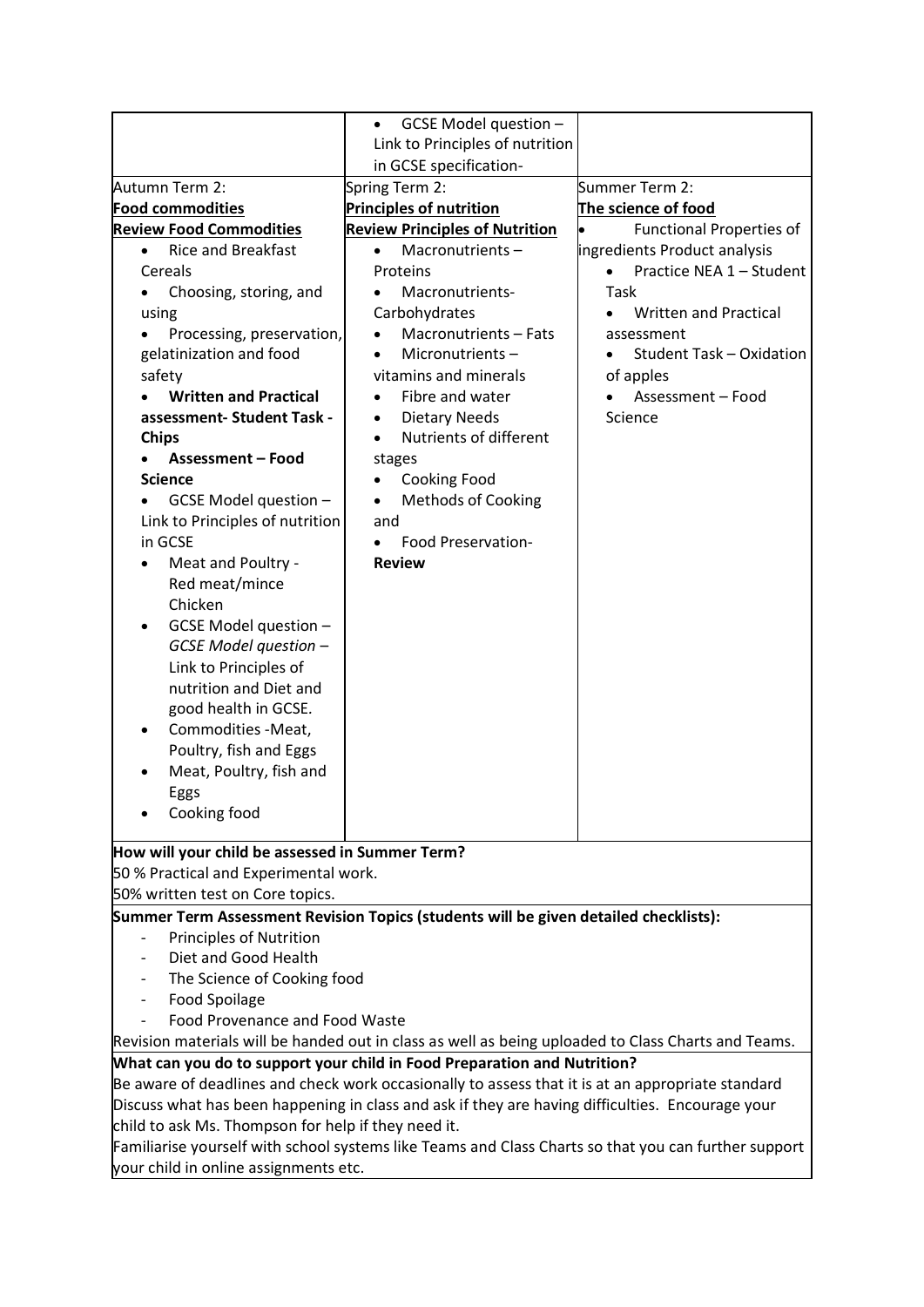Contact Ms. Thompson if you have any queries or concerns.

**Wider reading and useful websites or activities to support learning:**

<https://www.nutrition.org.uk/nutritionscience/nutrients-food-and-ingredients/protein.html> <https://www.nutrition.org.uk/healthyliving/healthyeating/protein.html> <https://www.nutrition.org.uk/nutritioninthenews/headlines/eatwell.html> www.BBC bitesize.co.uk/foodpreparation [www.nutrition.org.uk](http://www.nutrition.org.uk/)  [www.foodafactoflife.org.uk](http://www.foodafactoflife.org.uk/) [www.nutrition.training](http://www.nutrition.training/) [https://www.nutrition.org.uk/nutritionscience/nutrients-food-and-ingredients/minerals-and-trace](https://www.nutrition.org.uk/nutritionscience/nutrients-food-and-ingredients/minerals-and-trace-elements.html)[elements.html](https://www.nutrition.org.uk/nutritionscience/nutrients-food-and-ingredients/minerals-and-trace-elements.html)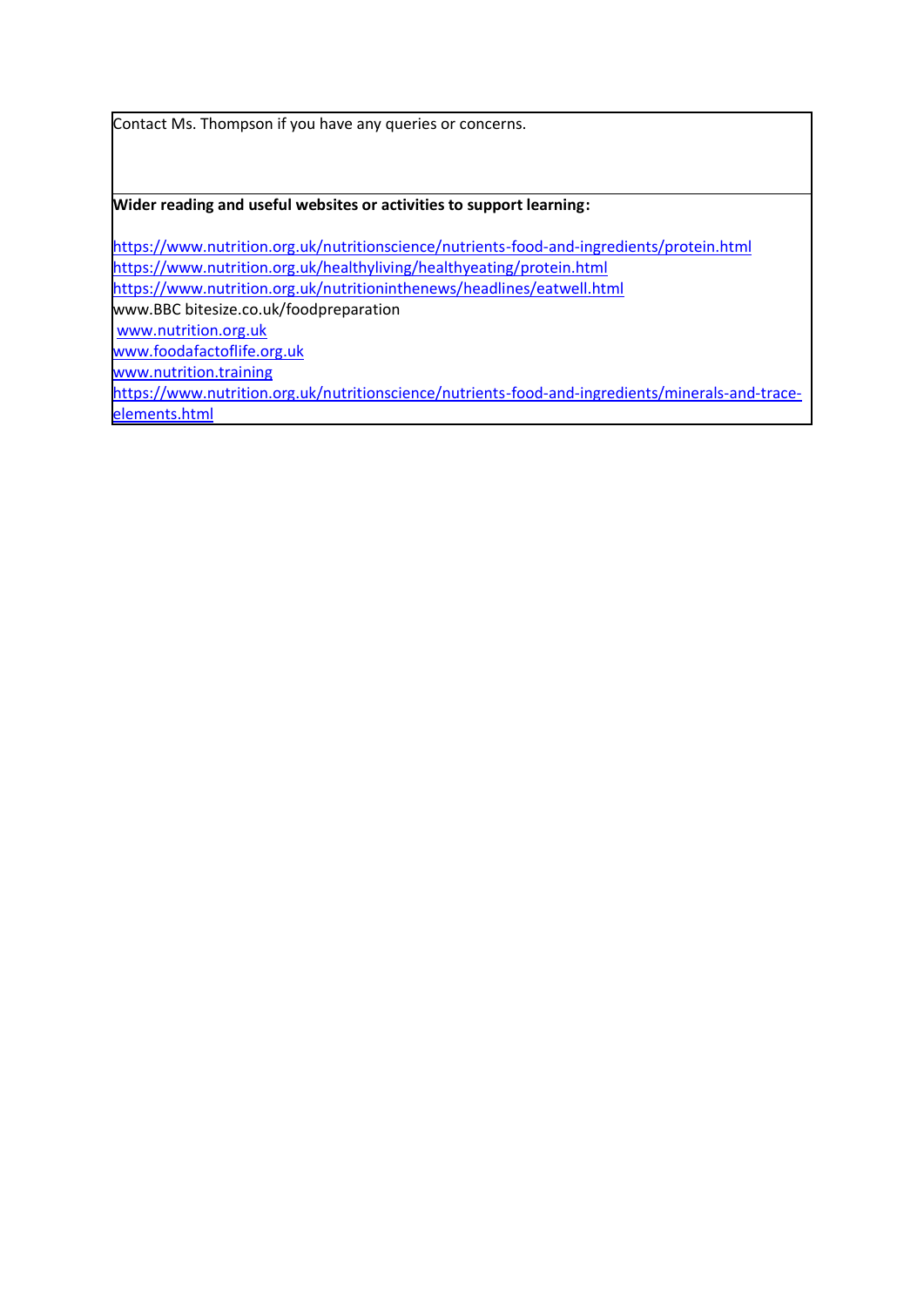## <span id="page-31-0"></span>Year 10 Media Curriculum

### **Staffing: L Marcus**

**Email: l.marcus@sydenham.lewisham.sch.uk**

**Exam Board: Eduqas (part of WJEC)**

**Assessment Overview:**

**Autumn 1: Intertextuality in The IT Crowd**

**Autumn 2: Media language Analysis of a section of The IT Crowd episode**

**Spring 1: Representation of Gender in The IT Crowd/Friends**

**Spring 2: Media Industries and Media Audiences exam questions on The IT Crowd and Friends Summer 1: Media Industries and Audiences questions on Spectre (regulation), The Archers (audience targeting) and Fortnite (audience responses)**

**Summer 2: Component 1 End of Year Exam** 

#### **Subject Curriculum Intent**

Media Studies will help you to develop skills that you'll be able use in your other subjects such as critical thinking, analysis, research, planning, practical skills, time management, essay writing skills and more. As a GCSE Media Studies student, you will analyse how media products like TV programmes use images, sounds, language, and representations to create meaning. You will learn about the media industry and how the industry affects how media products are made. You will investigate media audiences, exploring who are the people who watch, read and consume the products, and consider how different people might be affected by media products differently, and why. In your practical work, you'll also be able to apply what you've learned about the media to the production of your own media products.

#### **Curriculum Content Overview:**

| Autumn Term 1:                      | Spring Term 1:                      | Summer Term 1:                  |
|-------------------------------------|-------------------------------------|---------------------------------|
| Component 2: Section $A -$          | Component 2: Section $A -$          | Component 1: Section B - Media  |
| Television, Situation Comedy        | Television, Situation Comedy        | Industries and Media Audiences. |
|                                     |                                     | Film marketing and radio.       |
| Autumn Term 2:                      | Spring Term 2:                      | Summer Term 2:                  |
| Component 2: Section $A -$          | Component 2: Section A -            | Component 1: Section B - Media  |
| <b>Television, Situation Comedy</b> | <b>Television, Situation Comedy</b> | Industries and Media Audiences. |
|                                     |                                     | Video games and newspapers.     |
|                                     |                                     | Component 3: NEA                |
|                                     |                                     | (Coursework)                    |

**How will your child be assessed in the Summer Term?**

Media Industries - Film: assessment based on how the film Spectre was regulated Media Audiences - Radio: assessment based on how audiences are targeted by the episode of The Archers as well as the website for The Archers.

Media Audiences – Videogames: assessment based on how audiences can respond to the videogame Fortnite in different ways.

Component 1 End of Year Exam.

**Summer Term Assessment Revision Topics (students will be given detailed checklists):** Component 1 End of Year Exam based on the following Component 1 texts.

Section A (Media Language and Representations): Pride and GQ magazines, The Sun and The Guardian newspapers, Spectre and The Man With the Golden Gun film posters, Quality Street and This Girl Can print adverts.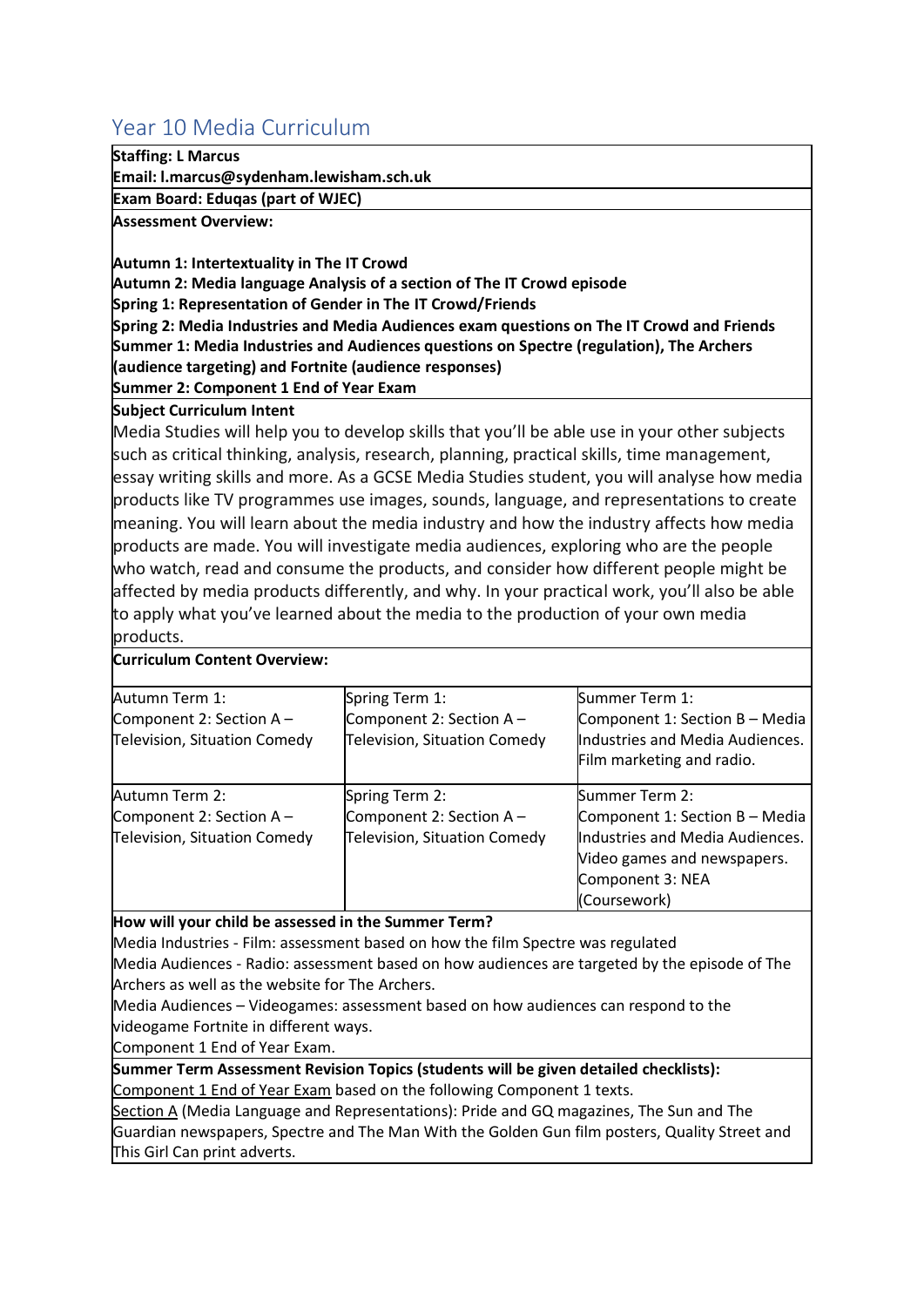Section B (Media Industries and Audiences): Spectre film poster and website (Media Industries only), The Archers radio drama episode and website, Fortnite video game (website)

#### **What can you do to support your child in Media?**

Ask your child to summarise the key ideas from a lesson; ask them to teach you a key idea/concept; look at examples of print texts (magazine front cover/newspaper front page/print advert/film poster, as well as the home page of a website) and ask your child to explain the meanings in the text using media language points; look at examples of moving image texts (extract from a TV programme/film trailer/music video) and ask your child to explain the meanings in the text using media language points; discuss how different groups in society may interpret a media text in different ways.

**Wider reading and useful websites or activities to support learning:**

<https://www.bbc.co.uk/bitesize/subjects/ztnygk7>

[https://www.eduqas.co.uk/qualifications/media-studies-gcse/#tab\\_overview](https://www.eduqas.co.uk/qualifications/media-studies-gcse/#tab_overview) [https://www.youtube.com/results?search\\_query=mrs+fisher+gcse+media](https://www.youtube.com/results?search_query=mrs+fisher+gcse+media)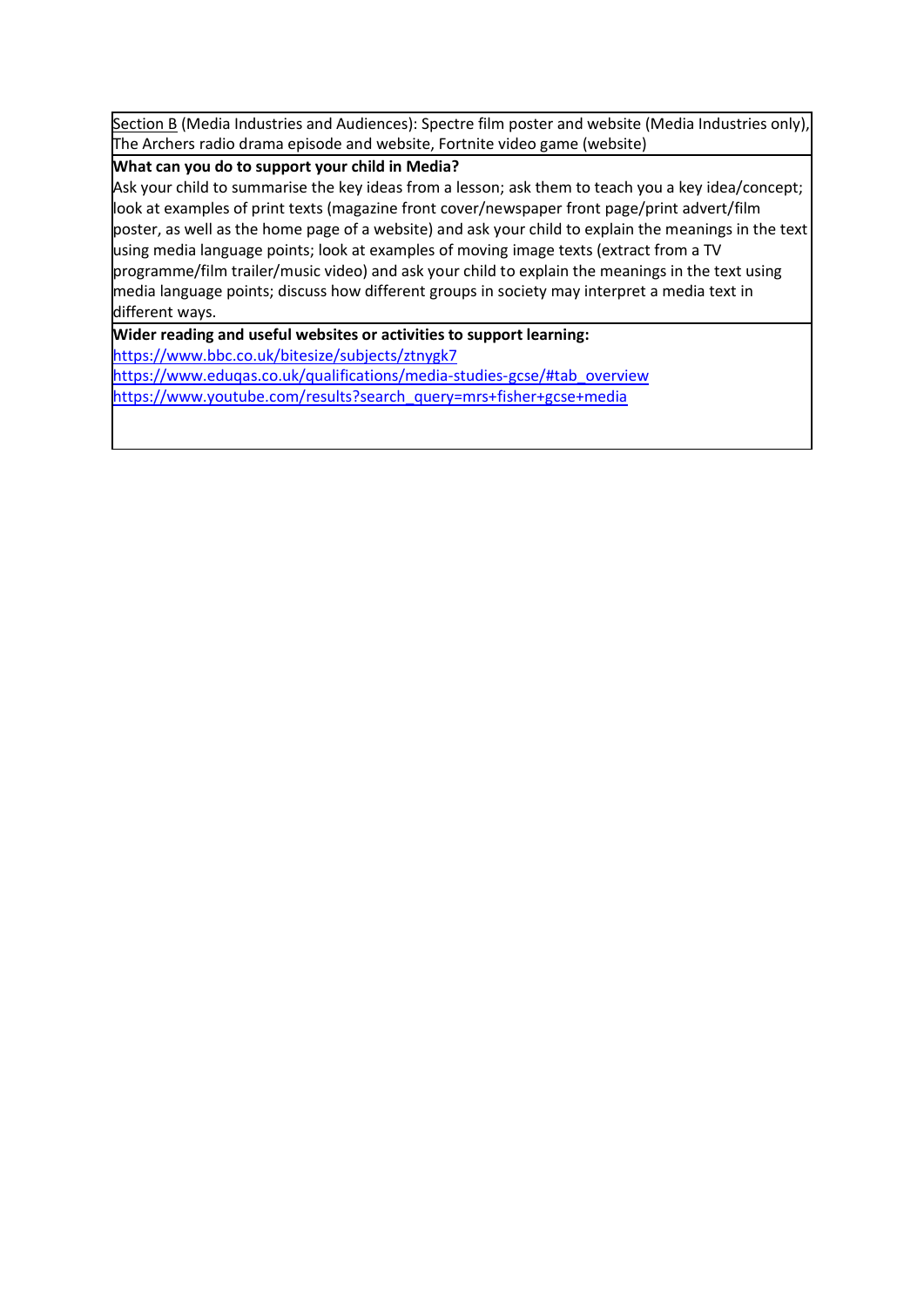# <span id="page-33-0"></span>Year 10 Health and Social Care Curriculum

| <b>Staffing: Ms Napp &amp; Ms Altinok</b>                                                                   |                                 |                                  |
|-------------------------------------------------------------------------------------------------------------|---------------------------------|----------------------------------|
| Email: m.napp@sydenham.lewisham.sch.uk, h.altinok@sydenham.lewisham.sch.uk                                  |                                 |                                  |
| <b>Exam Board: OCR Cambridge Nationals</b>                                                                  |                                 |                                  |
| <b>Assessment Overview:</b>                                                                                 |                                 |                                  |
| Year 10 units covered:                                                                                      |                                 |                                  |
| $\triangleright$ Unit R021-Essesnitial Values of care for use with individuals in care settings (Exam unit) |                                 |                                  |
| > Unit R025-Human Lifespan Development                                                                      |                                 |                                  |
| <b>Autumn 1:</b> Supporting Individuals to Maintain Their Rights (Mini assessment L01)                      |                                 |                                  |
| The Life stages of development from young people to adolescence (Coursework)                                |                                 |                                  |
| Autumn 2: The Life stages of development from adolescence to adulthood (coursework)                         |                                 |                                  |
| <b>Spring 1: R025 The ageing process (Coursework)</b>                                                       |                                 |                                  |
| Assessment Week: R021 (L01/L02 assessment paper)                                                            |                                 |                                  |
| <b>Spring 2:</b> Application of values (Coursework)                                                         |                                 |                                  |
| <b>Summer 1:</b> Legislation and Impact on care settings                                                    |                                 |                                  |
| <b>Medical Conditions (Coursework)</b>                                                                      |                                 |                                  |
| Assessment Week: R021 L03-L04 Exam Paper                                                                    |                                 |                                  |
| <b>Summer 2:</b> Personal Hygiene Safety and Security Measures to protect Individuals                       |                                 |                                  |
| <b>Curriculum Content Overview:</b>                                                                         |                                 |                                  |
| Autumn Term 1:                                                                                              | Spring Term 1:                  | Summer Term 1:                   |
| R021: L01 Supporting Individuals R021: L02- The importance of                                               |                                 | R021: L03-Legislation and the    |
| to maintain their rights (part 1)                                                                           | the values of care              | Impact on care settings          |
| R025: L01-The Life stages of                                                                                | R025: L02-The ageing process in | R025: L03- Medical Conditions    |
| development from young people older adulthood                                                               |                                 | that affect progress through the |
| to adulthood                                                                                                |                                 | life stages                      |
| <b>Autumn Term 2:</b>                                                                                       | <b>Spring Term 2:</b>           | Summer Term 2:                   |
| R021: L01 Supporting Individuals R021:L02- The importance of the R021: L04-Personal Hygiene,                |                                 |                                  |
| to maintain their rights (part 2)                                                                           | values of care (Application)    | safety and security measures to  |
| R025: L01-The Life stages of                                                                                | R025: L02-The ageing process in | protect individuals              |
| development from young people older adulthood                                                               |                                 | R025: L04- Creating Support Plan |
| to adulthood                                                                                                |                                 |                                  |
| How will your child be assessed in the Summer Term?                                                         |                                 |                                  |
| R021: Short assessments and quizzes on Learning outcome 1 and 2 (Supporting Individuals to                  |                                 |                                  |
| maintain their rights /The importance of the values of care)                                                |                                 |                                  |
| R025: Coursework report on the ageing process in older adulthood                                            |                                 |                                  |
| Summer Term Assessment Revision Topics (students will be given detailed checklists):                        |                                 |                                  |
| R021-L01 and L02 (Individual rights and the care values)                                                    |                                 |                                  |
| R025-L02 (The ageing process)                                                                               |                                 |                                  |
| What can you do to support your child?                                                                      |                                 |                                  |
| $\triangleright$ You can support your child in managing their coursework deadlines                          |                                 |                                  |
|                                                                                                             |                                 |                                  |
| $\triangleright$ Help them to access the wider reading and learning available on our Teams platform         |                                 |                                  |
|                                                                                                             |                                 |                                  |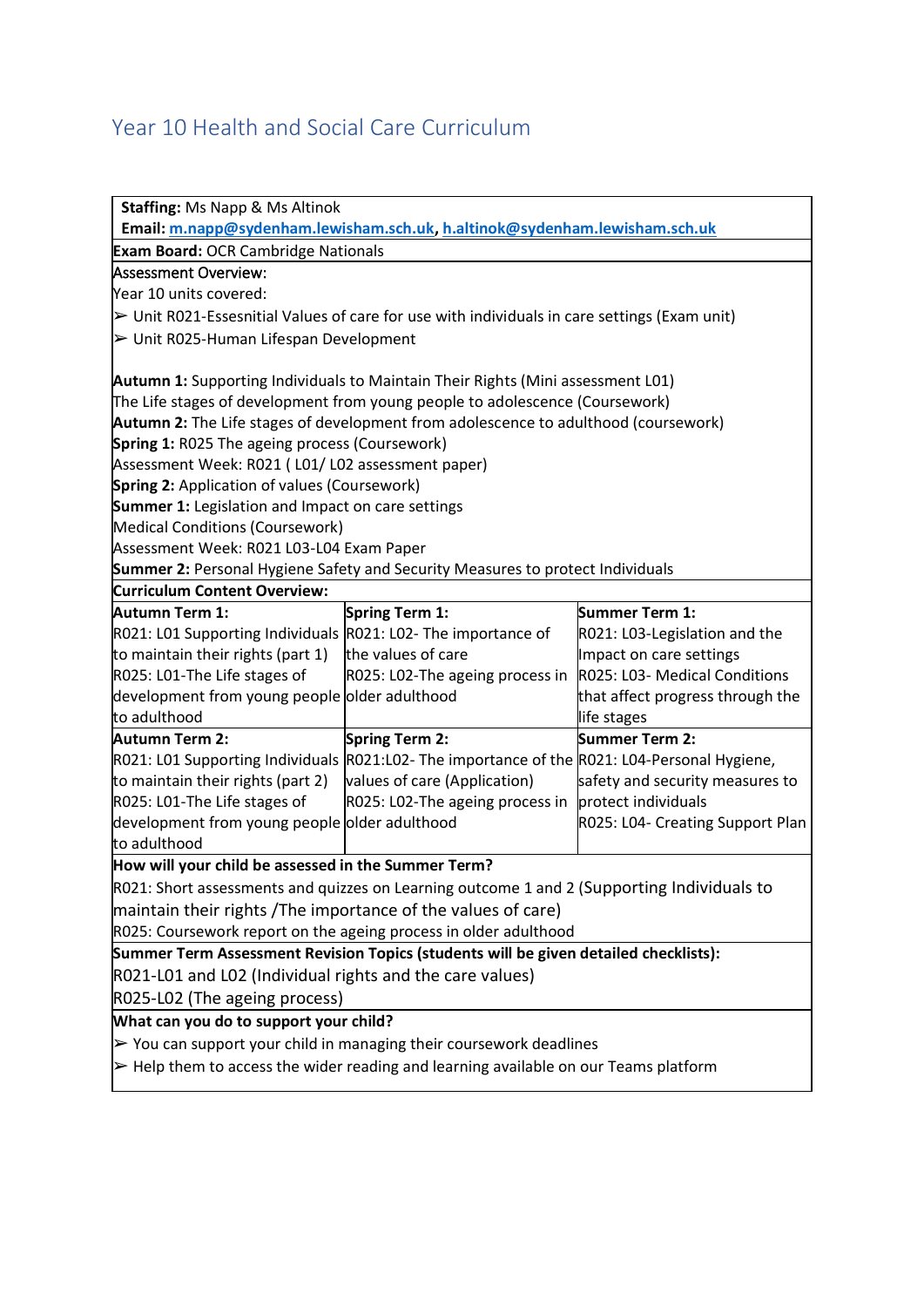**Wider reading and useful web-sites or activities to support learning:** www.ageuk.org.uk www.alzheimers.org.uk www.autism.org.uk www.banardos.org.uk www.mencap.org.uk www.nhs.uk www.nhs.uk/conditions www.mind.org.uk www.makaton.org www.rnib.org.uk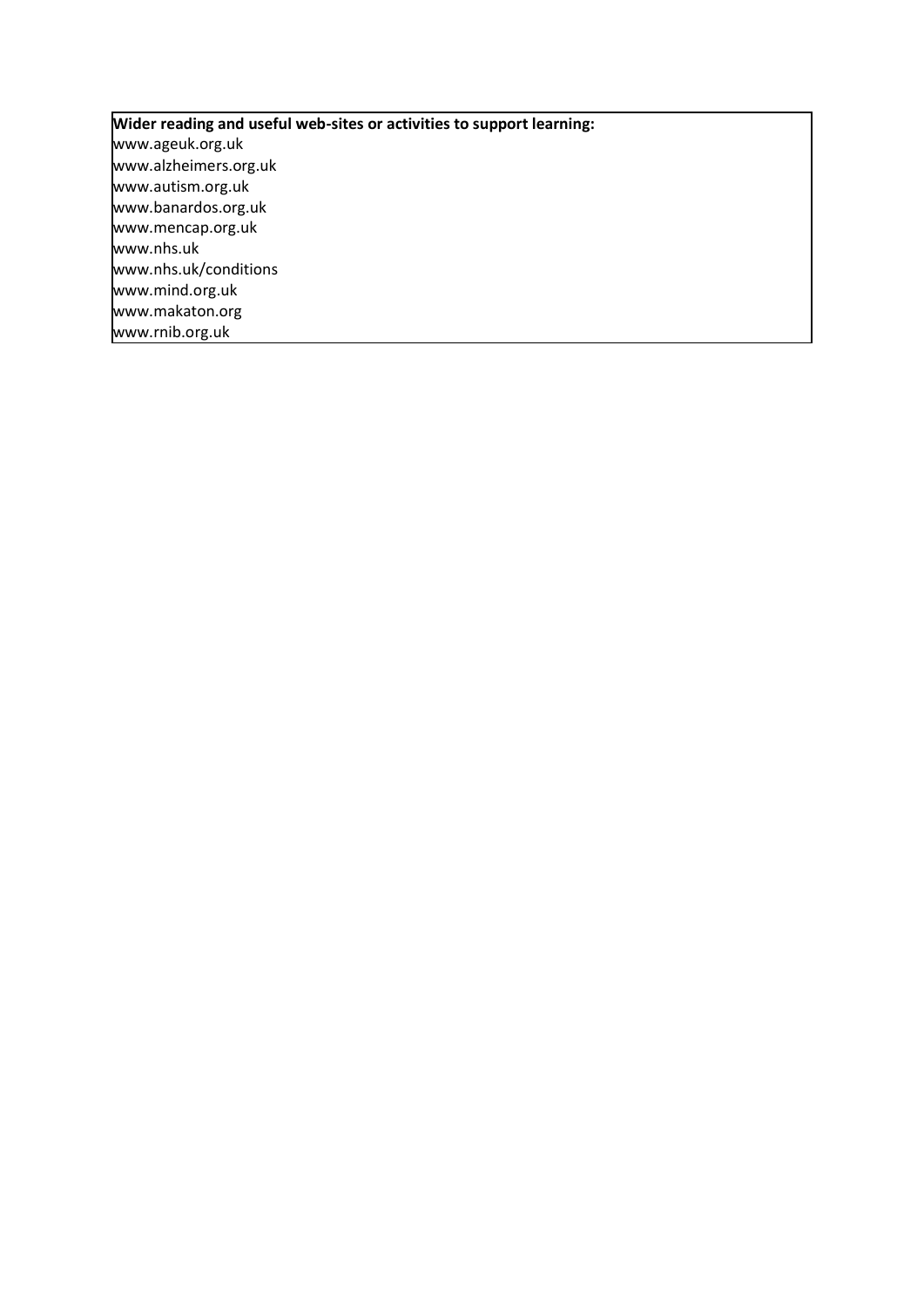# <span id="page-35-0"></span>Year 10 Sociology Curriculum

#### **Staffing:**

**H Altinok Email: h.altinok@sydenham.lewisham.sch.uk J Begum Email: J.Begum@sydenham.lewisham.sch.uk**

#### **Exam Board: AQA**

**Assessment Overview:**

- **Autumn 1:**Education
- **Autumn 2:** Education

**Assessment Week: Exam Paper (short version)**

- **Spring 1:**Education
- **Spring 2:**Crime and deviance

**Assessment Week: Exam Paper on Families and Education** 

- **Summer 1:** Crime and deviance
- **Summer 2:**Crime and deviance

#### **Assessment week: End of year 10 paper which included all content taught in year 9 + 10. Subject Curriculum Intent**

#### **Topic: Education**

- Different views of the role and functions of education.
- The functionalist perspective of Durkheim on education as the transmission of norms and values and Parsons on achieved status and the operation of schools on meritocratic principles.
- Different views of the correspondence principle on the relationship between education and capitalism as developed from a Marxist perspective by Bowles and Gintis.
- Factors affecting educational achievement.
- The work of Halsey on class-based inequalities and Ball on parental choice and competition between schools.
- Processes within schools affecting educational achievement.
- The work of Ball on teacher expectations and Willis on the creation of counter school cultures.

#### **Topic: Crime and deviance**

- The social construction of concepts of crime and deviance and explanations of crime and deviance.
- The work of Merton on the causes of crime from a functionalist perspective and Becker from an interactionist perspective.
- Formal and informal methods of social control.
- The work of Heidensohn on female conformity in male dominated patriarchal societies.
- Factors affecting criminal and deviant behaviour and ways in which criminal and deviant behaviour have generated public debate.
- The work of Albert Cohen on delinquent subcultures and Carlen on women, crime and poverty.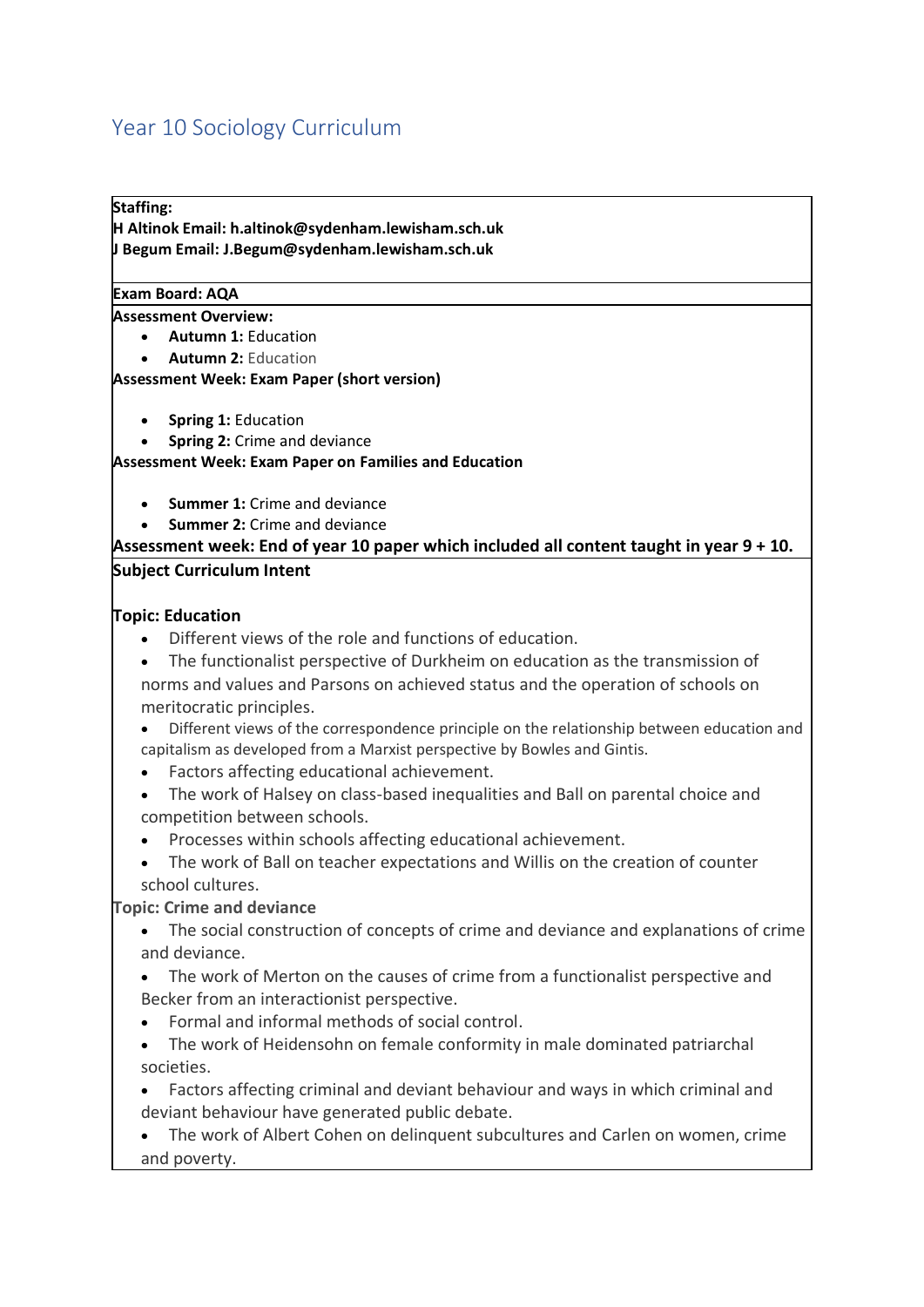• The usefulness of the main sources of data on crime, the collection of official data on crime, patterns and trends in crime figures and the 'dark figure'.

| <b>Curriculum Content Overview:</b>                                            |                                                                                                                                                                                                                                         |                                             |
|--------------------------------------------------------------------------------|-----------------------------------------------------------------------------------------------------------------------------------------------------------------------------------------------------------------------------------------|---------------------------------------------|
| Autumn Term 1:<br>Education                                                    | Spring Term 1:<br>Education                                                                                                                                                                                                             | Summer Term 1:<br><b>Crime and Deviance</b> |
| Autumn Term 2:<br>Education                                                    | Spring Term 2:<br><b>Crime and Deviance</b>                                                                                                                                                                                             | Summer Term 2:<br><b>Crime and Deviance</b> |
| Education - End of unit assessment<br>Crime and Deviance - Mid unit assessment | How will your child be assessed in the Summer Term?                                                                                                                                                                                     |                                             |
|                                                                                | Summer Term Assessment Revision Topics (students will be given detailed checklists):<br>Crime and Deviance (students to be given specific breakdown of the topics)<br>Education (students to be given specific breakdown of the topics) |                                             |
| What can you do to support your child?                                         | Encourage them to get into the habit of revision and retrieval practice<br>Encourage them to read outside of the classroom through wider reading.                                                                                       |                                             |
| <b>AQA   Sociology   GCSE   Sociology</b>                                      | Wider reading and useful web-sites or activities to support learning:                                                                                                                                                                   |                                             |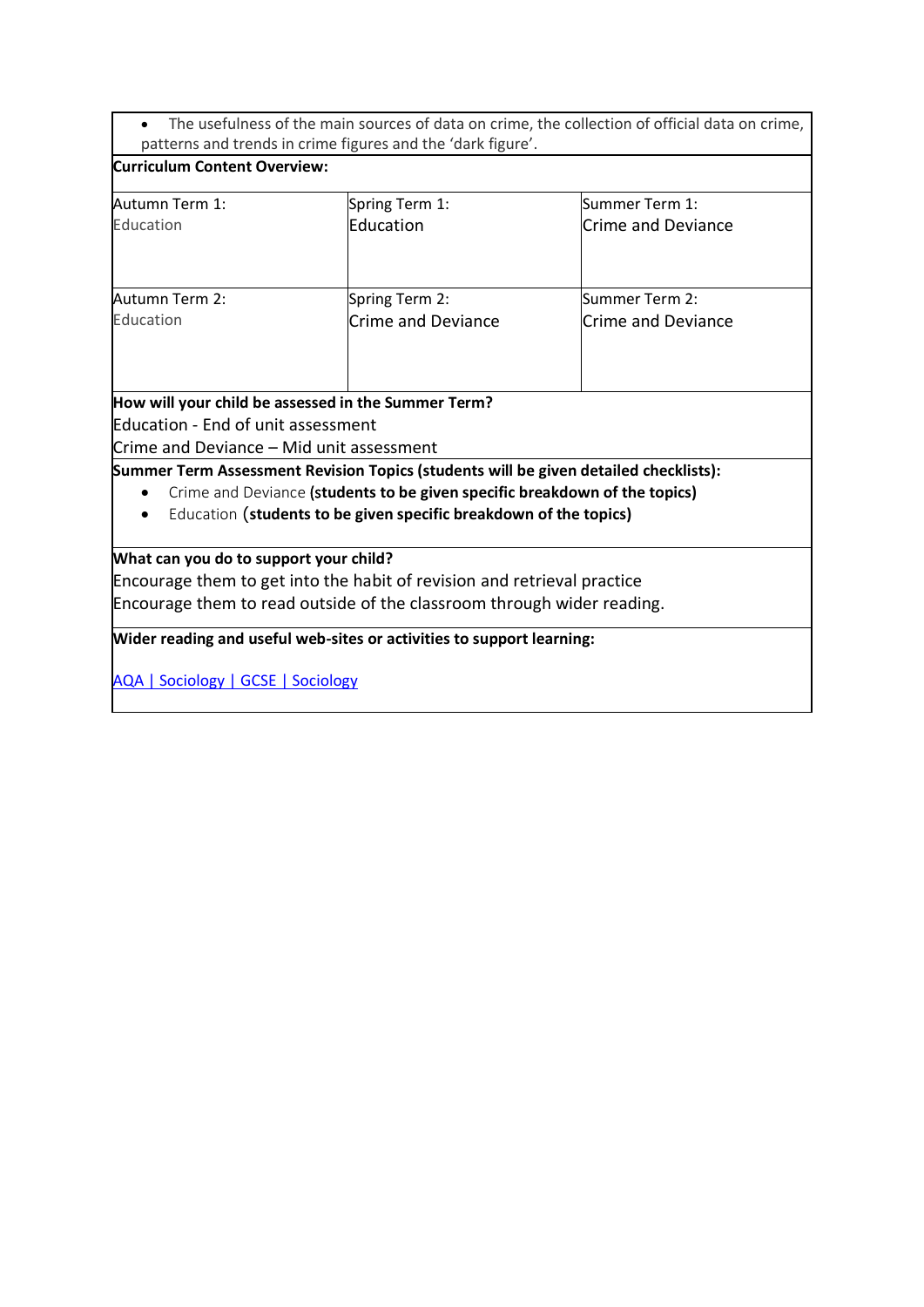# <span id="page-37-0"></span>Year 10 Textiles Curriculum

**Exam Board:** AQA (course code 8552)

**Staffing:** Ms Forbes

**Assessment Overview:**

| Low-stakes quizzes and tests                                                                           |                                         |                                     |
|--------------------------------------------------------------------------------------------------------|-----------------------------------------|-------------------------------------|
| Mock exam (theory assessment becomes more rigorous than in Year 9)                                     |                                         |                                     |
| Design work being assessed by the teacher at the end of the design process.                            |                                         |                                     |
| Practical activities being monitored by the teacher and assessed on criteria of skills shown, working  |                                         |                                     |
| safely, quality control and quality of finish.                                                         |                                         |                                     |
|                                                                                                        |                                         |                                     |
| <b>Subject Curriculum Intent:</b>                                                                      |                                         |                                     |
| We aim to foster an environment in which students can express their creativity and make their ideas    |                                         |                                     |
| a reality through exercising the practical skills we teach them in the textiles workroom. The focus is |                                         |                                     |
| on investigation, experimentation and evaluation, leading to improved high quality products and        |                                         |                                     |
| more independent learning of knowledge and skills. Students will gain a deeper understanding of        |                                         |                                     |
| the impact their choices, as a designer, can have on society and the wider world.                      |                                         |                                     |
| <b>Curriculum Content Overview:</b>                                                                    |                                         |                                     |
| Autumn Term 1:                                                                                         | Spring Term 1: <b>Project: Interior</b> | Summer Term 1:                      |
| Project: Technical dressmaking                                                                         | design                                  | Project: Continuation of            |
| Anthropometrics                                                                                        | Systems approach -                      | <b>Interior design</b>              |
| Selection of materials and                                                                             | electronics                             | Realising design ideas<br>$\bullet$ |
| omponents                                                                                              | Primary and secondary                   | Computer aided<br>$\bullet$         |
| Material management                                                                                    | market research                         | design                              |
| Standard material stock                                                                                | Product analysis -                      | Manufacturing log and               |
| prms, types and sizes.                                                                                 | Ergonomics and                          | specification                       |
| Darts, zip, facings                                                                                    | anthropometrics                         | Energy storage                      |
| Fibre properties                                                                                       | Investigating the work of               |                                     |
|                                                                                                        | other designers & companies:            |                                     |
|                                                                                                        | William Morris, Zara, Primark           |                                     |
| Autumn Term 2:                                                                                         | Spring Term 2: Continuation of          | Summer Term 2:                      |
| <b>Continuation of Technical</b>                                                                       | <b>Interior design</b>                  | <b>Starting NEA</b>                 |
| dressmaking project                                                                                    | Continue project                        | <b>Exploring three</b>              |
| Continue project<br>$\bullet$                                                                          | Design briefs                           | contexts set by the exam            |
| Seams                                                                                                  | Testing and evaluating                  | board.                              |
| 3D modelling<br>$\bullet$                                                                              | Design strategies                       | Choose context                      |
| Production techniques                                                                                  | 2D and 3D                               | Investigate context                 |
| and systems                                                                                            | communication                           | through client investigation        |
| Specialist tools and                                                                                   | Obsolescence                            | and market research.                |
| equipment                                                                                              | Iterative design process                |                                     |
| Risk assessment                                                                                        |                                         |                                     |
| Ecological and social                                                                                  |                                         |                                     |
| footprint                                                                                              |                                         |                                     |
| <b>Technical fabrics</b>                                                                               |                                         |                                     |
| How will your child be assessed in the Summer Term?                                                    |                                         |                                     |
| 50% design & make assessment: Making processes and precision, CAD/CAM                                  |                                         |                                     |
| 50% Exam on Textiles theory                                                                            |                                         |                                     |
| Summer Term Assessment Revision Topics (students will be given detailed checklists):                   |                                         |                                     |
| A variety of topics from this year learning                                                            |                                         |                                     |

**Email: c.forbes@sydenham.lewisham.sch.uk [a.winters@sydenham.lewisham.sch.uk](mailto:a.winters@sydenham.lewisham.sch.uk)**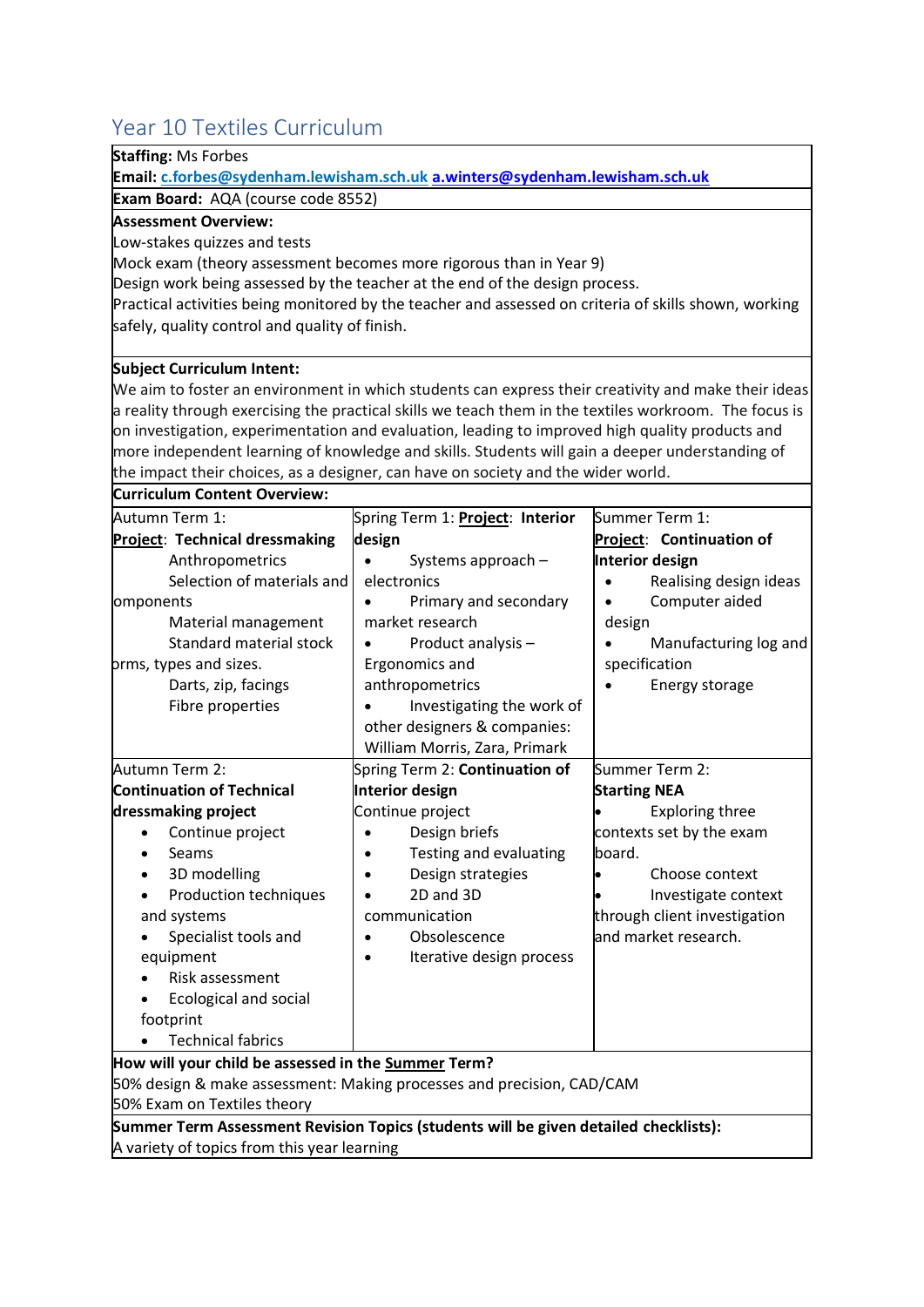#### **What can you do to support your child in Textiles Design?**

Be aware of deadlines and check work occasionally to check that it is at an appropriate standard Discuss what has been happening in class and ask if they are having difficulties. Encourage your child to ask their teacher for help if they need it.

Familiarise yourself with school systems like Teams and ClassCharts so that you can be more involved in the online uploading of assignments etc

Contact Ms Winters if you have any queries or concerns

**Wider reading and useful web-sites or activities to support learning:**

#### **Websites**

www.technologystudent.com BBC bitesize Seneca learning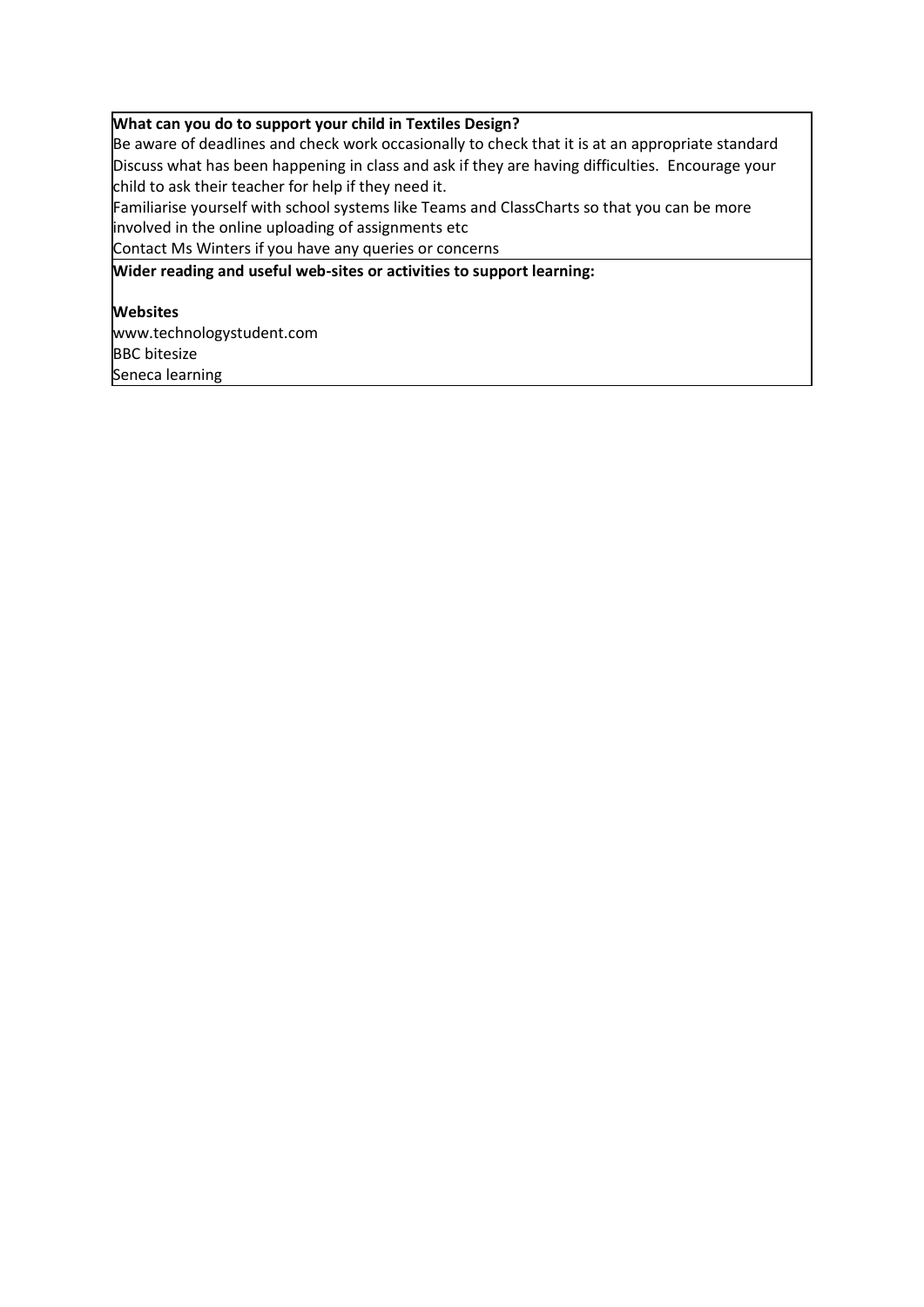# <span id="page-39-0"></span>Year 10 Product Design Curriculum

| <b>Staffing: Mr Bima</b>                                    |                                                                                                       |                                                                                                     |  |
|-------------------------------------------------------------|-------------------------------------------------------------------------------------------------------|-----------------------------------------------------------------------------------------------------|--|
| Email: d.bima@sydenham.lewisham.sch.uk                      |                                                                                                       |                                                                                                     |  |
| Exam Board: AQA (course code 8552)                          |                                                                                                       |                                                                                                     |  |
| <b>Assessment Overview:</b>                                 |                                                                                                       |                                                                                                     |  |
| Low-stakes quizzes and tests                                |                                                                                                       |                                                                                                     |  |
|                                                             | Mock exam (theory assessment becomes more rigorous than in Year 9)                                    |                                                                                                     |  |
|                                                             | Design work being assessed by the teacher at the end of the design process.                           |                                                                                                     |  |
|                                                             | Practical activities being monitored by the teacher and assessed on criteria of skills shown, working |                                                                                                     |  |
| safely, quality control when working and quality of finish. |                                                                                                       |                                                                                                     |  |
| <b>Subject Curriculum Intent:</b>                           |                                                                                                       |                                                                                                     |  |
|                                                             |                                                                                                       | We aim to foster an environment in which students can express their creativity and make their ideas |  |
|                                                             | a reality through exercising the skills we teach them in the workshop. The focus is on                |                                                                                                     |  |
|                                                             | experimentation and analysis of successes and mishaps, leading to improved products and more          |                                                                                                     |  |
| independent learning of knowledge and skills.               |                                                                                                       |                                                                                                     |  |
| Curriculum Content Overview:                                |                                                                                                       |                                                                                                     |  |
| Autumn Term 1:                                              | Spring Term 1:                                                                                        | Summer Term 1:                                                                                      |  |
| Project: Mechanical Grabber                                 | Project: Mini-Skateboard                                                                              | Project: Pewter Jewellery                                                                           |  |
| Review material properties                                  | <b>Materials: Review Woods</b>                                                                        |                                                                                                     |  |
| (mechanical & physical)                                     | verview                                                                                               | Area & volume revisited<br>$\bullet$                                                                |  |
| Ergonomics,                                                 | <b>Materials: Textiles</b>                                                                            | Materials: metals<br>$\bullet$                                                                      |  |
| Anthropometrics and 5th - 95th                              | verview                                                                                               | overview                                                                                            |  |
| percentile of population                                    | CAD/CAM: Vinyl cutter for                                                                             | Fuels and power sources                                                                             |  |
| Types of movement                                           | oard decoration                                                                                       | Review H&S risk                                                                                     |  |
| Types of mechanisms (levers,<br>bell crank, linkages etc)   | <b>Scales of Production</b>                                                                           | assessment                                                                                          |  |
| Classes of Levers                                           | QC: working to tolerances                                                                             | Fairtrade & ethical                                                                                 |  |
| Creating a specification                                    | Review offset lithography                                                                             | design/manufacture                                                                                  |  |
| Intro to 3D CAD                                             | Die-cutting: tessellation &<br>vastage                                                                | <b>Technology Push vs Market</b><br>Pull                                                            |  |
| Sketching: crating, bluing,                                 |                                                                                                       | QA: Continuous                                                                                      |  |
| technical annotation                                        | <b>Assessment Content for</b>                                                                         | Improvement                                                                                         |  |
| 6Rs & carbon footprint                                      | <b>Assessment Fortnight:</b>                                                                          | Scale<br>$\bullet$                                                                                  |  |
| QC: templates and jigs                                      | <b>Product Analysis (taught</b>                                                                       |                                                                                                     |  |
|                                                             | beforehand, then 'low-stakes'                                                                         |                                                                                                     |  |
|                                                             | tested in lesson time)                                                                                |                                                                                                     |  |
|                                                             | Practical Skills: as demonstrated                                                                     |                                                                                                     |  |
|                                                             | in the 'Mini-Skateboard' project                                                                      |                                                                                                     |  |
| Autumn Term 2:                                              | Spring Term 2:                                                                                        | Summer Term 2:                                                                                      |  |
| Continue project                                            | Continue project                                                                                      | <b>Continue Pewter Jewellery (&amp;</b>                                                             |  |
| <b>Injection Moulding</b>                                   | Sustainability: Planned                                                                               | packaging if time allows)                                                                           |  |
| Extrusion                                                   | bsolescence                                                                                           |                                                                                                     |  |
| <b>CNC</b> routing                                          | Sustainability: Right to                                                                              | Begin Yr 11 NEA if possible                                                                         |  |
| CNC using co-ordinates on                                   | epair                                                                                                 | (depending on available lessons                                                                     |  |
| 2D grid                                                     | Research:                                                                                             | after exams and work                                                                                |  |
| <b>Materials: Modern</b>                                    | Client interview/profile                                                                              | experience)                                                                                         |  |
| <b>Materials: Composites</b>                                | Product analysis                                                                                      |                                                                                                     |  |
| <b>Materials: Smart</b>                                     | Market/ 3 <sup>rd</sup> -party research                                                               |                                                                                                     |  |
| Review biomimetics (from                                    |                                                                                                       |                                                                                                     |  |
| Yr 9 speaker)                                               |                                                                                                       |                                                                                                     |  |
|                                                             |                                                                                                       |                                                                                                     |  |
| How will your child be assessed in the Spring Term?         |                                                                                                       |                                                                                                     |  |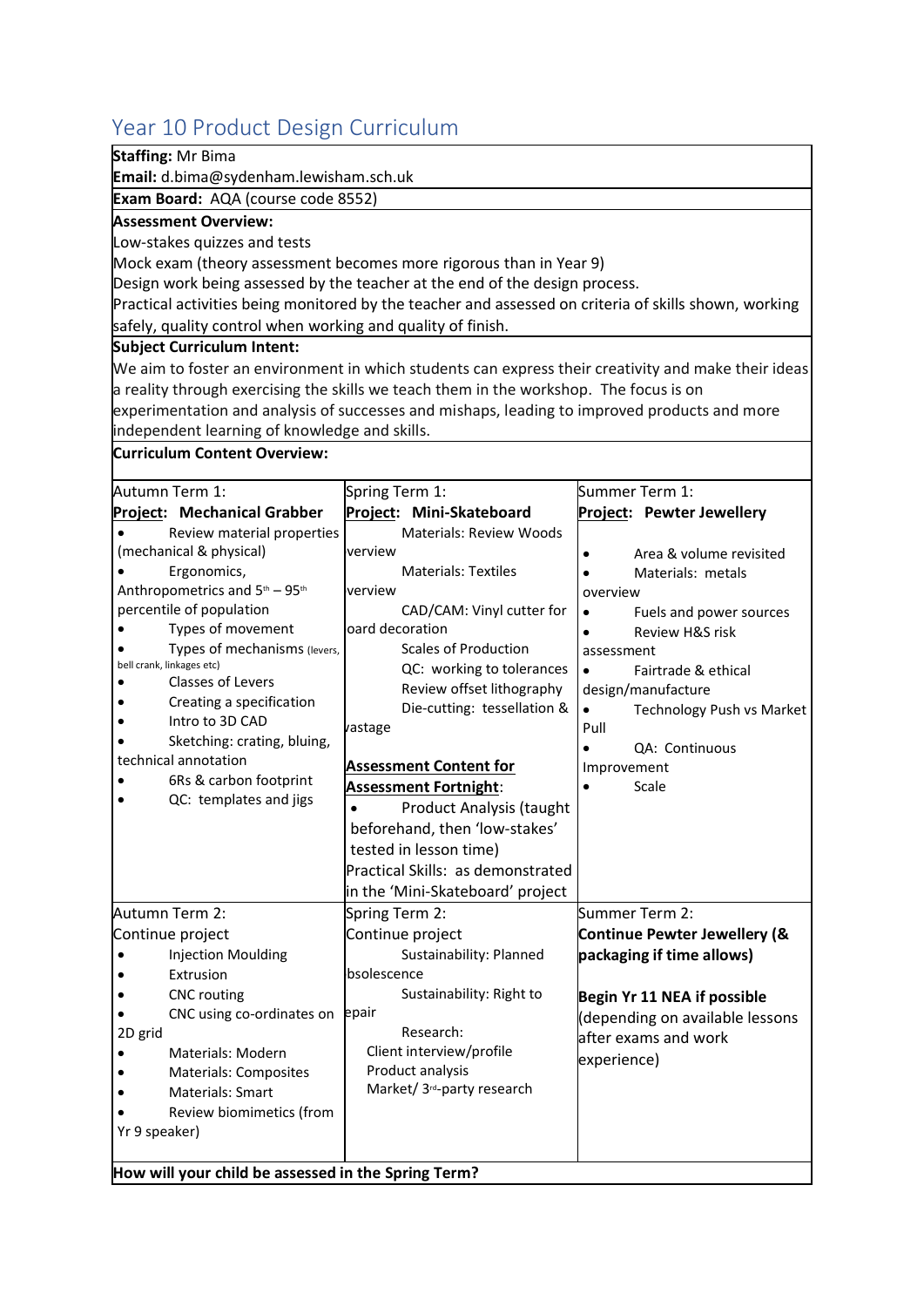Assessment will be based on the Product Analysis test which was done in the assessment week earlier in the term, as well as teacher assessment of all design work and skills shown in manufacturing in the project so far

**Spring Term Assessment Revision Topics (students will be given detailed checklists):** Theory content for revision will set at the time and handed out in class as well as being emailed out to students.

**What can you do to support your child in Product Design?**

Be aware of deadlines and check work occasionally to check that it is at an appropriate standard Discuss what has been happening in class and ask if they are having difficulties. Encourage your child to ask Mr Bima for help if they need it.

Familiarise yourself with school systems like Teams and ClassCharts so that you can be more involved in the online uploading of assignments etc

Contact Mr Bima if you have any queries or concerns

**Wider reading and useful web-sites or activities to support learning:**

#### **YouTube channels**

How It's Made Product Design Maker Producttank

#### **Websites**

ww.technologystudent.com BBC bytesize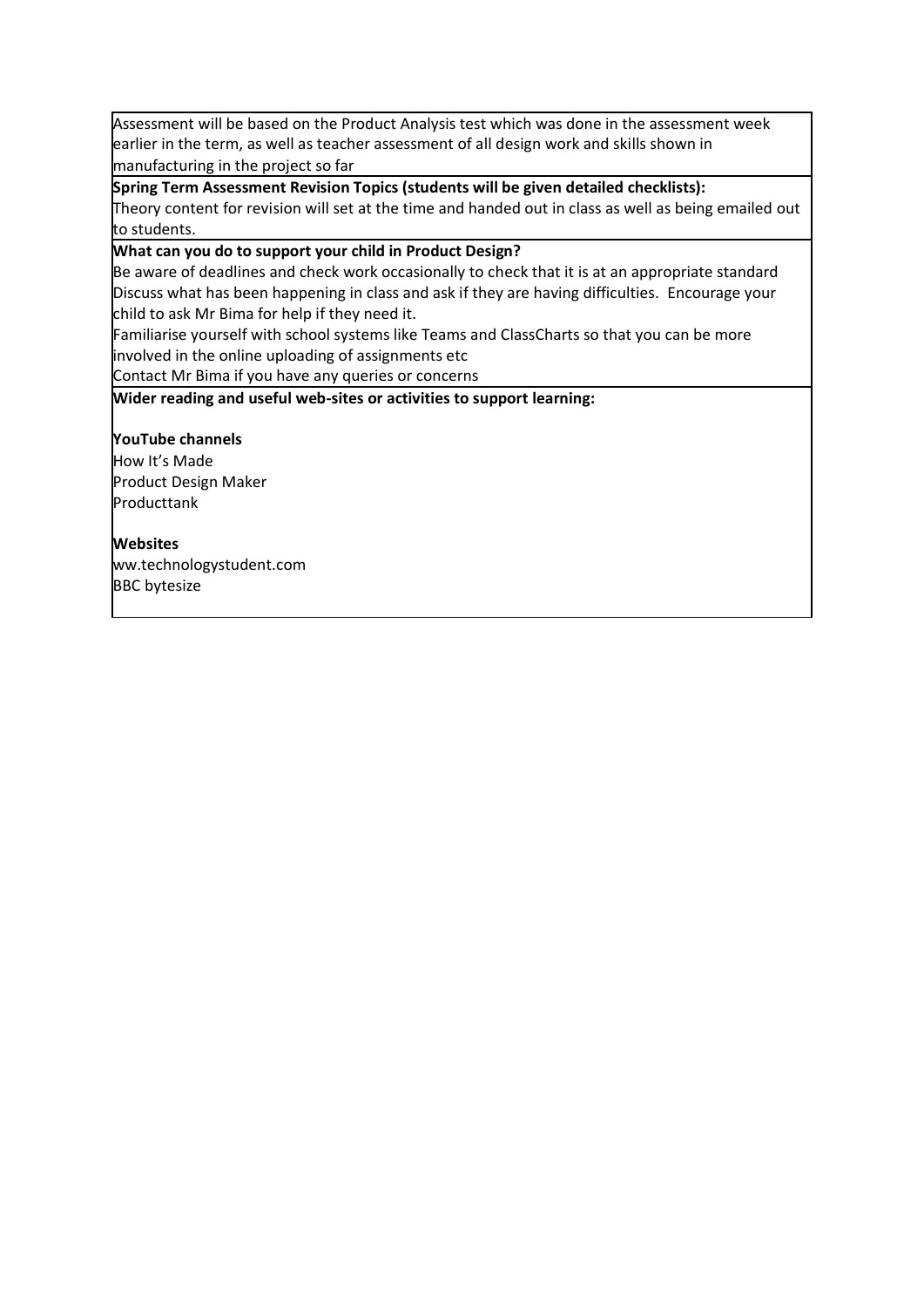# <span id="page-41-0"></span>Year 10 Child Development Curriculum

#### **Sydenham School Year 10 SUBJECT Curriculum Guide**

**Staffing: Sinead Shirfield**

**Email: s.shirfield@sydenham.lewisham.sch.uk**

**Exam Board: OCR Cambridge National**

#### **Assessment Overview:**

#### **3 units over 3 years**

Unit 1 – R018 Health and well-being for child development (exam)

Unit 2 - R020: Understand the equipment and nutritional needs of children from birth to five years (coursework)

Unit 3 - R020: Understand the development of a child from birth to five years (coursework)

#### **Subject Curriculum Intent:**

Child Development covers all aspects of child development and parental responsibility, from conception to five years. Students develop the essential theoretical knowledge and practical skills needed to create the best conditions for a child's development and well-being. This qualification will prepare students for further qualifications in Child Care, Health and Social Care, Psychology, Sociology and Biology.

#### **Curriculum Content Overview:**

#### **Unit 1:**

The first topic of study underpins all of the other learning in this qualification. Students will develop the essential knowledge and understanding in child development, covering reproduction, parental responsibility, antenatal care, birth, postnatal checks, postnatal provision, conditions for development, childhood illnesses and child safety. Knowledge gained would be of use for further studies in PHSE, Biology and other child development qualifications.

#### **Unit 2:**

In the second topic of study, students will gain knowledge of the equipment needs of babies and young children and an understanding of the factors to be considered when choosing appropriate equipment to meet all of these needs. This topic will also cover nutrition and hygiene practices and students will be given the opportunity to investigate feeding solutions, comparing these to nutritional requirements and evaluating the outcomes. Evaluation skills are developed, which would be of use in further studies in a number of areas

#### **Unit 3:**

In the third topic of study, students will gain an understanding of the development norms from birth to five years and the stages and benefits of play. Students will gain knowledge of, and skills in, developing activities to observe development norms in children up to the age of five. This topic will include researching, planning and carrying out activities with a child and observing and evaluating these activities, as well as comparing the child to the expected development norms. Researching, planning, observing and evaluating skills would be useful in further studies as these are transferable skills and could be applied to many subject areas.

| Autumn Term 1:          | Spring Term 1:                                                                | Summer Term 1:                                                                |
|-------------------------|-------------------------------------------------------------------------------|-------------------------------------------------------------------------------|
| Unit $1$ – Child Safety | Unit 2: Government dietary<br>recommendations, essential<br><b>Inutrients</b> | Unit 1: Childhood illnesses and<br>how to meet the needs of an ill<br>child   |
| Autumn Term 2:          | Spring Term 2:<br>Unit 2: Plan and preparing a<br>feed/meal. How to evaluate  | Summer Term 2:<br>Unit 1: Revision $-$ all topics<br>Unit 1: Summer Mock Exam |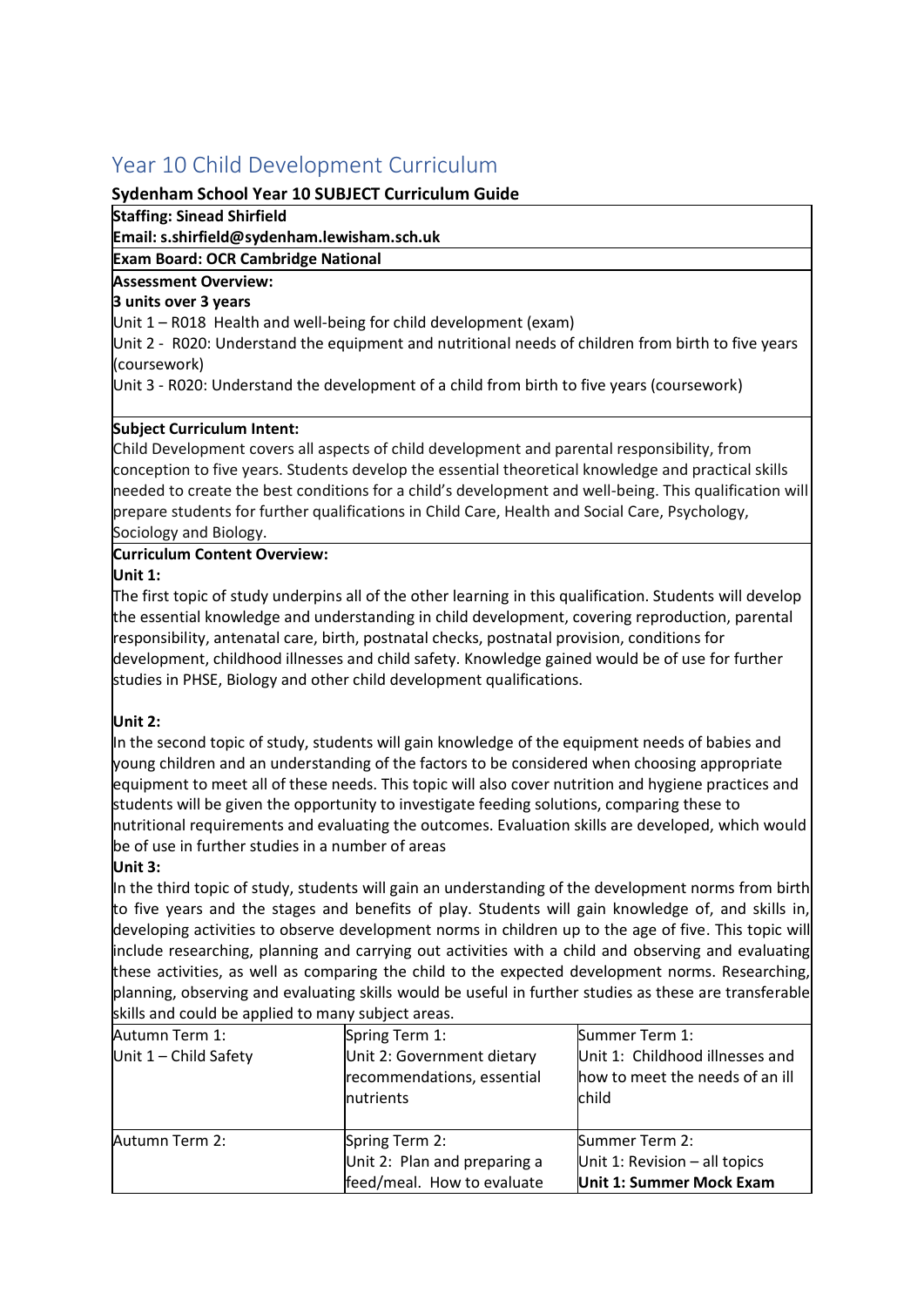| Unit 2: Choosing suitable                                                                      | planning and preparation of a                                                                  |  |  |
|------------------------------------------------------------------------------------------------|------------------------------------------------------------------------------------------------|--|--|
| essential equipment for a                                                                      | feed/meal                                                                                      |  |  |
| childcare setting                                                                              |                                                                                                |  |  |
| How will your child be assessed in the Summer Term?                                            |                                                                                                |  |  |
|                                                                                                | Your child will be assessed through undertaking a practical food preparation demonstration and |  |  |
| coursework assignments for Unit R019.                                                          |                                                                                                |  |  |
| In unit RO18 your child will undertake 1 mock exam.                                            |                                                                                                |  |  |
|                                                                                                | Summer Term Assessment Revision Topics (students will be given detailed checklists):           |  |  |
| <b>RO18:</b>                                                                                   |                                                                                                |  |  |
|                                                                                                | LO1 - Reproduction and the roles and responsibilities of parenthood                            |  |  |
| LO5 - Child safety                                                                             |                                                                                                |  |  |
|                                                                                                |                                                                                                |  |  |
| <b>RO19:</b>                                                                                   |                                                                                                |  |  |
|                                                                                                | LO1 and 2 - Key factors when choosing equipment for children from Newborn to five years        |  |  |
|                                                                                                | LO3 - Nutritional guidelines and requirements for children from birth to five years            |  |  |
| What can you do to support your child?                                                         |                                                                                                |  |  |
|                                                                                                | Ask child to recall what they learnt in their class                                            |  |  |
|                                                                                                | Provide a quiet space (where possible) to complete homework tasks.                             |  |  |
| Encourage child to attend 'Child Development Club' - an extra curriculum activity group        |                                                                                                |  |  |
| offering one to one support for assessments. Provides an opportunity to practice for practical |                                                                                                |  |  |
| skills assessments (e.g bottle making).                                                        |                                                                                                |  |  |
|                                                                                                | Wider reading and useful web-sites or activities to support learning:                          |  |  |
|                                                                                                |                                                                                                |  |  |
| Learn About Child Development   CDC                                                            |                                                                                                |  |  |
| Baby and toddler safety - NHS (www.nhs.uk)                                                     |                                                                                                |  |  |
| <b>Child Accident Prevention Trust (capt.org.uk)</b>                                           |                                                                                                |  |  |
| Interactive Child Development Timeline   NHS GGC                                               |                                                                                                |  |  |
| Cambridge National Level 1/2 Child Development. Author: Miranda Walker. ISBN:                  |                                                                                                |  |  |
| 9781471899751                                                                                  |                                                                                                |  |  |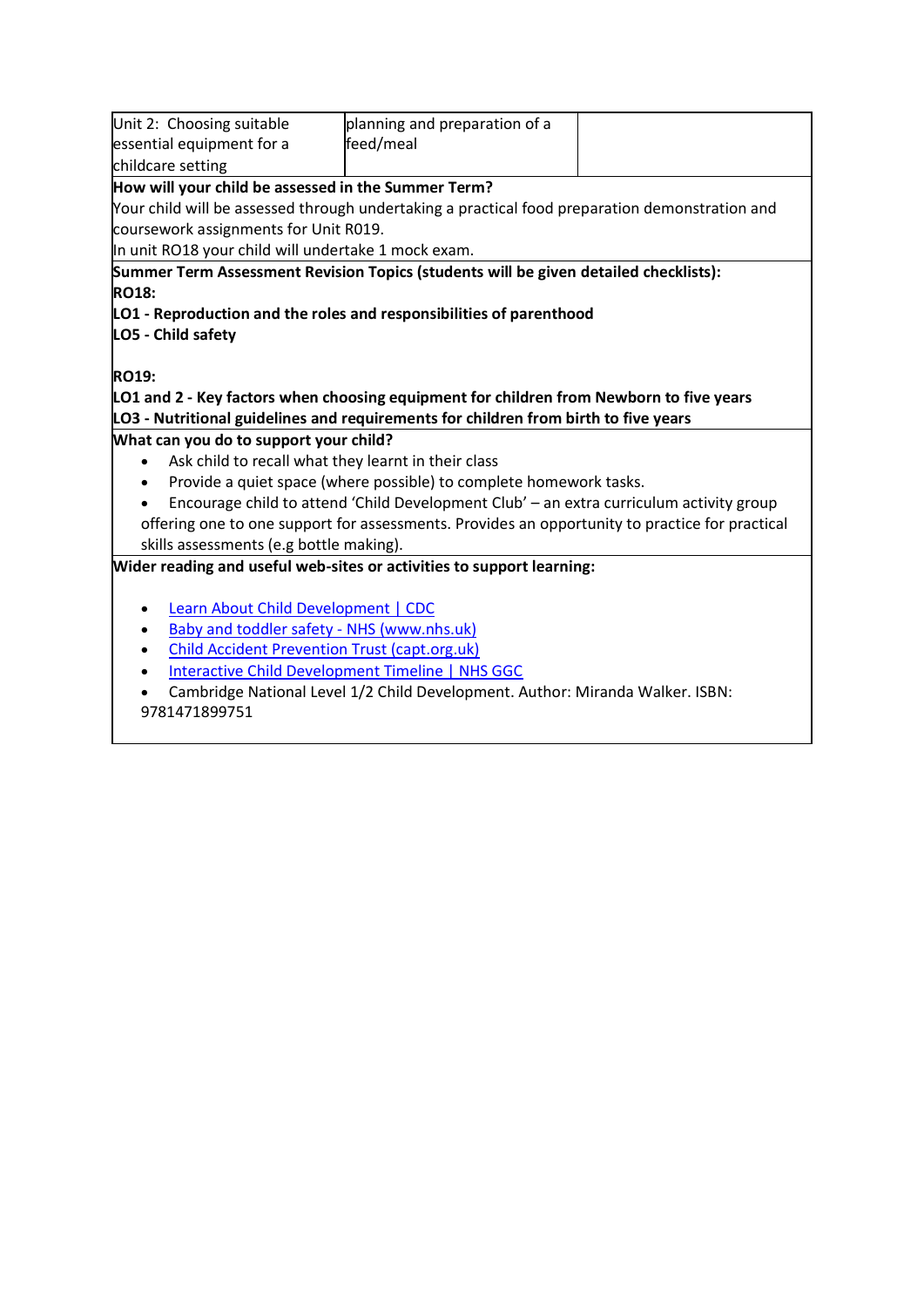# <span id="page-43-0"></span>Year 10 Music Curriculum

#### **Sydenham School Year 10 GCSE Music Curriculum Guide**

**Staffing:** Joe Mathers and Ayesha Akkari

**Email:** [j.mathers@sydenham.lewisham.sch.uk](mailto:a.fullilove@sydenham.lewisham.sch.uk) [a.akkari@sydenham.lewisham.sch.uk](mailto:a.akkari@sydenham.lewisham.sch.uk)

**Exam Board:** Eduqas

#### **Assessment Overview:**

Component 1: Performing

Internally assessed, externally moderated 30% of qualification A

Component 2: Composing

Non-exam assessment: internally assessed, externally moderated 30% of qualification

Component 3: Appraising Written examination

1 hour 15 minutes (approximately) 40% of qualification

#### **Subject Curriculum Intent**

GCSE in Music offers a broad and coherent course of study which encourages learners to:

• engage actively in the process of music study

- develop performing skills individually and in groups to communicate musically with fluency and control of the resources used
- develop composing skills to organise musical ideas and make use of appropriate resources
- recognise links between the integrated activities of performing, composing and appraising and how this informs the development of music
- broaden musical experience and interests, develop imagination and foster creativity
- develop knowledge, understanding and skills needed to communicate effectively as musicians
- develop awareness of a variety of instruments, styles and approaches to performing and composing

• develop awareness of music technologies and their use in the creation and presentation of music

• recognise contrasting genres, styles and traditions of music, and develop some awareness of musical chronology

- develop as effective and independent learners with enquiring minds
- reflect upon and evaluate their own and others' music
- engage with and appreciate the diverse heritage of music, in order to promote personal, social, intellectual and cultural development.

#### **Curriculum Content Overview:**

| Autumn Term 1 and 2                               | Spring Term 1 and 2                 | Summer Term 1 and 2                   |
|---------------------------------------------------|-------------------------------------|---------------------------------------|
| Film Music<br>Through this area of study learners | <b>Popular Music</b>                | <b>Musical Forms and Devices</b>      |
| are encouraged to consider how                    | Through this area of study learners | In this area of study, learners place |
| music for film is created, developed              | are encouraged to explore the       | music within a broad historical       |
| and performed, and the impact this                | musical idioms associated with a    | context. The area of study focuses on |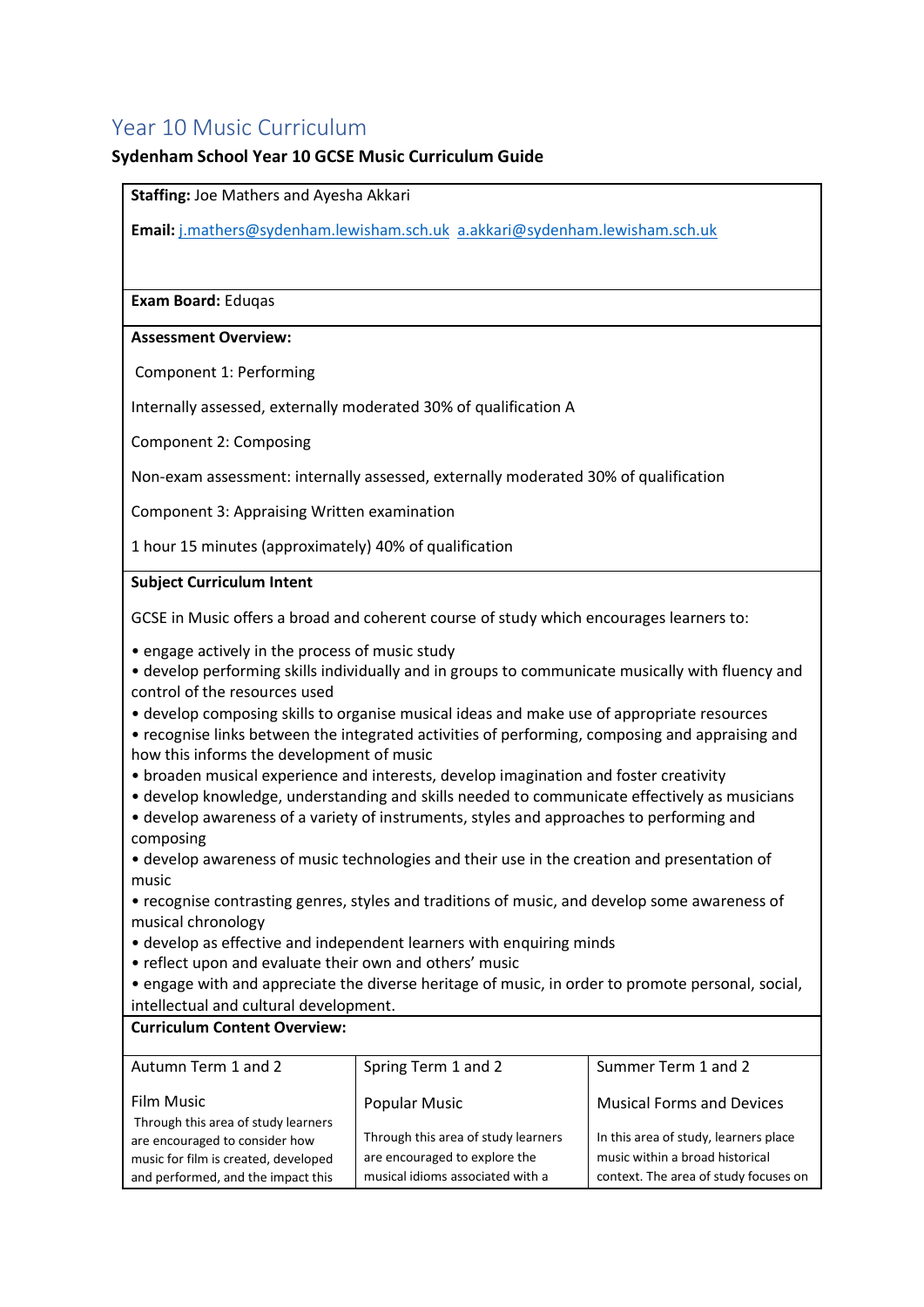| has on the audience. Learners will                                | variety of popular music, and they   | understanding structural forms and     |
|-------------------------------------------------------------------|--------------------------------------|----------------------------------------|
| have the opportunity to compose and                               | will have the opportunity to perform | devices across a variety of genres and |
| perform film music and are                                        | popular music as well as compose     | styles from the Western Classical      |
| encouraged to use musical                                         | music associated with a popular      | Tradition 1650-1910. Students will     |
| technology to create mood and<br>atmosphere through engaging with | music genre. Learners are also       | learn the set work Badinerie by        |
| the story of the film.                                            | encouraged to use music technology,  | J.S.Bach for Flute and String          |
|                                                                   | understanding the impact this has on | Orchestra with Harpsichord (Final      |
|                                                                   | the way music is developed and       | movement, Orchestral Suite No.2 in B   |
|                                                                   | performed in popular music.          | minor, BWV 1067.                       |
|                                                                   | <b>Musical Forms and Devices</b>     |                                        |
|                                                                   | Forms and devices are of             |                                        |
|                                                                   | fundamental importance in musical    |                                        |
|                                                                   | composition, and many of the         |                                        |
|                                                                   | common musical forms and devices     |                                        |
|                                                                   | used by composers today have their   |                                        |
|                                                                   | origin in the Western Classical      |                                        |
|                                                                   | Tradition. The music of the Baroque, |                                        |
|                                                                   | Classical and Romantic eras provides |                                        |
|                                                                   | the context for a study of binary,   |                                        |
|                                                                   | ternary, minuet and trio rondo,      |                                        |
|                                                                   | variation and strophic forms.        |                                        |
|                                                                   | Learners are encouraged to engage    |                                        |
|                                                                   | with a variety of music from the     |                                        |
|                                                                   | prescribed eras, through a range of  |                                        |
|                                                                   | performing, composing and            |                                        |
|                                                                   | appraising activities. They are also |                                        |
|                                                                   | encouraged to make links between     |                                        |
|                                                                   | music they listen to, pieces they    |                                        |
|                                                                   | perform and their own compositions,  |                                        |
|                                                                   | as well as music by composers from   |                                        |
|                                                                   | the twentieth and twenty-first       |                                        |
|                                                                   | centuries who use these forms and    |                                        |
|                                                                   | devices.                             |                                        |
|                                                                   |                                      |                                        |

#### **How will your child be assessed in the Summer Term?**

*Students will be assessed in three areas of Performing, Composing and Listening. They will be asked to recognise the key musical layers, structure and texture in popular music.*

#### **Summer Term Assessment Revision Topics (students will be given detailed checklists):**

Musical Forms and Devices – Badinerie and wider listening

#### **What can you do to support your child in Music GCSE?**

Provide opportunities for your child to listen to music and talk to them about the musical instruments and elements they hear. Ask them to talk to you about how it makes them feel and what it is in the music that does that.

Encourage your child to look into more examples of the music we are studying at this time and to explore how the same or different musical elements are present in each piece.

**Wider reading and useful web-sites or activities to support learning:**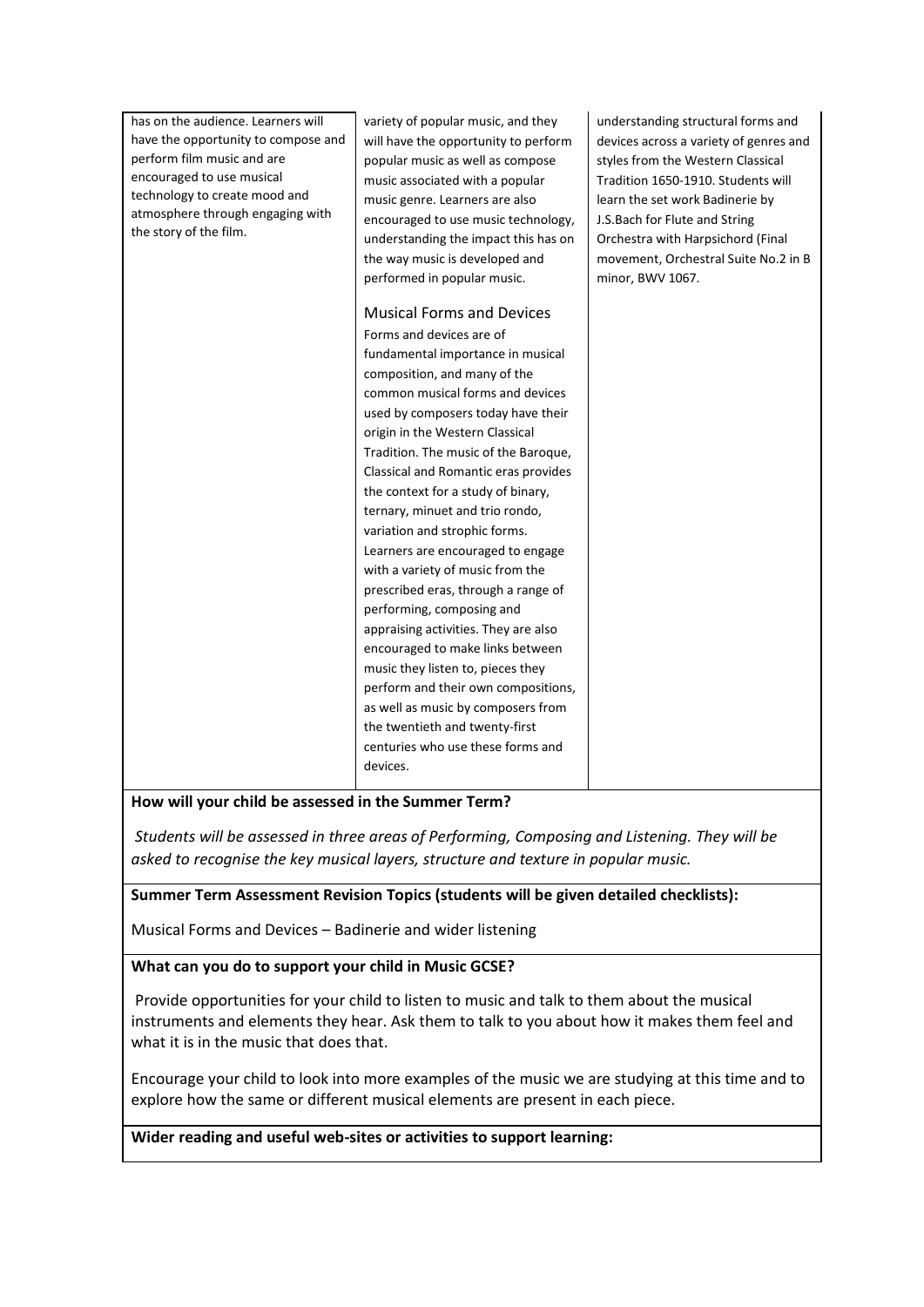BBC BItesize KS4 Music Eduqas[: GCSE Music -](https://www.bbc.co.uk/bitesize/examspecs/zbmct39) Eduqas - BBC Bitesize

Exam Specification[: eduqas-gcse-music-spec-from-2016 \(28.04.15\)](https://www.eduqas.co.uk/media/by5boopf/eduqas-gcse-music-spec-from-2016-d.pdf)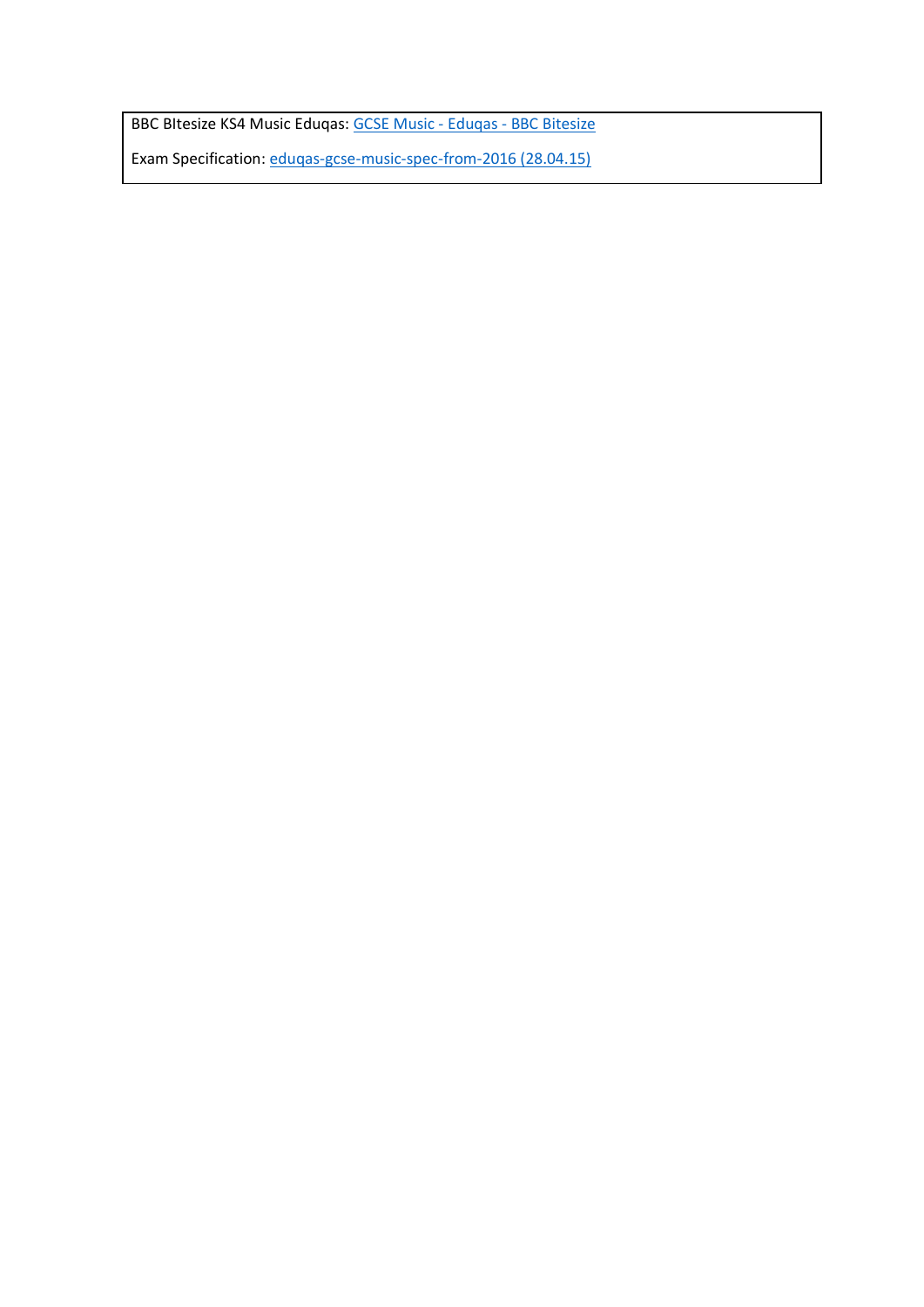# <span id="page-46-0"></span>Year 10 BTEC PE Curriculum

#### **Staffing: Cassain Chandler**

**Email[: c.chandler@sydenham.lewisham.sch.uk](mailto:c.chandler@sydenham.lewisham.sch.uk)**

#### **Exam Board: Edexcel**

**Assessment Overview: Unit 1 exam to be taken in January 2023. Coursework assignments for Unit 2,3 and 6. Practical assessment for unit 2 and 6** 

#### **Subject Curriculum Intent**

The BTEC Firsts in Sport give students the opportunity to gain knowledge, skills and understanding through practical participation and performance in a range of sports, exercise, and health-related fitness activities. This allows them to become familiar with the language, skills and processes required to work, participate, and compete in sport and leisure.

BTEC Sport promotes 'learning through doing', giving students a balance between theorical and practical assignments (planning, delivering, officiating and evaluating sporting performances of their peers and themselves) This helps students to gain a broad understanding and knowledge of skills in sport.

The exam taken within BTEC Sport is a virtual exam with the ability to be retaken later in year 11. BTEC Sport offers a range of avenues for students to explore their practical skills but gives a wide range of sporting activities to choose from. BTEC Sport encourages students to become members of sporting clubs outside of school by using these skills to be recorded and submitted as part of their final grade.

| Autumn Term 1:                                                                                                | Spring Term 1:                                                                                                | Summer Term 1:                                                                                                                                                |
|---------------------------------------------------------------------------------------------------------------|---------------------------------------------------------------------------------------------------------------|---------------------------------------------------------------------------------------------------------------------------------------------------------------|
| Unit 1: Fitness for Sport and<br>Exercise<br>Unit 2: practical performance<br>in Sport (theory and practical) | Unit 1: Fitness for Sport and<br>Exercise<br>Unit 2: practical performance<br>in Sport (theory and practical) | Unit 1: Fitness for Sport and<br>Exercise<br>Unit 2: practical performance<br>in Sport (practical)<br>Unit 3: Applying the principles<br>of Personal Training |
| Autumn Term 2:                                                                                                | Spring Term 2:                                                                                                | Summer Term 2:                                                                                                                                                |
| Unit 1: Fitness for Sport and                                                                                 | Unit 2: practical performance                                                                                 |                                                                                                                                                               |
| Exercise                                                                                                      | in Sport (practical)                                                                                          | Unit 2: practical performance                                                                                                                                 |
| Unit 2: practical performance                                                                                 |                                                                                                               | in Sport (practical)                                                                                                                                          |
| in Sport (practical)                                                                                          | Unit 6: Leading Sports                                                                                        | Unit 6: Leading Sports                                                                                                                                        |
| Unit 3: Applying the                                                                                          | Activities                                                                                                    | <b>Activities</b>                                                                                                                                             |
| principles of Personal Training                                                                               |                                                                                                               |                                                                                                                                                               |
|                                                                                                               |                                                                                                               |                                                                                                                                                               |
|                                                                                                               |                                                                                                               |                                                                                                                                                               |
| How will your child be assessed in the Summer Term?                                                           |                                                                                                               |                                                                                                                                                               |

#### **Curriculum Content Overview:**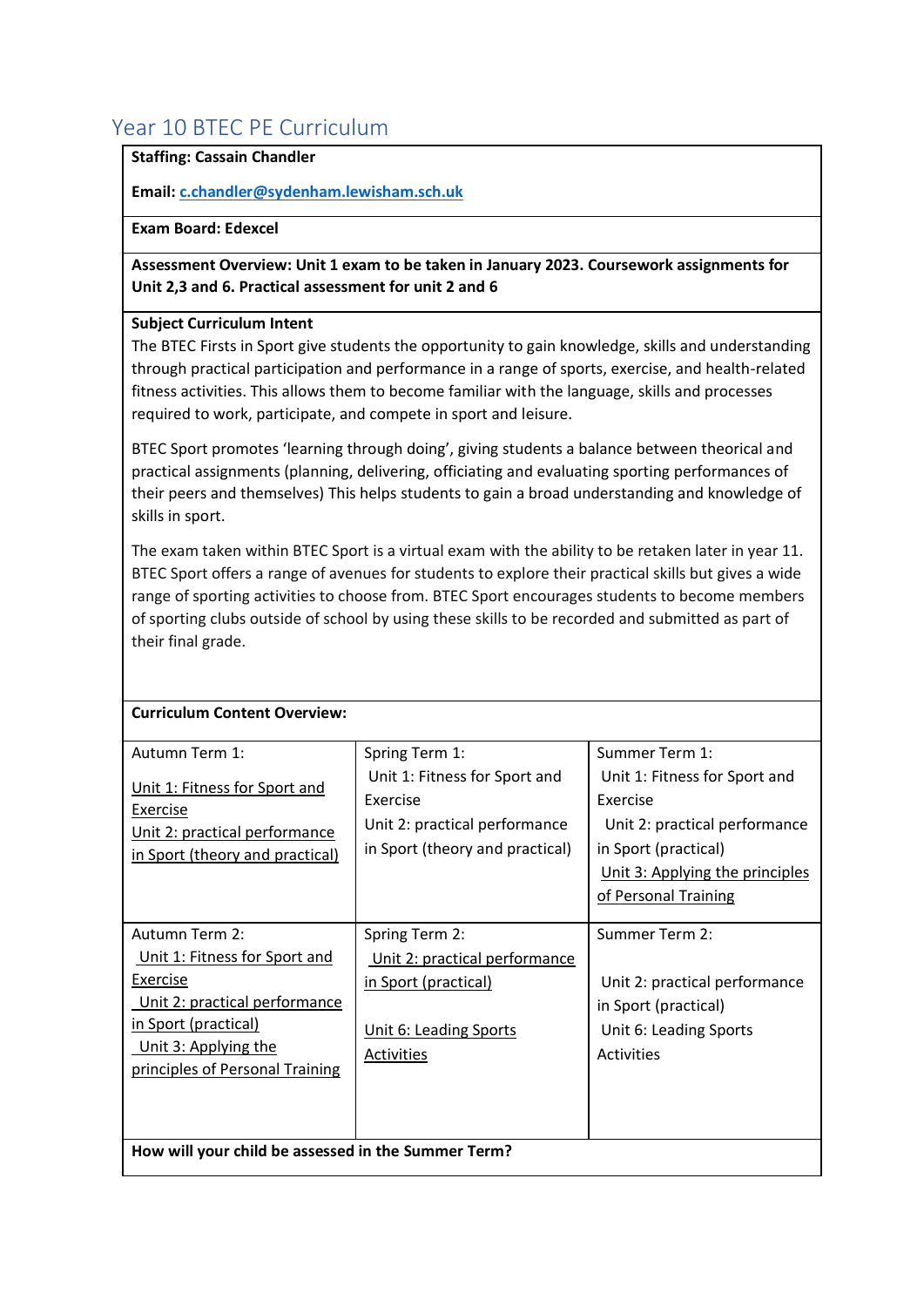Low stake quizzes, coursework, and assessments.

#### **Summer Term Assessment Revision Topics (students will be given detailed checklists):**

#### **Unit 1: Fitness for Sport and Exercise**

- \* Components of physical fitness
- \* Components of skill-related fitness
- \* Fitness components for successful participation
- \* Exercise intensity and how it can be determined
- \* The basic principles of training (FITT)
- \* Additional principles of training
- \* Fitness training methods

\* Fitness test methods for components of fitness: Importance of fitness testing to sports performers and coaches, Requirements for administration of each fitness test, Interpretation of fitness test results

#### **Unit 2: Practical Performance in Sport**

- \* Practically demonstrate skills, techniques and tactics in selected sports
- \* Review sports performance

#### **Unit 3: Applying the Principles of Personal Training**

\*The design of a personal fitness training programme

#### **What can you do to support your child?**

Encourage your child to watch professional sports. Use flashcards and marking schemes to help students with independent tasks (Homework and exam revision).

#### **Wider reading and useful web-sites or activities to support learning:**

**Pearson REVISE BTEC First in Sport Revision Guide: [Pearson REVISE BTEC First in Sport Revision Guide: for](https://www.amazon.co.uk/BTEC-First-Sport-Revision-Guide/dp/1446906701/ref=asc_df_1446906701/?tag=googshopuk-21&linkCode=df0&hvadid=311011848126&hvpos=&hvnetw=g&hvrand=2033233865448603028&hvpone=&hvptwo=&hvqmt=&hvdev=c&hvdvcmdl=&hvlocint=&hvlocphy=9045879&hvtargid=pla-566173836228&psc=1&th=1&psc=1)  [home learning, 2021 assessments and 2022 exams \(BTEC First Sport\): Amazon.co.uk: Howard Hughes:](https://www.amazon.co.uk/BTEC-First-Sport-Revision-Guide/dp/1446906701/ref=asc_df_1446906701/?tag=googshopuk-21&linkCode=df0&hvadid=311011848126&hvpos=&hvnetw=g&hvrand=2033233865448603028&hvpone=&hvptwo=&hvqmt=&hvdev=c&hvdvcmdl=&hvlocint=&hvlocphy=9045879&hvtargid=pla-566173836228&psc=1&th=1&psc=1)  [9781446906705: Books](https://www.amazon.co.uk/BTEC-First-Sport-Revision-Guide/dp/1446906701/ref=asc_df_1446906701/?tag=googshopuk-21&linkCode=df0&hvadid=311011848126&hvpos=&hvnetw=g&hvrand=2033233865448603028&hvpone=&hvptwo=&hvqmt=&hvdev=c&hvdvcmdl=&hvlocint=&hvlocphy=9045879&hvtargid=pla-566173836228&psc=1&th=1&psc=1)**

**Given to students in Year 10 and to return to the school at the end of year 11**

BTEC First in Sport Revision Workbook: [BTEC First in Sport Revision Workbook: for home learning, 2021](https://www.amazon.co.uk/BTEC-First-Sport-Revision-Workbook/dp/144690671X/ref=asc_df_144690671X/?tag=googshopuk-21&linkCode=df0&hvadid=310977458808&hvpos=&hvnetw=g&hvrand=2033233865448603028&hvpone=&hvptwo=&hvqmt=&hvdev=c&hvdvcmdl=&hvlocint=&hvlocphy=9045879&hvtargid=pla-565384758916&psc=1&th=1&psc=1)  assessments and 2022 exams (BTEC [First Sport\): Amazon.co.uk: Gledhill: 9781446906712: Books](https://www.amazon.co.uk/BTEC-First-Sport-Revision-Workbook/dp/144690671X/ref=asc_df_144690671X/?tag=googshopuk-21&linkCode=df0&hvadid=310977458808&hvpos=&hvnetw=g&hvrand=2033233865448603028&hvpone=&hvptwo=&hvqmt=&hvdev=c&hvdvcmdl=&hvlocint=&hvlocphy=9045879&hvtargid=pla-565384758916&psc=1&th=1&psc=1)

New BTEC First in Sport: Study & Exam Practice - for the exams in 2020 and beyond (CGP BTEC First): [New](https://www.amazon.co.uk/BTEC-First-Sport-Practice-CD-ROM/dp/1847624618/ref=asc_df_1847624618/?tag=googshopuk-21&linkCode=df0&hvadid=310775890077&hvpos=&hvnetw=g&hvrand=2033233865448603028&hvpone=&hvptwo=&hvqmt=&hvdev=c&hvdvcmdl=&hvlocint=&hvlocphy=9045879&hvtargid=pla-563158826299&psc=1&th=1&psc=1)  BTEC First in Sport: Study & Exam Practice - [for the exams in 2020 and beyond \(CGP BTEC First\) : CGP Books, CGP Books:](https://www.amazon.co.uk/BTEC-First-Sport-Practice-CD-ROM/dp/1847624618/ref=asc_df_1847624618/?tag=googshopuk-21&linkCode=df0&hvadid=310775890077&hvpos=&hvnetw=g&hvrand=2033233865448603028&hvpone=&hvptwo=&hvqmt=&hvdev=c&hvdvcmdl=&hvlocint=&hvlocphy=9045879&hvtargid=pla-563158826299&psc=1&th=1&psc=1)  [Amazon.co.uk: Books](https://www.amazon.co.uk/BTEC-First-Sport-Practice-CD-ROM/dp/1847624618/ref=asc_df_1847624618/?tag=googshopuk-21&linkCode=df0&hvadid=310775890077&hvpos=&hvnetw=g&hvrand=2033233865448603028&hvpone=&hvptwo=&hvqmt=&hvdev=c&hvdvcmdl=&hvlocint=&hvlocphy=9045879&hvtargid=pla-563158826299&psc=1&th=1&psc=1)

**New BTEC First in Sport: Revision Question Cards: [https://www.amazon.co.uk/New-BTEC-First-Sport-](https://www.amazon.co.uk/New-BTEC-First-Sport-Revision/dp/1789086876/ref=asc_df_1789086876/?tag=googshopuk-21&linkCode=df0&hvadid=463119466023&hvpos=&hvnetw=g&hvrand=2033233865448603028&hvpone=&hvptwo=&hvqmt=&hvdev=c&hvdvcmdl=&hvlocint=&hvlocphy=9045879&hvtargid=pla-1064507553520&psc=1&th=1&psc=1)[Revision/dp/1789086876/ref=asc\\_df\\_1789086876/?tag=googshopuk-](https://www.amazon.co.uk/New-BTEC-First-Sport-Revision/dp/1789086876/ref=asc_df_1789086876/?tag=googshopuk-21&linkCode=df0&hvadid=463119466023&hvpos=&hvnetw=g&hvrand=2033233865448603028&hvpone=&hvptwo=&hvqmt=&hvdev=c&hvdvcmdl=&hvlocint=&hvlocphy=9045879&hvtargid=pla-1064507553520&psc=1&th=1&psc=1)**

**[21&linkCode=df0&hvadid=463119466023&hvpos=&hvnetw=g&hvrand=2033233865448603028&hvpone=&hvptwo=](https://www.amazon.co.uk/New-BTEC-First-Sport-Revision/dp/1789086876/ref=asc_df_1789086876/?tag=googshopuk-21&linkCode=df0&hvadid=463119466023&hvpos=&hvnetw=g&hvrand=2033233865448603028&hvpone=&hvptwo=&hvqmt=&hvdev=c&hvdvcmdl=&hvlocint=&hvlocphy=9045879&hvtargid=pla-1064507553520&psc=1&th=1&psc=1) [&hvqmt=&hvdev=c&hvdvcmdl=&hvlocint=&hvlocphy=9045879&hvtargid=pla-1064507553520&psc=1&th=1&psc=1](https://www.amazon.co.uk/New-BTEC-First-Sport-Revision/dp/1789086876/ref=asc_df_1789086876/?tag=googshopuk-21&linkCode=df0&hvadid=463119466023&hvpos=&hvnetw=g&hvrand=2033233865448603028&hvpone=&hvptwo=&hvqmt=&hvdev=c&hvdvcmdl=&hvlocint=&hvlocphy=9045879&hvtargid=pla-1064507553520&psc=1&th=1&psc=1)**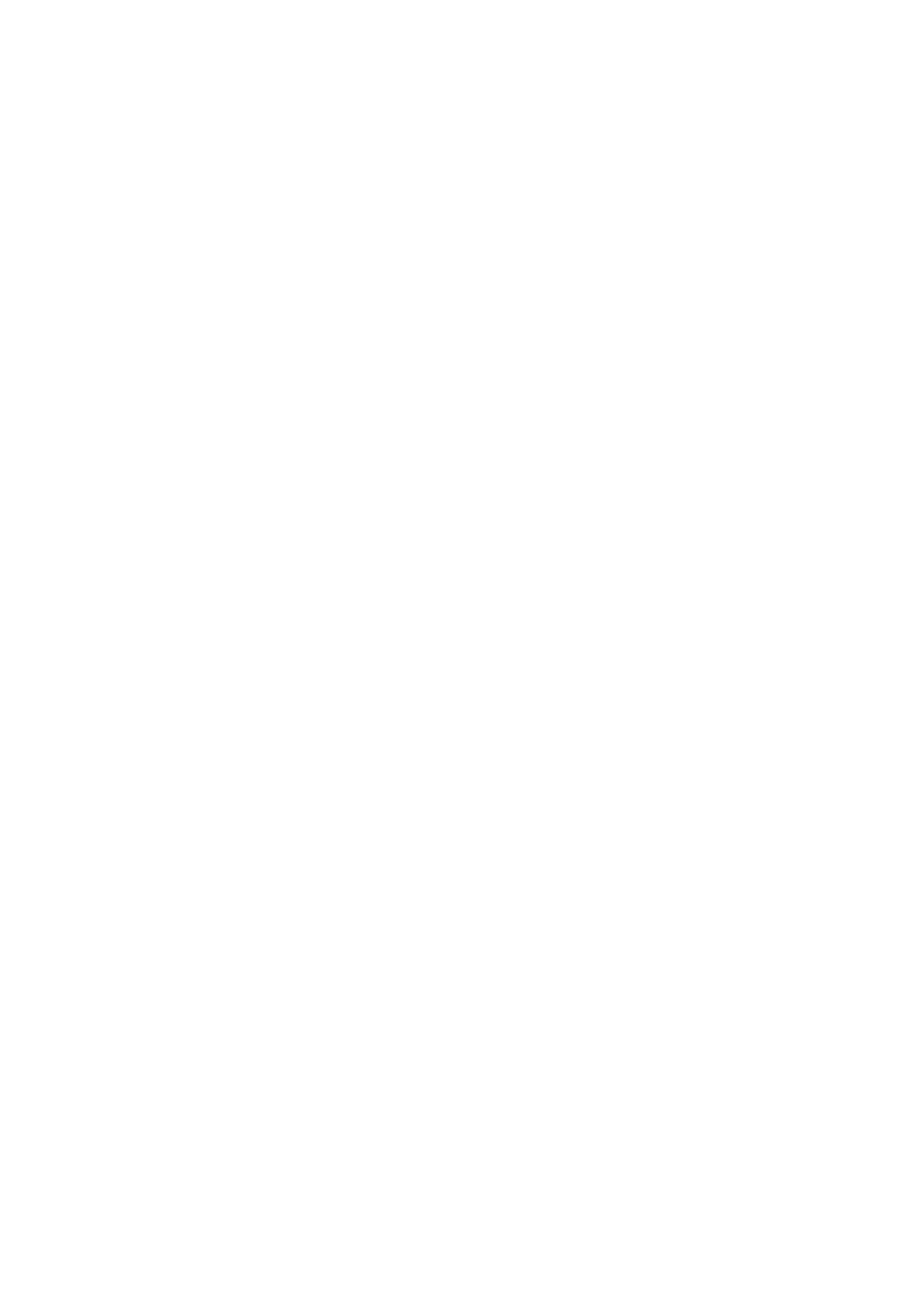# <span id="page-49-0"></span>Year 10 Computer Science Curriculum

#### **Staffing:** Mrs Warner

**Email[: m.warner@sydenham.lewisham.sch.uk](mailto:m.warner@sydenham.lewisham.sch.uk)**

#### **Exam Board:** Edexcel

#### **Assessment Overview:**

Paper 1 – written examination – 1hr 30mins – 50% qualification Paper 2 – onscreen examination – 2hrs – 50% qualification

#### **Subject Curriculum Intent:**

Further develop students' knowledge and understanding of Computer Science through studying the importance of computation in the world, and how it will evolve in the future.

#### **Curriculum Content Overview:**

Principles of Computer Science: - Computational Thinking, Data, Computers, Networks, and Issues and Impact.

Application of Computational Thinking: - Computational Thinking and Problem solving with programming.

| <b>Autumn Term 1:</b>    | <b>Spring Term 1:</b>   | <b>Summer Term 1:</b>    |
|--------------------------|-------------------------|--------------------------|
| Programming with Python  | Programming with Python | Programming with Python  |
| Binary                   | Hardware                | Computer Issues & impact |
| <b>Autumn Term 2:</b>    | <b>Spring Term 2:</b>   | <b>Summer Term 2:</b>    |
| Programming with Python  | Programming with Python | Programming with Python  |
| <b>Binary Arithmetic</b> | Software                | <b>Networks</b>          |

#### **How will your child be assessed in the Summer Term?**

A written and onscreen test during lesson

**Summer Term Assessment Revision Topics (students will be given detailed checklists):**

Topic 1: Computational Thinking

Topic 2: Data - Binary

Topic 3: Computers – Hardware and Software

Topic 6: - Problem solving with programming

#### **What can you do to support your child in Computer Science?**

Ensure access to a suitable device with internet access

Encourage completion of all class work in OneNote Notebook

Support completion of all homework to deadline

For missed lessons, ensure independent completion of all missed classwork and homework

**Wider reading and useful websites or activities to support learning:**

Videos:<https://student.craigndave.org/gcse-edexcel-videos>

Learning Tool and flash cards:<https://quizlet.com/en-gb>

BBC Bitesize:<https://www.bbc.co.uk/bitesize/examspecs/zdqy7nb>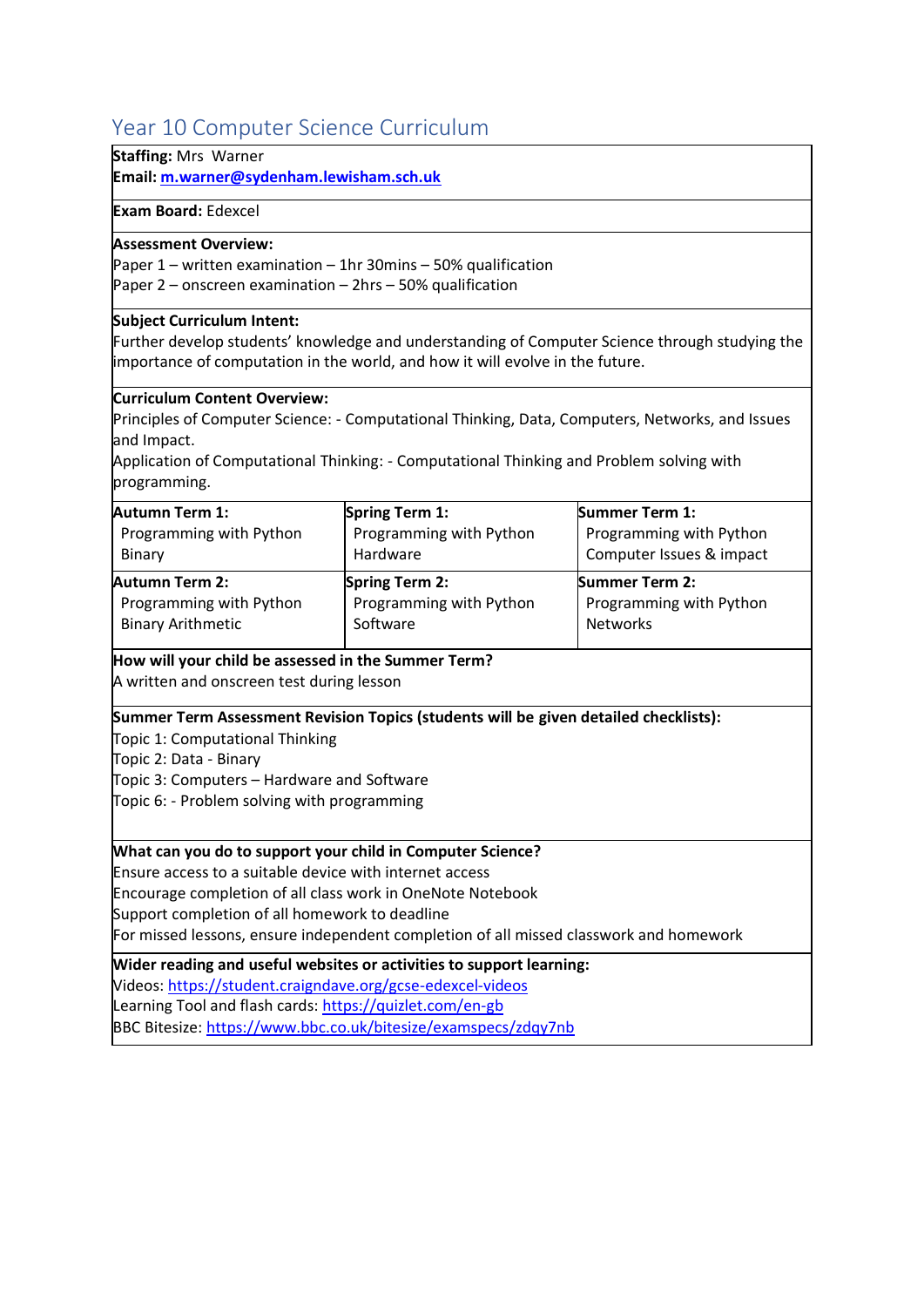# <span id="page-50-0"></span>Year 10 Citizenship Studies Curriculum

| <b>Fear to chaze is my studies curriculum</b>                 |                                                                                                       |                            |
|---------------------------------------------------------------|-------------------------------------------------------------------------------------------------------|----------------------------|
| Staffing: Halicon Virgo-Furrs and Fay Nkrumah                 |                                                                                                       |                            |
| <b>Email:</b> h.virgo-furrs@sydenham.lewisham.sch.uk          |                                                                                                       |                            |
| f.nkrumah@sydenham.lewisham.sch.uk                            |                                                                                                       |                            |
| <b>Exam Board: Edexcel</b>                                    |                                                                                                       |                            |
| <b>Assessment Overview:</b>                                   |                                                                                                       |                            |
| AO1 - knowledge & understanding (30% final mark)              |                                                                                                       |                            |
|                                                               | AO2 - application of knowledge & understanding to examples/actions (30% final mark)                   |                            |
|                                                               | AO3 - analyse and evaluation evidence to develop reasoned arguments (40% final mark)                  |                            |
|                                                               | KS4 students can also choose Citizenship as an option and undertake the Edexcel GCSE exam. It is      |                            |
|                                                               | the intent of the Citizenship curriculum to create well rounded and confident citizens able to engage |                            |
|                                                               | with the wider world, engage with the democratic process, understand the role of law and value        |                            |
|                                                               | diversity and tolerance. The study of Citizenship is about enabling students to make their own        |                            |
|                                                               | decisions; to take responsibility for their own lives and their communities. This subject encourages  |                            |
|                                                               | active citizenship and empowers students to consider local, national and international issues.        |                            |
| Curriculum Content Overview:                                  |                                                                                                       |                            |
| Autumn Term 1:                                                | Spring Term 1:                                                                                        | Summer Term 1:             |
| Theme C Law and Justice (Part1) Theme D Power and influence   |                                                                                                       | Theme E Taking Citizenship |
| The role of law in                                            | (part 1)                                                                                              | Action                     |
| everyday life in dealing                                      | Citizen participation in<br>$\bullet$                                                                 | Identify an issue, form a  |
| with complex problems                                         | politics and society                                                                                  | team and carry out initial |
| Why we need laws in                                           | The role of groups and<br>$\bullet$                                                                   | research                   |
| society                                                       | organisations in                                                                                      | Undertake primary          |
| Principles and sources of                                     | democratic society                                                                                    | research                   |
| law                                                           | The role of the media                                                                                 | Represent your own         |
| The purposes of                                               | and a free press                                                                                      | and different points of    |
| criminal law                                                  | <b>Rights and</b><br>$\bullet$                                                                        | view                       |
|                                                               | responsibilities of the                                                                               |                            |
|                                                               | media                                                                                                 |                            |
| Autumn Term 2:                                                | Spring Term 2:                                                                                        | Summer Term 2: Theme E     |
| Theme C Law and Justice (Part2)                               | Theme D Power and influence                                                                           | Taking Citizenship Action  |
| The justice system in                                         | The UK's role and                                                                                     |                            |
| <b>England and Wales</b>                                      | relations with the rest                                                                               | Plan the action            |
| Courts and tribunals                                          | of Europe                                                                                             | Apply skills of            |
| Youth justice                                                 | The UK's role in the<br>٠                                                                             | collaboration,             |
|                                                               | rest of the world                                                                                     | negotiation and            |
|                                                               | Rights and                                                                                            | influence as you           |
|                                                               | responsibilities in                                                                                   | deliver the activity       |
|                                                               | challenging global                                                                                    |                            |
|                                                               | situations                                                                                            | Revision and exam prep     |
| How will your child be assessed in the Summer Term?           |                                                                                                       |                            |
| <b>Extended writing tasks</b>                                 |                                                                                                       |                            |
| <b>Short Answers</b>                                          |                                                                                                       |                            |
|                                                               |                                                                                                       |                            |
|                                                               | Summer Term Assessment Revision Topics (students will be given detailed checklists):                  |                            |
| Theme E Taking Citizenship Action                             |                                                                                                       |                            |
| Identify an issue, form a team and carry out initial research |                                                                                                       |                            |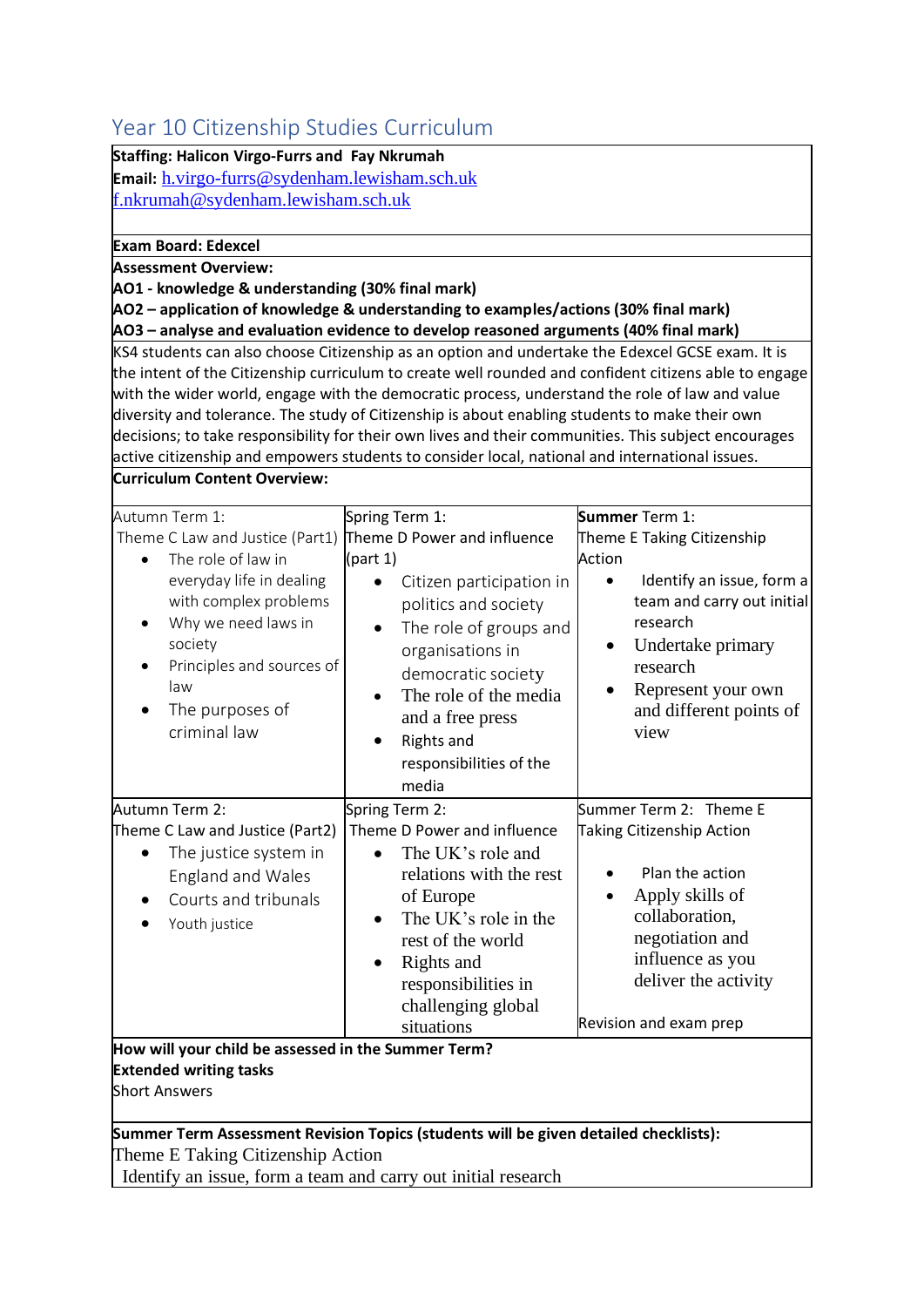Undertake primary research

Represent your own and different points of view

**What can you do to support your child?**

Use your child's knowledge organiser to support quizzing on key Citizenship terms and core knowledge

Watc[h Prime Minister's Questions -](https://www.parliament.uk/visiting/visiting-and-tours/watch-committees-and-debates/prime-ministers-questions/) UK Parliament

Read up on Human Rights issues

**Wider reading and useful web-sites or activities to support learning: Edexcel GCSE Citizenship Student's Book 4th edition (Collins Citizenship Today)** Citizenship in the UK - [GCSE PSHE and Citizenship Revision -](https://www.bbc.co.uk/bitesize/topics/zdqmsbk) BBC Bitesize **Newsround,**

**Newspapers**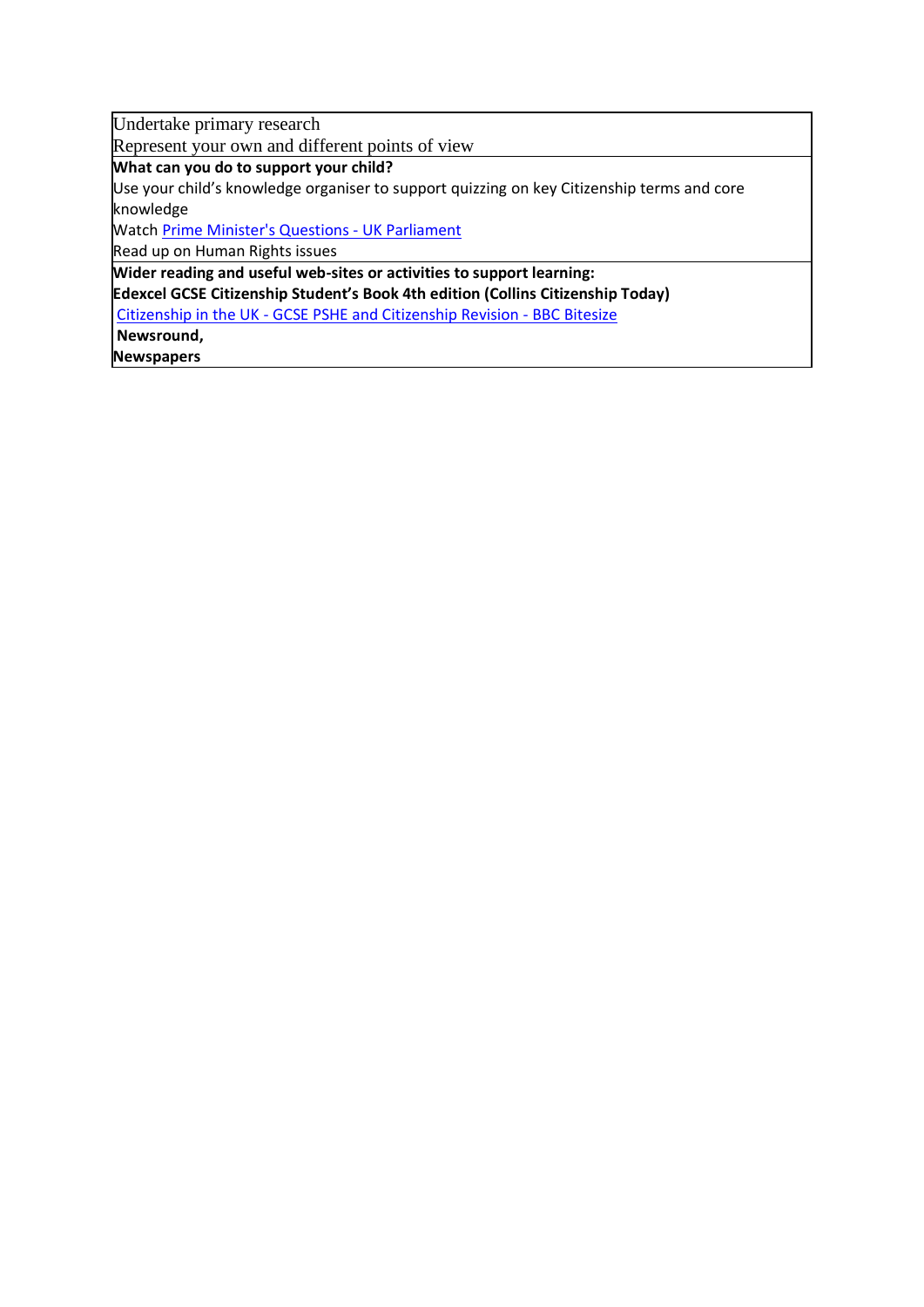# <span id="page-52-0"></span>Year 10 Dance Curriculum

#### **Staffing: A.Hemstead T.Walker**

**Email[: A.Hemstead@sydenham.lewisham.sch.uk](mailto:A.Hemstead@sydenham.lewisham.sch.uk)**

**Exam Board:** Pearson

**Assessment Overview:**

#### **3 Components over 2 years**

Component 1 – Exploring the Performing Arts (Coursework)

Component 2 - Developing Skills and Techniques in the Performing Arts (coursework)

Component 3 – Responding to a Brief (Exam)

#### **Subject Curriculum Intent**

The BTEC Level 1/Level 2 Tech Award in Performing Arts is for learners who want to acquire technical knowledge and technical skills through dance.

The qualification recognises the value of learning skills and knowledge covering the

• development of key skills that prove your aptitude in Dance such as reproducing

repertoire or responding to stimuli

• process that underpins effective ways of working in the Performing Arts, such as

development of ideas, rehearsal and performance

• attitudes that are considered most important in the Performing Arts, including personal

management and communication

• knowledge that underpins effective use of skills, process and attitudes in the sector such

as roles, responsibilities, performance disciplines and styles.

#### **Curriculum Content Overview:**

Component 1

- This unit gives you a broad understanding of performance work and influences, looking at how practitioners create their work and the process they take from creation, developments and performance.
- You will study three professional works each of a different style both theoretically and practically.
- You will present a written report to show your findings from your research.

#### Component 2

- This unit assesses your ability as a dancer and your technical and interpretive skills. You will explore a chosen style of dance and participate in regular technique and creative classes in this style.
- $\blacktriangleright$  This unit also requires you to study an already existing piece of work in the chosen dance style to replicate.
- You will focus on your physical and interpretive skills, setting yourself targets and reviewing these regularly to understand and improve your performance.
- You will apply these skills in a final performance to a live audience.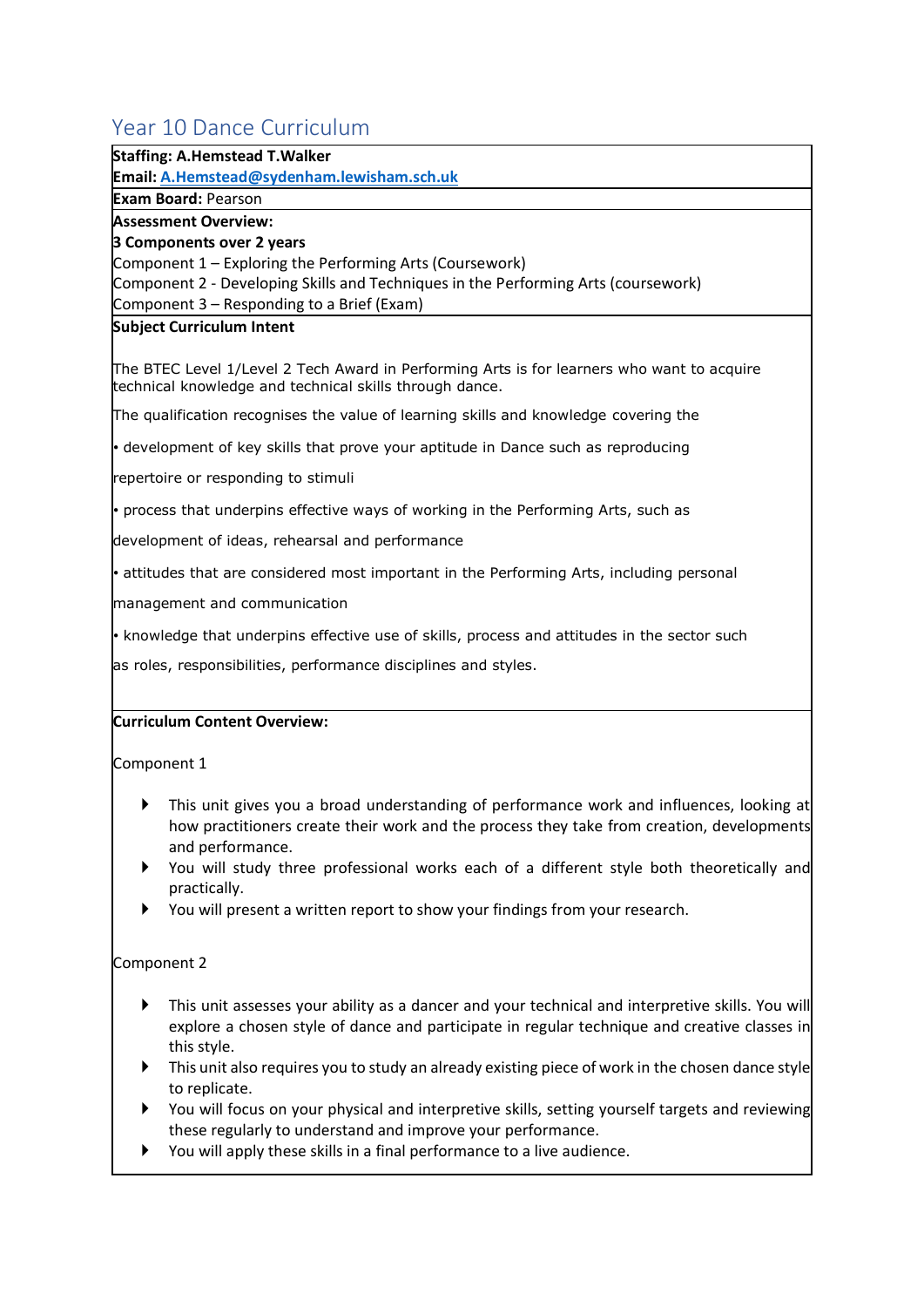#### Component 3

- This unit is externally marked by the exam board.
- You will be able to work in small groups of  $3 7$  dancers.
- The exam board will provide you with a stimulus on which you must choreograph a group performance lasting between 10-15 minutes.
- Your performance must respond appropriately to the given stimulus and communicate your ideas clearly to a target audience of your choice.
- You will evaluate your creative process which will be completed in controlled assessment conditions.

| Autumn Term 1:               | Spring Term 1:             | Summer Term 1:                          |
|------------------------------|----------------------------|-----------------------------------------|
| Performance                  | Component 1: Exploring the | Component 1: Exploring the              |
| Supports with Component 2:   | Performing Arts            | Performing Arts                         |
| Developing Skills and        | Practical exploration and  | Practical exploration and               |
| Techniques in the Performing | Written report Part 1      | Written report Part 3                   |
| Arts                         |                            |                                         |
| Autumn Term 2:               | Spring Term 2:             | Summer Term 2:                          |
| Choreography                 | Component 1: Exploring the | Component 1: Exploring the              |
| Supports with Component 3:   | <b>Performing Arts</b>     | <b>Performing Arts</b>                  |
| Responding to a Brief        | Practical exploration and  | Written report                          |
|                              | Written report Part 2      | <b>Exploring the interrelationships</b> |
|                              |                            | between constituent features of         |
|                              |                            | existing performance material           |
|                              |                            | Preparation for Component 2:            |
|                              |                            | Developing Skills and                   |
|                              |                            | Techniques in the Performing            |
|                              |                            | Arts                                    |

**How will your child be assessed in the Summer Term?** Written Assessment: Written reports x3

**Summer Term Assessment Revision Topics (students will be given detailed checklists):**

Professional practitioners' performance work and the interrelationships between constituent features of existing performance material

Bob Fosse: All That Jazz Christopher Bruce: Swansong Jerome Robbins: West Side Story

#### **What can you do to support your child?**

Encourage your child to meet deadlines when submitting homework.

Ask your child to explain the work they are doing and evaluate their success and areas for development.

Encourage your child to practise their work at home.

Encourage your child to watch live Dance performances either at an outside venue or online. Encourage your child to participate in Dance Curriculum Enrichment Activities including clubs and the annual Dance Show.

Encourage your child to attend Dance classes outside of school or to learn dances via online tutorials.

**Wider reading and useful websites or activities to support learning:**